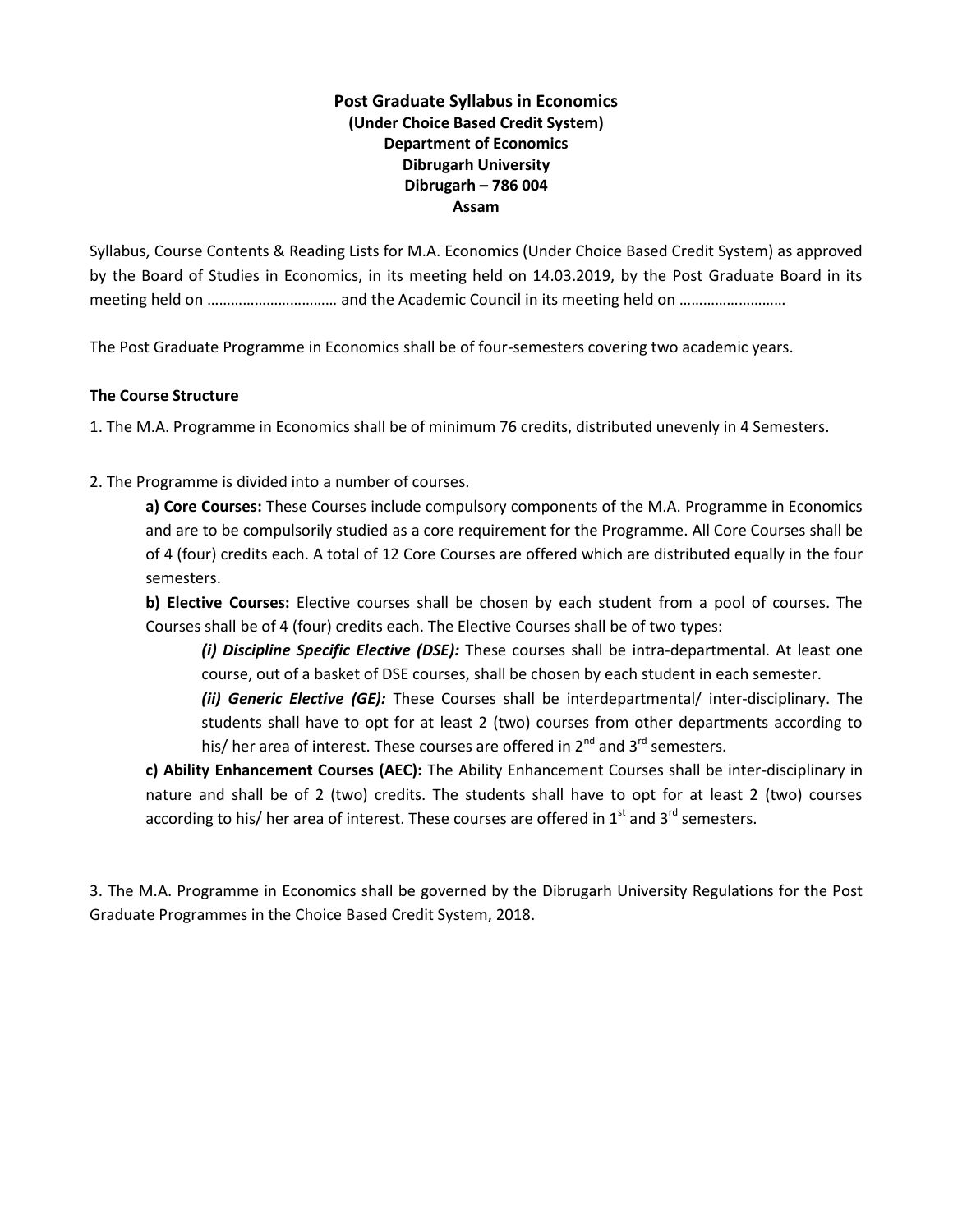## **COURSE STRUCTURE**

| Semester       | <b>Courses with Credit</b> |                                               |            |                                     |           |                              | <b>Credit</b> |                                            |    |
|----------------|----------------------------|-----------------------------------------------|------------|-------------------------------------|-----------|------------------------------|---------------|--------------------------------------------|----|
|                |                            | <b>Core Course</b>                            |            | <b>Elective</b>                     |           |                              |               | <b>AEC</b>                                 |    |
|                |                            |                                               | <b>DSE</b> |                                     | <b>GE</b> |                              |               |                                            |    |
|                | Code                       | <b>Title</b>                                  | Code       | <b>Title</b>                        | Code      | <b>Title</b>                 | Code          | <b>Title</b>                               |    |
|                | ECNCC101                   | Microeconomic<br>Analysis-I                   | ECNDSE101  | <b>Agricultural Economics</b>       | -----     | -----                        | ECNAEC101     | Foundations of<br>Social Science           | 18 |
|                | ECNCC102                   | Macroeconomic<br>Analysis                     | ECNDSE102  | <b>Economics of Social Sector</b>   |           |                              |               | Research                                   |    |
|                | ECNCC103                   | Mathematics for<br>Economic<br>Analysis       | ECNDSE103  | <b>Basic Demography</b>             |           |                              |               |                                            |    |
| $\mathbf{H}$   | ECNCC201                   | Microeconomic<br>Analysis-II                  | ECNDSE201  | Demographic Analysis                | ECNGE201  | Issue of Indian<br>Economy   | -----         | -----                                      | 20 |
|                | ECNCC202                   | Monetary<br>Theories and<br>Policy            | ECNDSE202  | <b>Operations Research</b>          |           |                              |               |                                            |    |
|                | ECNCC203                   | Statistical<br>Foundations of<br>Econometrics | ECNDSE203  | <b>Gender Economics</b>             |           |                              |               |                                            |    |
| $\mathbf{III}$ | ECNCC301                   | International<br>Economics                    | ECNDSE301  | <b>Econometric Methods</b>          | ECNGE301  | <b>Basic</b><br>Econometrics | ECNAEC301     | Data<br>Collection and                     | 22 |
|                | ECNCC302                   | Economics of<br>Growth and<br>Development - I | ECNDSE302  | <b>Environmental Economics</b>      |           |                              |               | Analysis for<br>Social Science<br>Research |    |
|                | ECNCC303                   | <b>Public Finance</b>                         | ECNDSE303  | <b>Industrial Economics</b>         |           |                              |               |                                            |    |
| IV             | ECNCC401                   | Indian Economy                                | ECNDSE401  | <b>Financial Economics</b>          | -----     | -----                        | -----         | -----                                      | 16 |
|                | ECNCC402                   | Economics of<br>Growth and<br>Development -II | ECNDSE402  | <b>Labour Economics</b>             |           |                              |               |                                            |    |
|                | ECNCC403                   | Regional<br>Economics                         | ECNDSE403  | Rural Development and<br>Management |           |                              |               |                                            |    |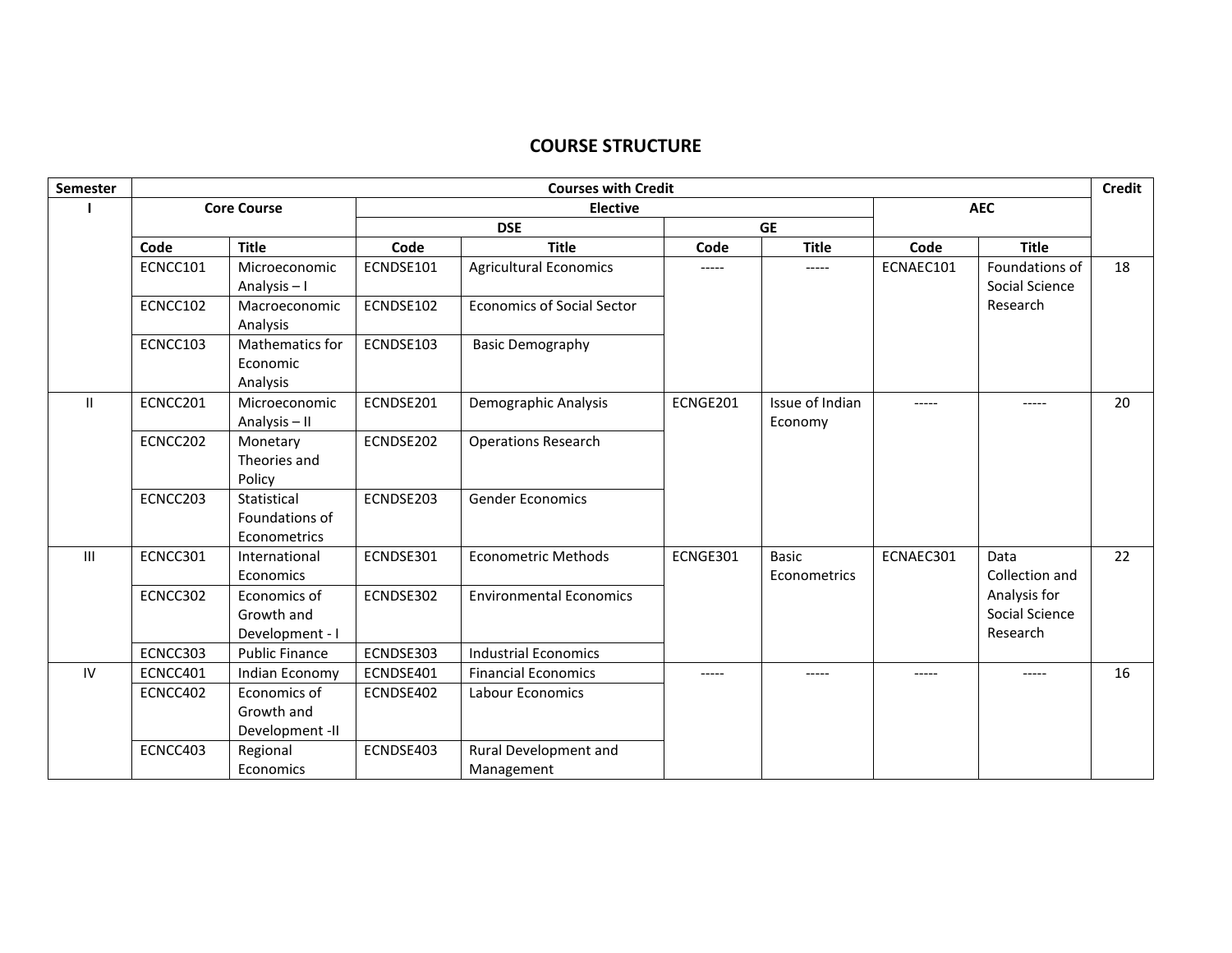# **SEMESTER I**

| <b>Course Code</b>         | : ECNCC101                                |
|----------------------------|-------------------------------------------|
| <b>Title of the Course</b> | : Microeconomic Analysis - I              |
| <b>Type of the Course</b>  | : Core Course                             |
| <b>Number of Credits</b>   | . 4                                       |
| <b>Marks</b>               | : 100 (In-Semester: 40 +End-Semester: 60) |

| Unit         | <b>Topics</b>                                                                                                                                                                                                                                                                                                                                                                                                                                                                                                                                                                                                                                                                                                                                                                                                                                                    | No. of Lecture |
|--------------|------------------------------------------------------------------------------------------------------------------------------------------------------------------------------------------------------------------------------------------------------------------------------------------------------------------------------------------------------------------------------------------------------------------------------------------------------------------------------------------------------------------------------------------------------------------------------------------------------------------------------------------------------------------------------------------------------------------------------------------------------------------------------------------------------------------------------------------------------------------|----------------|
|              |                                                                                                                                                                                                                                                                                                                                                                                                                                                                                                                                                                                                                                                                                                                                                                                                                                                                  | <b>Hours</b>   |
| $\mathbf{I}$ | The Theory of Consumer Behaviour-I:<br>A Review of Indifference Curve Analysis; Revealed Preference Hypothesis; the<br>Slutsky Equation; Ordinary and Compensated Demand Curves; Indirect Utility<br>Function and Roy's Identity; Duality in Consumption.<br>The Theory of Consumer Behaviour-II:<br>Consumer Behaviour Under Risky and Uncertain Situations: Uncertainty,<br>Probabilities and Expected Values; Fair Gambles; The St. Petersburg Paradox<br>and Bernoulli's Hypothesis; Neumann-Morgenstern Method of Constructing<br>Utility Index Under Risky Situations ; Risk Lover, Risk Averter And Risk Neutral<br>Persons; Friedman-Savage Hypothesis.                                                                                                                                                                                                  | 16             |
| Ш            | <b>Theories of Production and Costs:</b><br>The Production Function for a Single Product Firm: Basic Concepts;<br>Homogeneous and Non-Homogeneous Production Functions - Cobb- Douglas<br>(C.D.) and Constant Elasticity of Substitution (C.E.S.), Variable elasticity of<br>substitution, Ideas of partial and total factor productivity. Production Function<br>- Short-Run and Long-Run Analysis of Production - Returns to Scale and<br>Returns to a Factor Choice of Optimal Factor Combination: Constrained Profit<br>Maximization and Optimal Expansion Path - Production Possibility Curve and<br>Equilibrium of the Multi-Product Firm.<br>Derivation of Cost Functions from Production Functions, Traditional vs.<br>Modern Theory of Costs; Economies of Scale - the Relevance of the Shape of<br><b>Costs in Decision Making</b><br>Envelope theorem | 16             |
| Ш            | <b>Pricing in Product Market:</b><br>A Review of Equilibrium of the Firm and Industry under Perfect Competition,<br>Monopolistic Competition and Monopoly - Effect of Imposition of a Tax under<br>Perfect Competition and Monopoly - Monopoly and Its Regulation - the Multi-<br><b>Plant Firm</b><br>Oligopoly Models: Non-Collusive Oligopoly- Cournot's Duopoly Model,<br>Bertrand's Duopoly Model, and Stackelberg's Duopoly Model - Kinked-Demand<br>Curve Model, Collusive Oligopoly- Cartels Aiming at Joint Profit Maximisation<br>and Market-Sharing Cartels - Price Leadership Models.                                                                                                                                                                                                                                                                | 16             |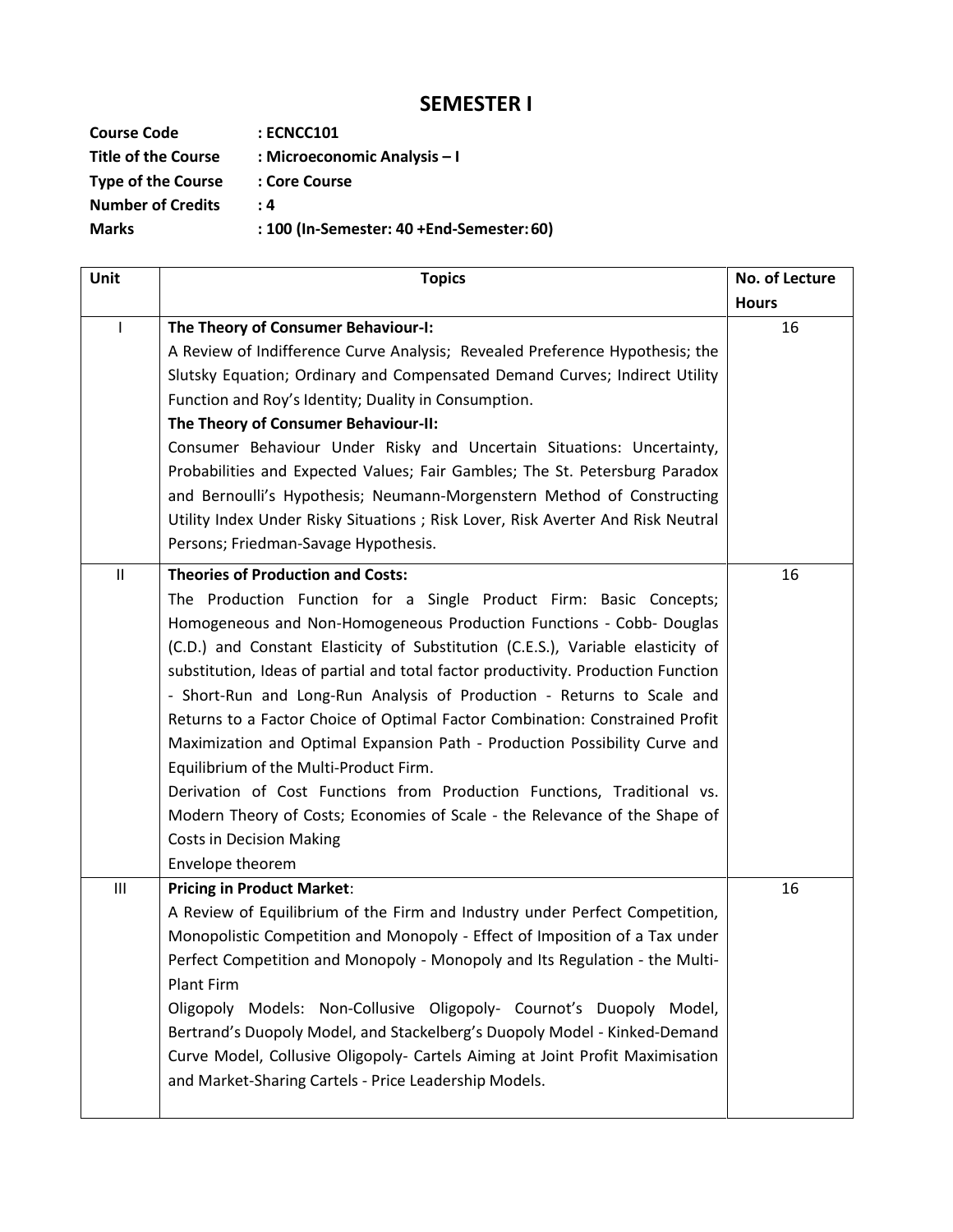| IV | An Introduction to the Theory of Games:                                                                                                                                                                                                                                                                                                                                                                                                                                                          | 16 |
|----|--------------------------------------------------------------------------------------------------------------------------------------------------------------------------------------------------------------------------------------------------------------------------------------------------------------------------------------------------------------------------------------------------------------------------------------------------------------------------------------------------|----|
|    | Basic Concepts, Objectives and Applications; Classification of Games<br>depending upon Number of Players, Sum of Gains and Losses, and, Strategy;<br>Competitive Games: Two-Person Zero-Sum Games; Pure and Mixed Strategies<br>; Rules of Dominance and Iterated Deletion of Dominated Strategies; Solution<br>of Games with and without Saddle Point; Two Person, Non-Constant- Sum<br>Games: Cooperative Games and Nash Bargaining Solution; Non-Cooperative<br>Games and Prisoners' Dilemma. |    |
|    | Total                                                                                                                                                                                                                                                                                                                                                                                                                                                                                            | 64 |

- 1. Baumol, W.J.: Economic Theory and Operations Analysis, Prentice Hall of India Private Limited
- 2. Henderson, J.M. & Quandt, and R.E.: Micro Economic Theory, McGraw Hill.
- 3. Maddala, G.S. and Miller, E.: Microeconomics, Theory and Applications; McGraw Hill
- 4. Pindyck, R.S., Rubinfeld, D.L. & Mehta: Micro Economics, Pearson Education
- 5. Salvatore. D.: Micro Economics, Theory and Applications, Oxford University Press.
- 6. Hall varian: '*Micro Economic Analysis*,' Viva
- 7. Snyder and Nicholson: *'Micro Economics- Basic principles and Extensions'* Cengage learning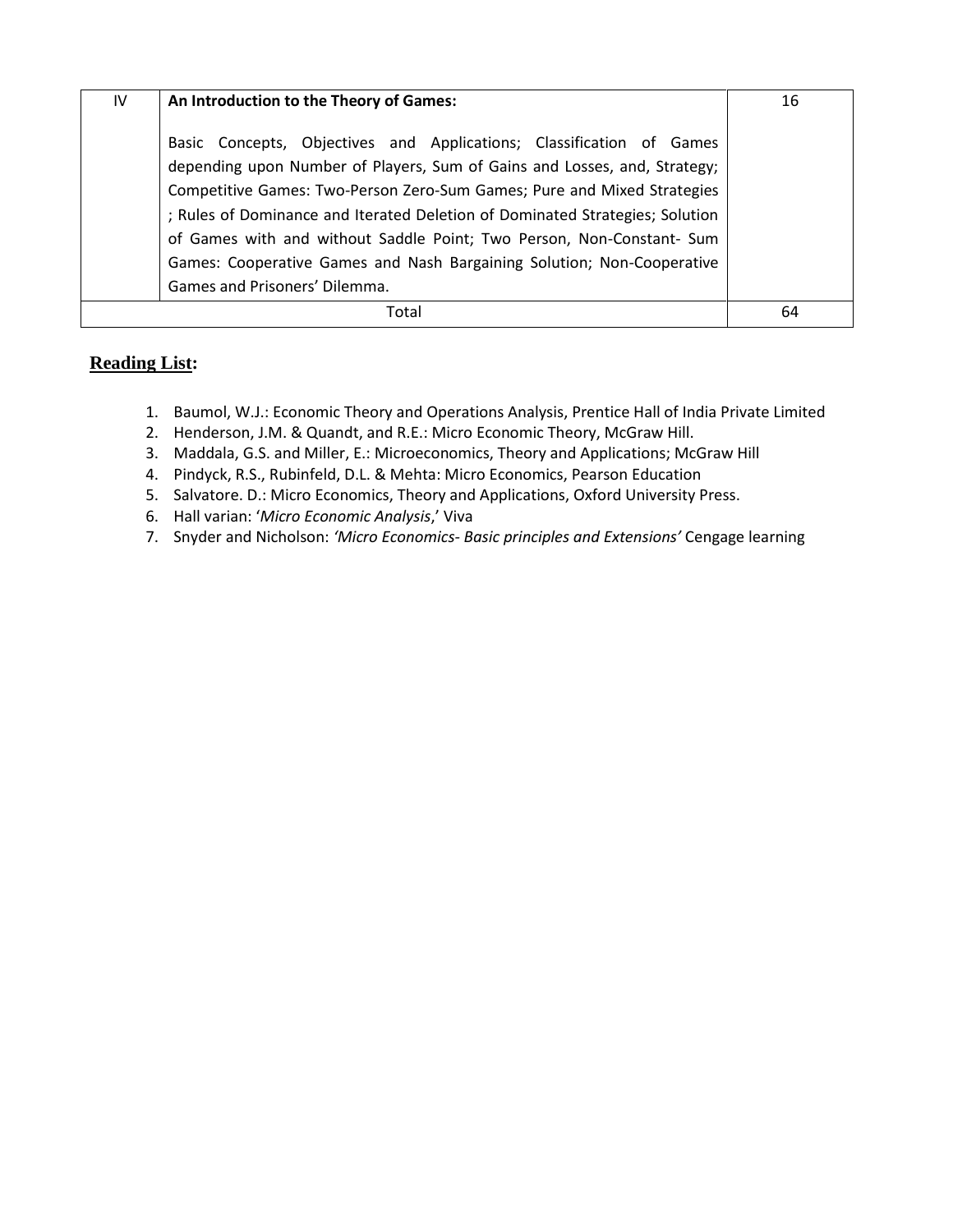| <b>Course Code</b>         | <b>: ECNCC102</b>                         |
|----------------------------|-------------------------------------------|
| <b>Title of the Course</b> | : Macroeconomic Analysis                  |
| <b>Type of the Course</b>  | : Core Course                             |
| <b>Number of Credits</b>   | : 4                                       |
| <b>Marks</b>               | : 100 (In-Semester: 40 +End-Semester: 60) |

| Unit                       | <b>Topics</b>                                                                                                                                       | No. of Lecture<br><b>Hours</b> |
|----------------------------|-----------------------------------------------------------------------------------------------------------------------------------------------------|--------------------------------|
| $\mathbf{I}$               | General Framework of Macroeconomic Analysis: IS-LM Model                                                                                            | 10                             |
|                            | Brief review of classical and neo-classical economic systems; Keynesian system:                                                                     |                                |
|                            | Theory of effective demand, output and employment determination, theory of                                                                          |                                |
|                            | interest; Policy evaluation under the Keynesian system - IS-LM Framework: IS                                                                        |                                |
|                            | curve and good market equilibrium, LM curve and money market equilibrium,                                                                           |                                |
|                            | General equilibrium. Evaluation of policies in IS-LM model                                                                                          |                                |
| $\ensuremath{\mathsf{II}}$ | General Framework of Macroeconomic Analysis: AD-AS model<br>The Keynesian Aggregate demand schedule; the Aggregate Supply curve;                    | 12                             |
|                            | Determination of the aggregate price level; A contractual view of the Labour                                                                        |                                |
|                            | market - sources of wage rigidity; the Keynesian aggregate supply schedule;                                                                         |                                |
|                            | Shocks to the aggregate demand and supply schedules; Price adjustments; the                                                                         |                                |
|                            | Classical dichotomy; Keynes vs. classical.                                                                                                          |                                |
|                            | Supply Side Economics: Distinguishing features, policy implications of supply side                                                                  |                                |
|                            | economics. Objections against Supply- Side Economics                                                                                                |                                |
| $\mathbf{III}$             | <b>Open Economy Macroeconomics</b>                                                                                                                  | 10                             |
|                            | The international flows of capital and goods; the Trade balance; the Balance of                                                                     |                                |
|                            | Payments; Exchange rates: Real vs nominal, Policy effects on exchange rates;                                                                        |                                |
|                            | Fixed vs flexible exchange rates; Policy framework in an open economy $-$ The                                                                       |                                |
|                            | Mundell-Fleming model; Interest rate differentials; The Mundell-Fleming model                                                                       |                                |
|                            | with a changing price level.                                                                                                                        |                                |
| IV                         | New -Macro Economics                                                                                                                                | 12                             |
|                            | New Classical Macroeconomics- Rational Expectations Hypothesis and Policy                                                                           |                                |
|                            | Ineffectiveness; Sellers' Misperception and Non-Neutrality of Money; Real                                                                           |                                |
|                            | Business Cycle Theory.                                                                                                                              |                                |
|                            | New-Keynesian Macroeconomics- Keynesian Counter Critique, Wage- Price<br>Rigidity-Menu Cost Hypothesis, Efficiency Wage Hypothesis. The Random Walk |                                |
|                            | of GDP.                                                                                                                                             |                                |
| $\vee$                     | <b>Behavioural Foundations of Macro Economics</b>                                                                                                   | 12                             |
|                            | Consumption and Saving: Consumption Puzzle, The Life Cycle and The                                                                                  |                                |
|                            | Permanent Income Hypotheses. Ricardian Equivalence: Efficacy of Policy Action.                                                                      |                                |
|                            | Hall's Random Walk Hypothesis and its Implications.                                                                                                 |                                |
|                            | Theories of Investment Demand: the Accelerator Theories of Investment; the                                                                          |                                |
|                            | Neoclassical Theory of Investment; q-Theory of Investment.                                                                                          |                                |
| VI                         | <b>Macroeconomic Policy Debates</b>                                                                                                                 | 8                              |
|                            | Monetary Policy Rules - Taylor rule, Monetary policy rules; The Macroeconomic                                                                       |                                |
|                            | Policy Model; Should Policy be active or passive; Discretionary policy vs. rule<br>based policy.                                                    |                                |
| Total                      |                                                                                                                                                     | 64                             |
|                            |                                                                                                                                                     |                                |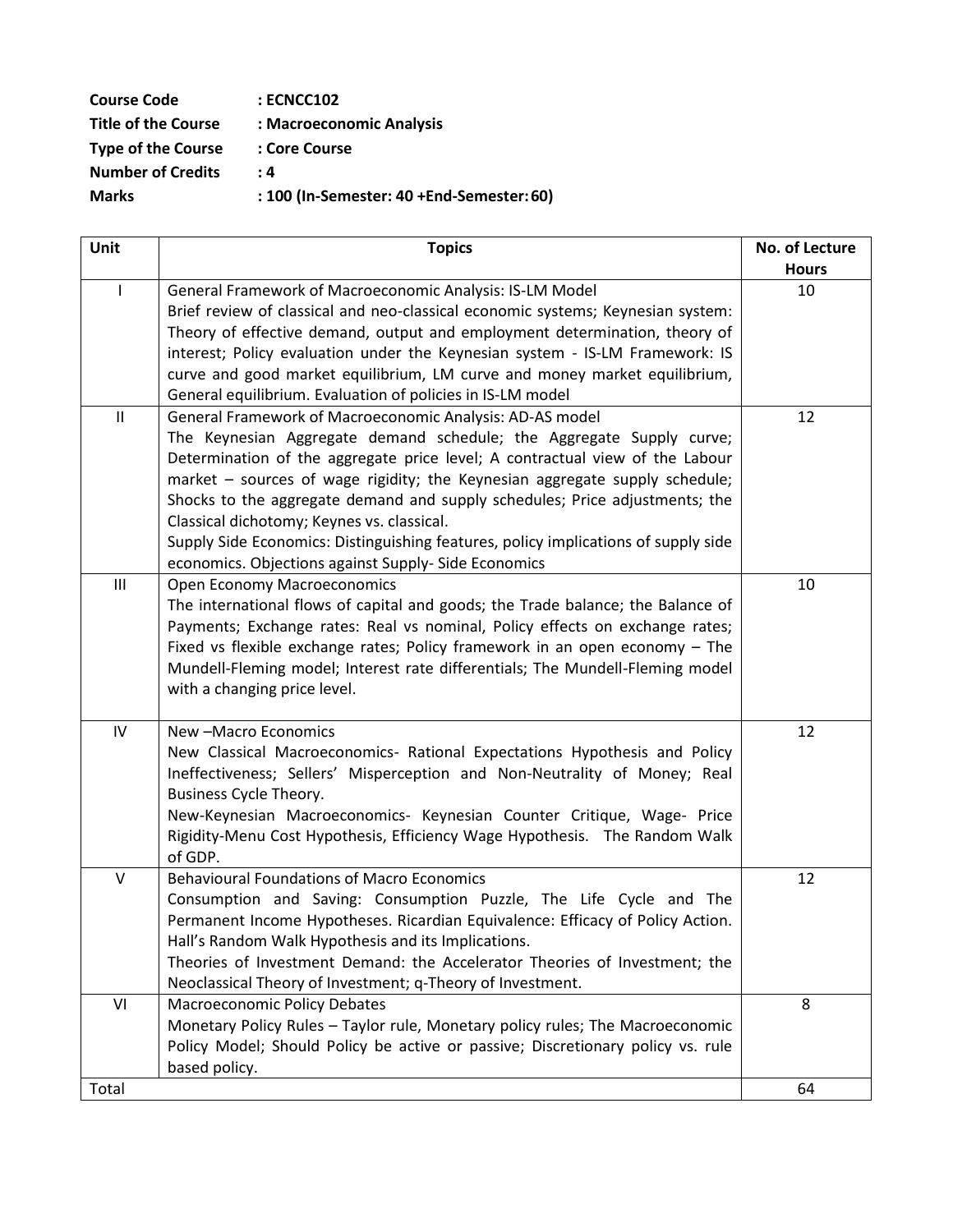- 1. N. G. Mankiw: Macroeconomics, Pearson.
- 2. A. B. Abel and B. S. Bernanke: Macroeconomics, Pearson
- 3. Dorndusch, Fischer and Startz: Macroeconomics, Tata McGraw Hill.
- 4. Richard T. Froyen: Macroeconomics, Pearson
- 5. Errol D'Souza: Macroeconomics, Pearson
- 6. David Romer: Advanced Macroeconomics, 4th edition, McGraw Hill, 2012

### **Additional Readings:**

- 1. Sunil Bhaduri: Macroeconomic Theory, New Central Book Agency.
- 2. Soumyen Sikdar: Principles of Economics, Oxford.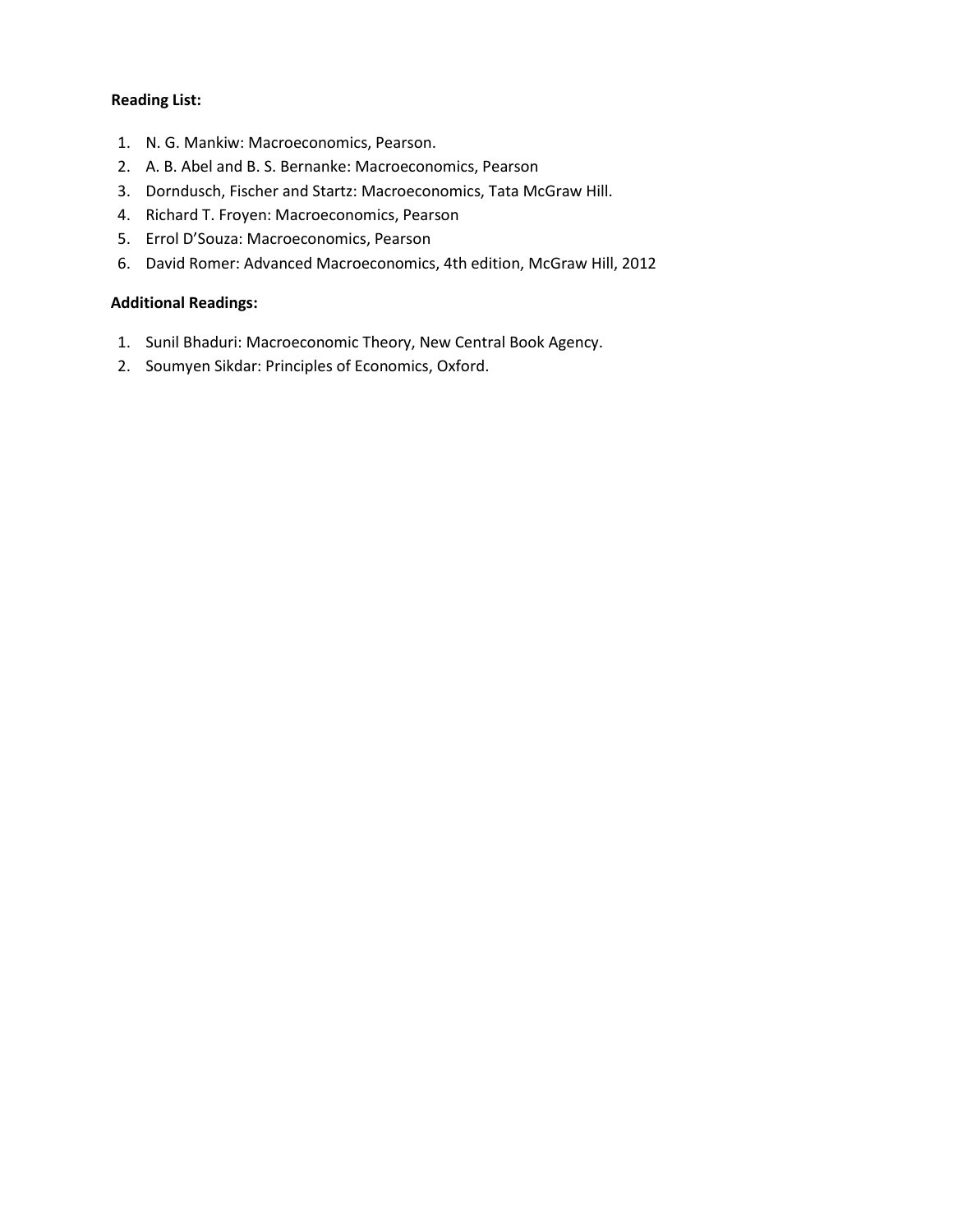| <b>Course Code</b>         | : ECNCC103                                |
|----------------------------|-------------------------------------------|
| <b>Title of the Course</b> | : Mathematics for Economic Analysis       |
| <b>Type of the Course</b>  | : Core Course                             |
| <b>Number of Credits</b>   | : 4                                       |
| <b>Marks</b>               | : 100 (In-Semester: 40 +End-Semester: 60) |

| Unit         | <b>Topics</b>                                                                                                              | No. of               |
|--------------|----------------------------------------------------------------------------------------------------------------------------|----------------------|
|              |                                                                                                                            | <b>Lecture Hours</b> |
| L            | Sets, Set Operations, Convex Set - Properties, Relations and Functions:                                                    | 10                   |
|              | Different forms of functions and their graphs - Limit and Continuity of functions.                                         |                      |
|              | Differentiation - Definition and Basic rules of differentiation -                                                          |                      |
|              | derivative of implicit functions - application of derivative in case of elasticity,                                        |                      |
|              | revenue function, cost function and derivation of other marginal functions -                                               |                      |
|              | Application to comparative static analysis of market model and national income                                             |                      |
|              | model.                                                                                                                     |                      |
| $\mathbf{H}$ | Unconstrained optimization - Optimization with single explanatory variable -                                               | 10                   |
|              | Applications to Cost minimisation, Revenue maximisation, Profit maximisation and                                           |                      |
|              | Equilibrium of firm, Partial Differentiation; Optimisation with more than one                                              |                      |
|              | explanatory variable -Economic Application.                                                                                |                      |
|              | Constrained optimization - Optimization with equality constraint - Lagrange's                                              |                      |
|              | multiplier method - Application to consumer's equilibrium and producer's                                                   |                      |
|              | equilibrium in factor market.                                                                                              |                      |
| III          | Integration - Basic rules of integration - Definite integral - Application to                                              | 10                   |
|              | Economic problems - Derivation of total function from marginal function -                                                  |                      |
|              | Consumer's surplus and producer's surplus.                                                                                 |                      |
| IV           | Dynamic Analysis - I: First Order Differential Equation and solution -                                                     | 12                   |
|              | Application to dynamic stability of market, First Order Difference equation and<br>solution - Application to Cobweb model. |                      |
|              | Dynamic Analysis - II: Second Order Differential Equation and solution -                                                   |                      |
|              | application to dynamic stability of market; Second Order Difference equation and                                           |                      |
|              | solution.                                                                                                                  |                      |
| $\mathbf v$  | Elements of Matrix Algebra - Determinants, their evaluation and properties,                                                | 10                   |
|              | Solution of Simultaneous equations, Input-Output analysis - Structure of an                                                |                      |
|              | input-output model - Static open input-output model - Solution - Hawkins -                                                 |                      |
|              | Simon conditions, Pricing - dynamic input - output model, linkage analysis -                                               |                      |
|              | Income multiplier, Output multiplier.                                                                                      |                      |
| VI           | <b>Optimal Control Theory</b>                                                                                              | 12                   |
|              | Calculus of variation and optimal control problem, control, state, and co-state                                            |                      |
|              | variables, Hamiltonian - current value and present value, transversality                                                   |                      |
|              | conditions; Economic applications.                                                                                         |                      |
|              |                                                                                                                            |                      |
| <b>Total</b> |                                                                                                                            | 64                   |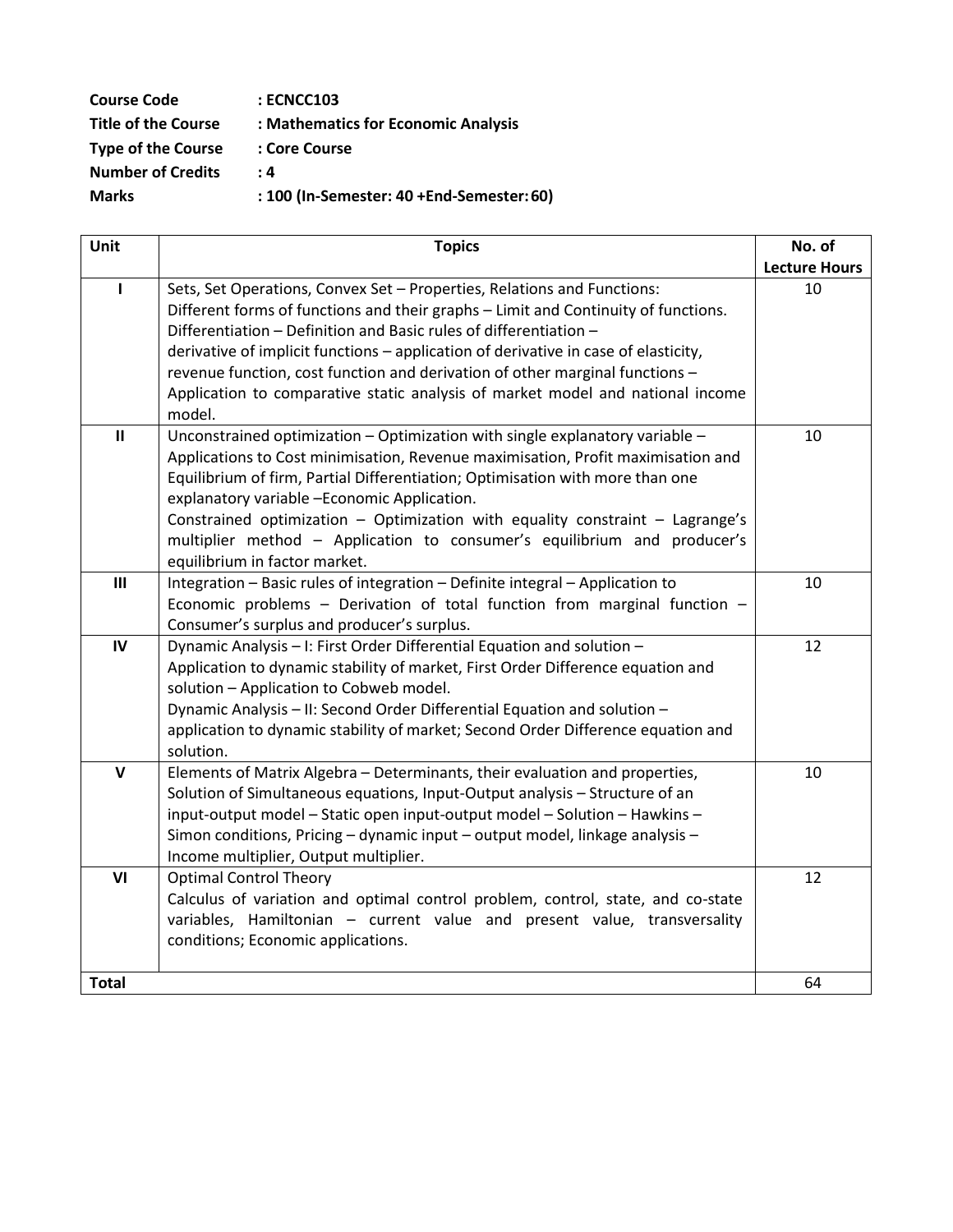- 1. Sydsaeter, K. and Hammond, P., *Mathematics for Economic Analysis*, Pearson Educational Asia: Delhi, 2002.
- 2. Chiang, A.C.: *Fundamental Methods of Mathematical Economics*, Fourth edition, McGraw Hill 2005.
- 3. Hoy, M., J. Livernois, C. McKena, R. Rees, and T. Stengos: *Mathematics for Economics*, PHI Publishers.
- 4. Barua, Srinath: *Basic Mathematics and Its Applications in Economics*, Second Edition, Laxmi Publications 2013
- 5. Allen, R.G.D., *Mathematical Analysis for Economists*, Macmillan India, Madras.
- 6. Allen, R.G.D., *Mathematical Economics*, ELBS, London.
- 7. Chow, G.C., *Analysis and Control of Dynamics Economic Systems*, John Wiley, New York.
- 8. Chiang, A.C., *Dynamic Optimization*, McGraw Hill, New York.
- 9. Allen, R.G.D: *Mathematical Economics*, MacMillan Publishers
- 10. Alpha C. Chiang: *Elements of Dynamic Optimisation*
- 11. Gandolfo, G: *Economic Dynamics*
- 12. Michael D. Intriligator: *Mathematical Optimisation and Economic Theory*, PHI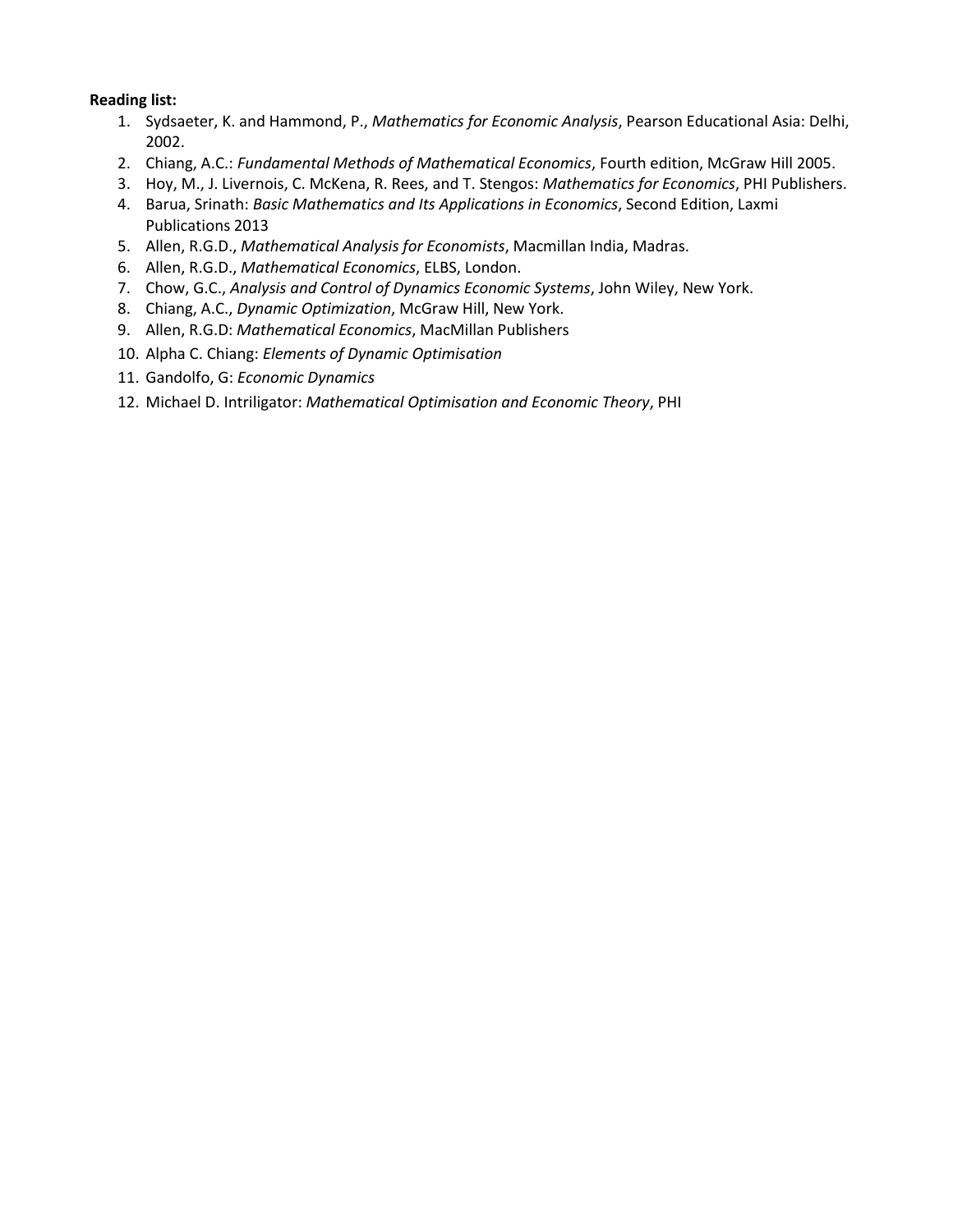| <b>Course Code</b>         | : ECNDSE101                               |
|----------------------------|-------------------------------------------|
| <b>Title of the Course</b> | : Agricultural Economics                  |
| <b>Type of the Course</b>  | : Discipline Specific Elective Course     |
| <b>Number of Credits</b>   | : 4                                       |
| <b>Marks</b>               | : 100 (In-Semester: 40 +End-Semester: 60) |

| Unit           | <b>Topics</b>                                                                                                                                            | No. of Lecture |
|----------------|----------------------------------------------------------------------------------------------------------------------------------------------------------|----------------|
|                |                                                                                                                                                          | <b>Hours</b>   |
| ı              | <b>Agriculture and the Economy</b>                                                                                                                       | 16             |
|                | Agriculture and Economic Development, Interdependence between agriculture                                                                                |                |
|                | and industry, Changing importance of agriculture; Agriculture in the macro                                                                               |                |
|                | economy; Theories of Agricultural Development- Transformation of traditional                                                                             |                |
|                | agriculture- Theories of Mellor, Boserup, Lewis, Fie- Ranis and Schultz;                                                                                 |                |
|                | Organizational aspects of farming- Traditional, Commercial, co-operative,                                                                                |                |
|                | contract and state farming, Problems of organization; Conditions of Indian                                                                               |                |
|                | Peasantry                                                                                                                                                |                |
| $\mathbf{II}$  | <b>Agricultural production-</b>                                                                                                                          | 16             |
|                | Production relationship-Factor Product Relationship, Returns of scale, Stages of                                                                         |                |
|                | rational and irrational production; Factor-factor relationship- Problem of                                                                               |                |
|                | allocation and substitution of resources; least cost combination; Product-                                                                               |                |
|                | product relationship- Basic relationship, Optimum combination of two products;                                                                           |                |
|                | Production Function; Farm efficiency; Risks and uncertainty in agriculture;<br>Structural change in agricultural production; Size productivity debate in |                |
|                | agriculture; Agricultural Mechanization; Economic Impacts of Agricultural                                                                                |                |
|                | Research and Extension measures.                                                                                                                         |                |
| $\mathbf{III}$ | Agricultural Product market and marketing of agricultural produce                                                                                        | 16             |
|                | Product market: Demand and supply of agricultural products, Demand for                                                                                   |                |
|                | agricultural products- Factors affecting demand for food, Supply behaviour of                                                                            |                |
|                | agricultural products- Individual and aggregate supply of farm products;                                                                                 |                |
|                | Behaviour of agriculture price- Cobweb Cycles; Instability of farm prices-                                                                               |                |
|                | Agriculture price policy; Agricultural marketing- Approaches to agricultural                                                                             |                |
|                | marketing; Problems of agricultural Marketing ; Price spread; Marketing margin;                                                                          |                |
|                | Marketing efficiency; Market integration; Institutions and organizations in                                                                              |                |
|                | agricultural markets; Food processing.                                                                                                                   |                |
| $\mathsf{IV}$  | <b>Factor market in Agriculture</b>                                                                                                                      | 16             |
|                | Agricultural Factor Market: Role of land, labour and capital in Farming; Land and                                                                        |                |
|                | lease Market: land rental contracts, Tenancy and efficiency, Labour market-                                                                              |                |
|                | labour categories, Nutrition and labour market; Credit Market- Characteristics of                                                                        |                |
|                | rural credit market, Theories of informal credit markets; Type and sources of                                                                            |                |
|                | credit; Rural credit in India; Agricultural insurance; Inter-linkages between land,                                                                      |                |
|                | labour and capital markets; Emerging factor market in Indian agriculture.                                                                                |                |
| <b>Total</b>   |                                                                                                                                                          | 64             |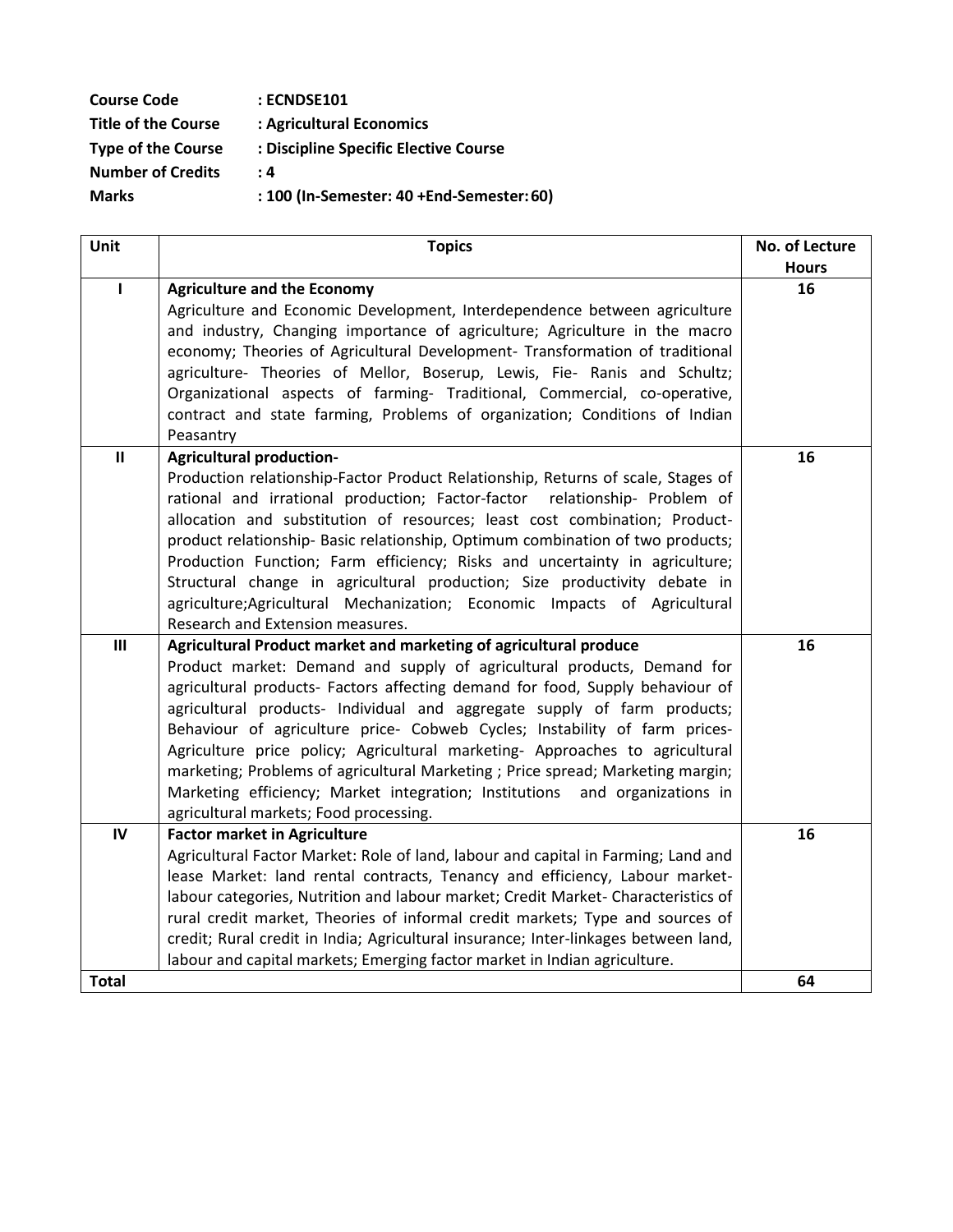- 1. Subba Reddy, P.Raghu Ram, T.V. Neelakanta Sastry and I. Bhavani Devi(2008): '*Agricultural Economics'* Oxford
- 2. Sadhu, A.N. & A. Singh: Fundamentals of Agricultural Economics, Himalaya publishing House, Bombay.
- 3. Soni, R.N*.: Leading Issues in Agricultural Economics,* Sobhanlal Nagin Chand & Co. Jalandhar
- 4. Debraj Ray(2012) : '*Development Economics*' Oxford India
- 5. Basu, Kaushik : '*Agrarian Questions'* Oxford India
- 6. Bruch L. Gardner and Gordon C. Rausser : *Handbook of Agricultural Economics*, North Holland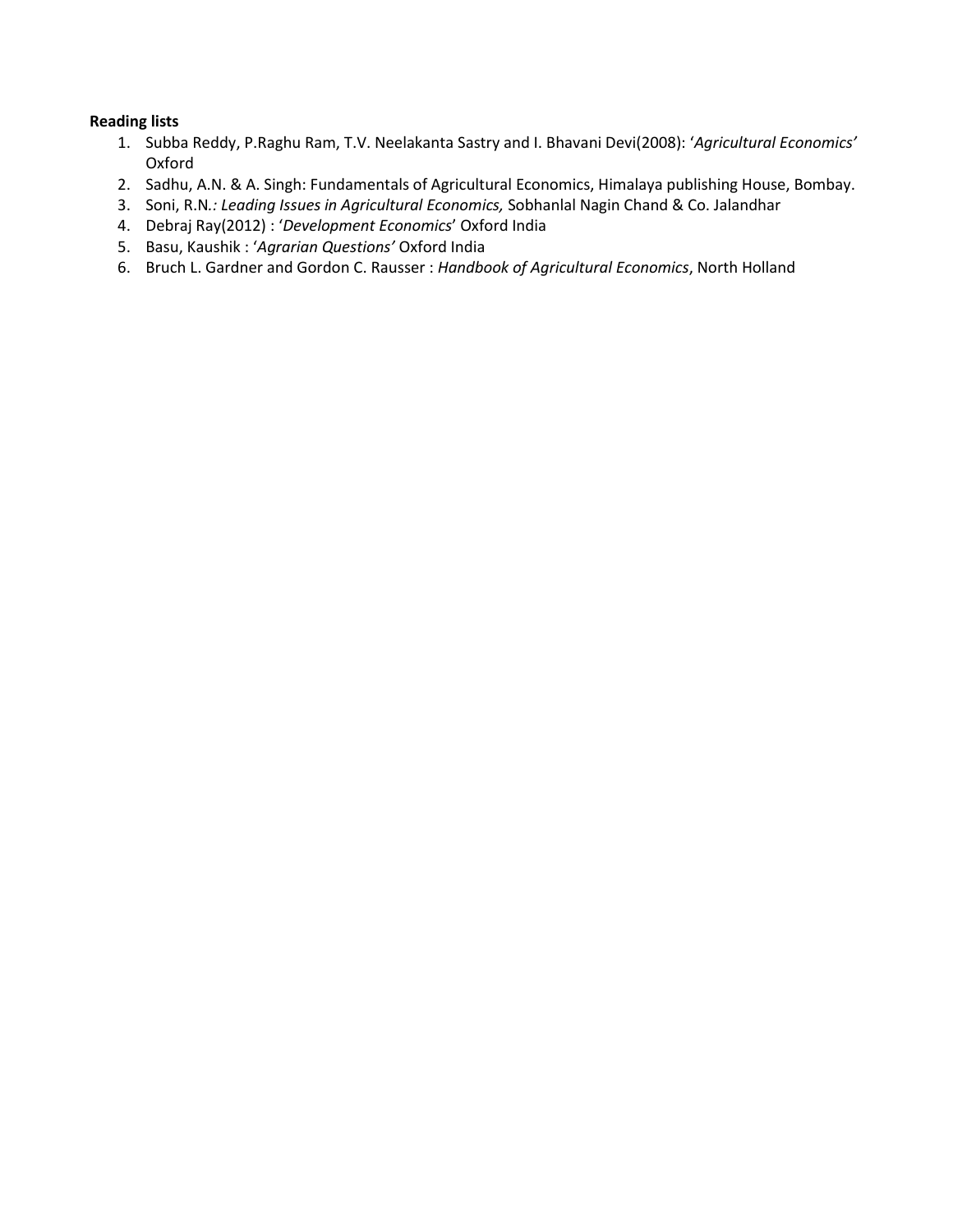| <b>Course Code</b>         | : ECNDSE102                               |
|----------------------------|-------------------------------------------|
| <b>Title of the Course</b> | : Economics of Social Sector              |
| <b>Type of the Course</b>  | : Discipline Specific Elective Course     |
| <b>Number of Credits</b>   | : 4                                       |
| <b>Marks</b>               | : 100 (In-Semester: 40 +End-Semester: 60) |

| Unit           | <b>Topics</b>                                                              | No. of Lecture |
|----------------|----------------------------------------------------------------------------|----------------|
|                |                                                                            | <b>Hours</b>   |
| I              | <b>Health Economics and Development</b>                                    | 10             |
|                | Rationale and Scope of Health Economics; Investment in Health; Health      |                |
|                | outcomes and their relationship with macroeconomic performance; Health     |                |
|                | and Productivity Relation: Empirical Evidence; Economics of Nutrition.     |                |
| $\mathbf{II}$  | <b>Determinants and Indicators of Health</b>                               | 15             |
|                | Determinants of Health Status; Indicators of Health Status: Input and      |                |
|                | Output Indicators; Measures of Health Status: Disease Burden - DALY,       |                |
|                | QALY; Consequences of Gender Bias in Health; Concept of Missing Women;     |                |
|                | Linkages of Female Education with mortality and morbidity.                 |                |
|                | Health outcomes; health care delivery systems and health financing:        |                |
|                | Public-Private Partnership in Providing health care services: Equity and   |                |
|                | Efficiency debate;                                                         |                |
|                | Evolution of health care policies in India. Cross Country Comparisons in   |                |
|                | terms of health care investment and health outcomes                        |                |
| $\mathbf{III}$ | <b>Health Care Market</b>                                                  | 13             |
|                | Demand for Health care - Grossman model of health demand; Supply of        |                |
|                | Health Care; Economics of Health Insurance: Market failure in health       |                |
|                | insurance and sources; Market of Pharmaceuticals                           |                |
| IV             | <b>Introduction to Economics of Education:</b>                             | 13             |
|                | Concept and scope of Economics of Education; Education as consumption      |                |
|                | and investment goods; Role of education in Economic development,           |                |
|                | Human Capital- Human Capital Vs Physical Capital, Demand and Supply of     |                |
|                | Education; Cost of education- private costs and social cost, direct and    |                |
|                | indirect cost; Benefits of education-Direct and indirect benefits, private |                |
|                | and social benefits; inequality in education; the Relationship between     |                |
|                | Employment Opportunities and Educational Demand.                           |                |
| $\vee$         | <b>Financing of Education:</b>                                             | 13             |
|                | Private versus public provision of education, Empirical evidence on the    |                |
|                | determinants of public versus private funding, Interactions between public |                |
|                | and private sector, Centralization versus decentralization of educational  |                |
|                | finance, Fiscal federalism in education finance.                           |                |
|                |                                                                            |                |
|                |                                                                            |                |
| Total          |                                                                            | 64             |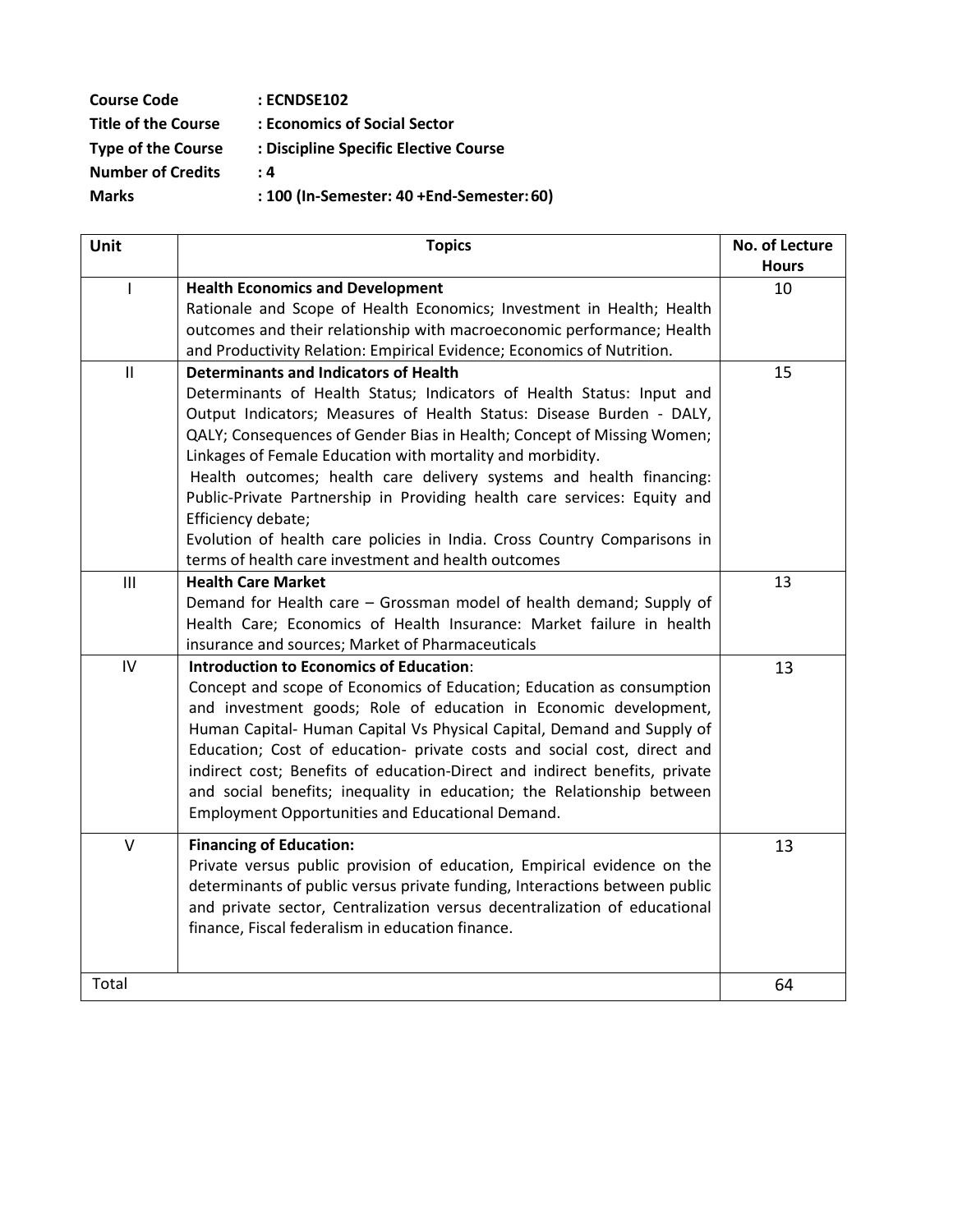- 1. William, Jack (1999): Principles of Health Economics for Developing Countries, World Bank Publications.
- 2. World Development Report (1993): Investing in Health*,* The World Bank.
- *3.* Ronald G., Ehrenberg and Robert S., Smith (2005)Modern Labor Economics: Theory and Public Policy*,*  Addison Wesley
- 4. Human Development Reports, Technical Notes: UNDP-various issues
- 5. Michael P. Todaro & Stephen C. Smith (2005): Economic Development, Pearson Education
- 6. Grossman, Michale (1999): The Human Capital Model of the Demand for Health, working paper, National Bureau of Economics Research, Cambridge
- 7. Gerald M. Meier & James E. Rauch (2005): Leading Issues in Economic Development, Oxford University Press.
- 8. George Psacharpoulos(1987): Economics of Education, Pergaman Press,
- 9. Blaug, M. (1972): Introduction to Economics of Education, Penguin, London.
- 10. Checchi, D, The Economics of Education, Cambridge University Press
- 11. Johnes, G. and Johnes, J., (Ed.) International Handbook on the Economics of Education, Edward Elgar Publishing Ltd.
- 12. K.Venkatasubramanian,(1998) Education and Economic Development of TN.
- 13. G.S.Parnes, Planning Education for Economic Social Development.
- 14. Cohn,(2005) Economics of Education
- 15. Tilak( 2006), Economics of Inequality in Education
- 16. Sudha V.Rao (2003), Education and Rural Development
- 17. Nalla Gounden A.M. (1998), Education and Economic Development
- 18. Cohen, E. and T. Gaske (1989): Economics of Education, Pergamon Press, London
- 19. Vaizoy (1962): Economics of Education, Faber and Faber, London
- 20. Mc Mohan, W.W. (1999): Education and Development: Measuring the Social Benefits, OUP, Oxford.
- 21. Woodhall, M. (1992): Cost Benefit Analysis in Educational Planning, UNESCO, Paris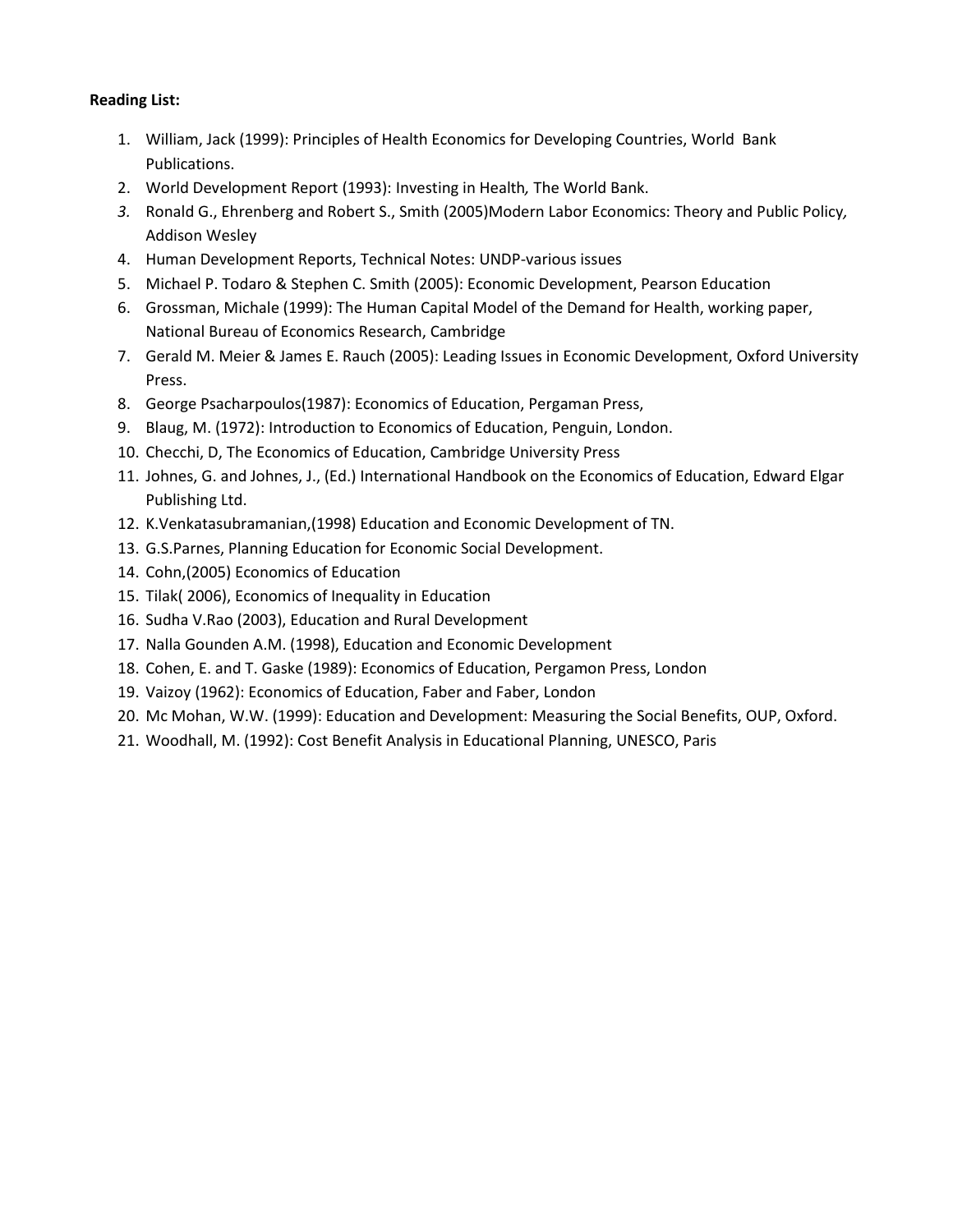| <b>Course Code</b>         | : ECNDSE103                               |
|----------------------------|-------------------------------------------|
| <b>Title of the Course</b> | : Basic Demography                        |
| <b>Type of the Course</b>  | : Discipline Specific Elective Course     |
| <b>Number of Credits</b>   | : 4                                       |
| <b>Marks</b>               | : 100 (In-Semester: 40 +End-Semester: 60) |
|                            |                                           |

| <b>Unit</b>   | <b>Topics</b>                                                                                                                          | No. of lecture |
|---------------|----------------------------------------------------------------------------------------------------------------------------------------|----------------|
|               |                                                                                                                                        | hours          |
| $\mathbf{I}$  | Basics of demography and Sources of demographic data:                                                                                  | 10             |
|               | Meaning and subject matter of demography; Linkage between economics and                                                                |                |
|               | demography; Sources of demographic data -Population census, Vital registration                                                         |                |
|               | system, Sample Registration System, Sample surveys- features, advantages and                                                           |                |
|               | problems, Population register.                                                                                                         |                |
| $\mathbf{II}$ | Theories of population:                                                                                                                | 12             |
|               | Pre-Malthusian view, Malthusian theory of population, Optimum theory of                                                                |                |
|               | population, Demographic transition theory, Marx's theory.                                                                              |                |
| Ш             | <b>Components of population change</b>                                                                                                 | 20             |
|               | Fertility: Basic concepts of fertility; Fertility Theories: Social Capillarity theory,                                                 |                |
|               | Theory of change and response, Theory of diffusion; Economic Theories of                                                               |                |
|               | fertility - Cost-benefit theory, Theory of micro-consumption, Easterlin                                                                |                |
|               | Hypothesis; Biological theories of Spencer, Sadler and Doubleday, Basic                                                                |                |
|               | measures of fertility: Crude birth rate, General fertility rate, Age-specific fertility                                                |                |
|               | rate, Total fertility rate.                                                                                                            |                |
|               |                                                                                                                                        |                |
|               | Mortality - Basic concepts, Mortality variables, Basic measures of mortality:                                                          |                |
|               | Crude death rate, Infant mortality rate, Maternal mortality rate; Health<br>outcomes and their relationship with economic performance. |                |
|               |                                                                                                                                        |                |
|               | Migration - Basic concepts, Theories of migration: The Push-pull hypothesis,                                                           |                |
|               | Lee's theory, Petersen's typology, Ravenstein's laws of migration, Stouffer's                                                          |                |
|               | theory of intervening opportunities, Zipf's Gravity Model, Harris-Todaro model,                                                        |                |
|               | Sjaastad's human capital model of migration.                                                                                           |                |
| IV            | <b>Population Growth and projection:</b>                                                                                               | 10             |
|               | Population, Development and environment linkages; Population growth rates -                                                            |                |
|               | inter-censual, arithmetic, geometric and exponential growth rates; Concepts of                                                         |                |
|               | population projections; Population estimates, forecasts and projection; Uses of                                                        |                |
|               | population projection, Economic importance of projection; methods of                                                                   |                |
|               | population projections; Methods of rural-urban and sub-national population                                                             |                |
|               | projections; ; Population policy-meaning and importance.                                                                               |                |
| v             | <b>Population Composition and Distribution</b>                                                                                         | 12             |
|               | Age structure, Factors affecting age structure, Aging of population; Measures of                                                       |                |
|               | age structure; Sex structure - Factors affecting sex structure, Measures of sex                                                        |                |
|               | structure, Population pyramid; Economic characteristics-LFPRs; Marital and                                                             |                |
|               | educational characteristics; Meaning of population distribution; Population                                                            |                |
|               | density, Factors affecting population density.                                                                                         |                |
| Total         |                                                                                                                                        | 64             |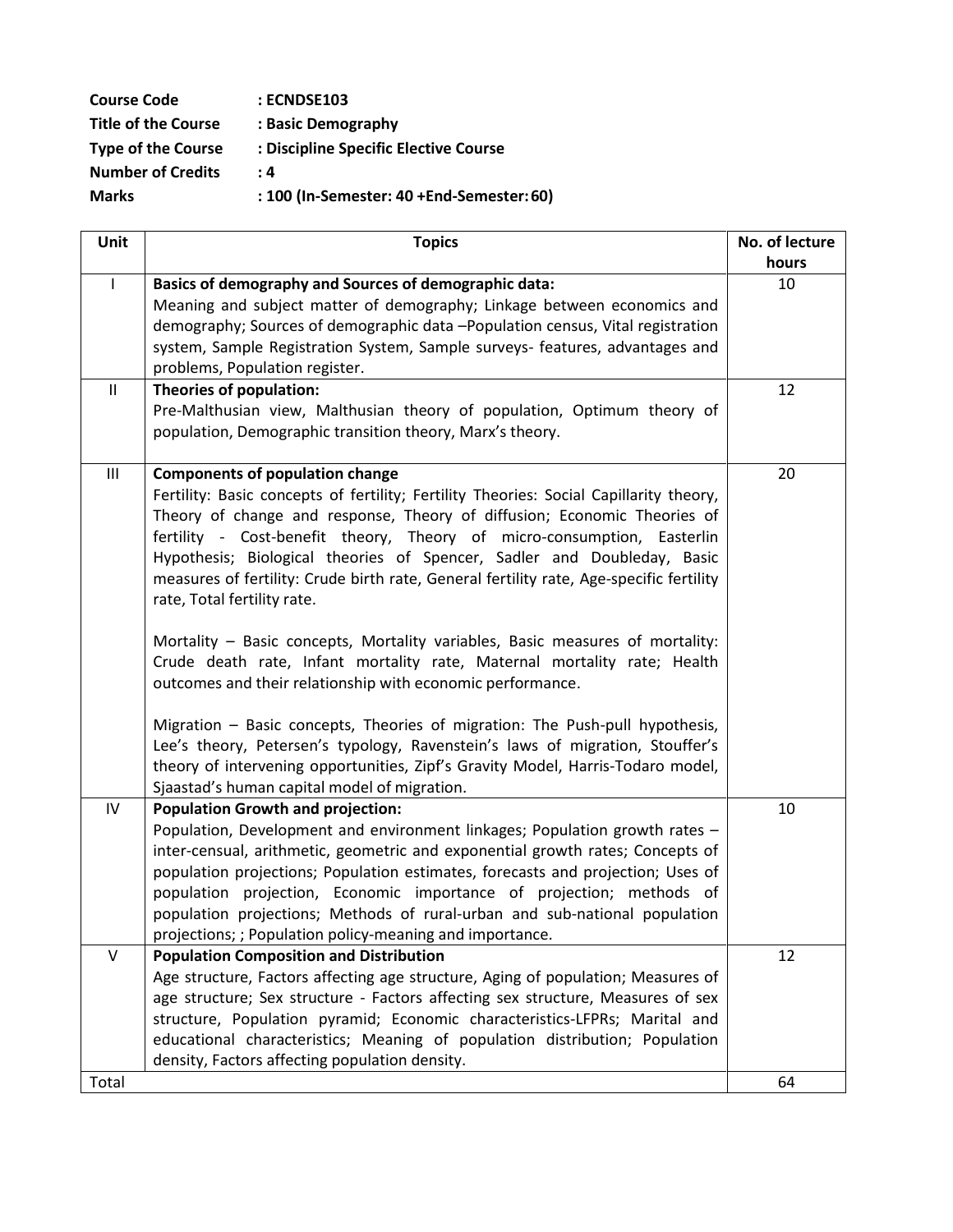- 1. Thompson, W.S. and Lewis, D.T.: Population Problems, McGraw Hill Book, New York
- 2. Thomlinson, R.: Population Dynamics, Random House, New York
- 3. Srinivasan, K. : Basic Demographic Techniques and Application, Sage Publications, New Delhi
- 4. Bhende, A.A. and Kanitkar, T.: Principles of Population Studies, Himalaya Publishing House, Bombay
- 5. Sinha, V.C. and Zacharia, E.: Elements of Demography, Allied Publishers Private Limited, New Delhi
- 6. Shryock, H.S. et. al : Methods and Materials of Demography, Academic Press, New York
- 7. Hinde, Andrew: Demographic Methods, Routledge
- 8. Preston, S. H., Heuvenile, P. & Guillot, M.: Demography, Wiley
- 9. Cox, P. R.: Demography, Cambridge University Press
- 10. Jay Weinstein & V. K. Pillai: Demography The Science of Population, Pearson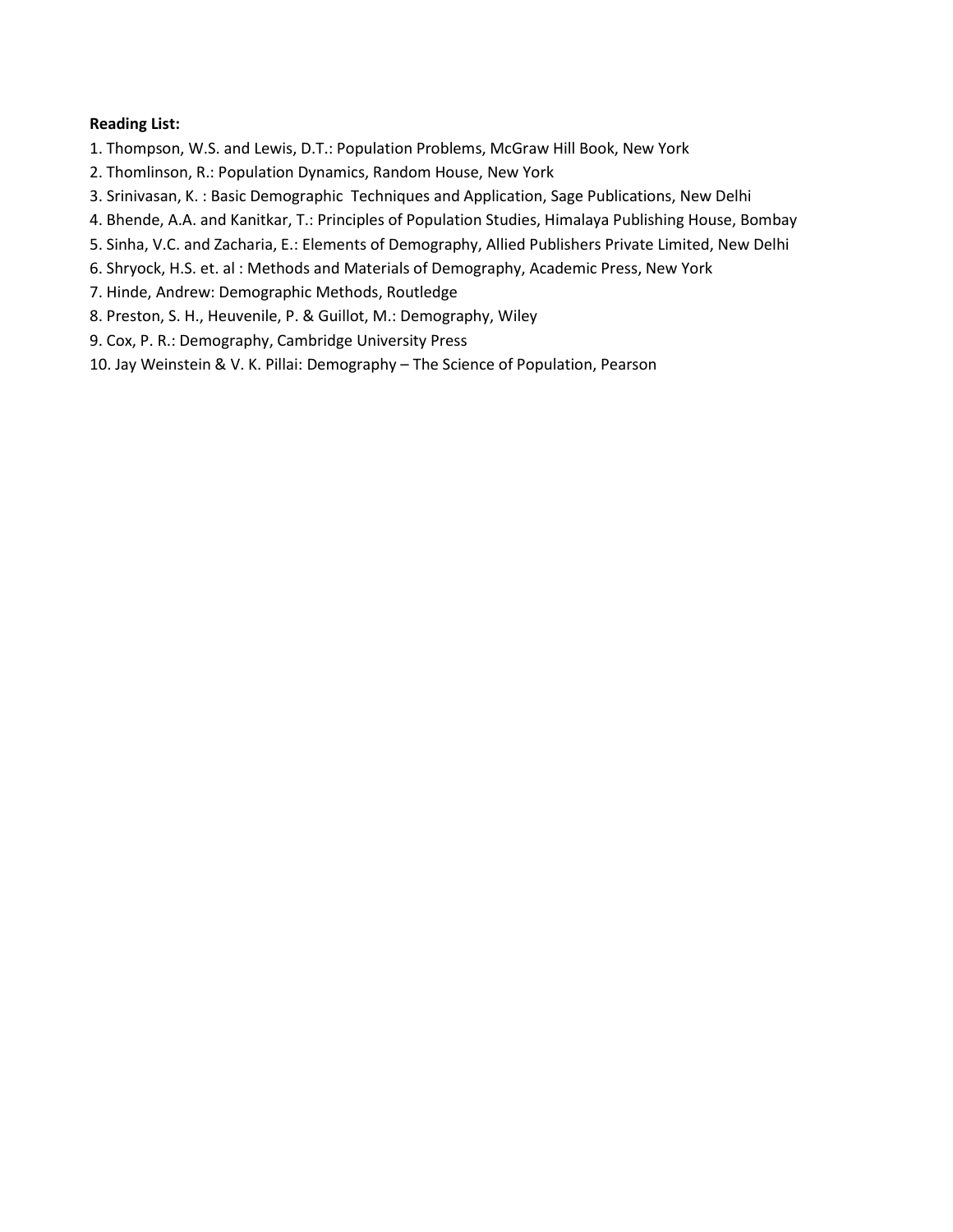| <b>Course Code</b>         | $:$ ECNAEC101                            |
|----------------------------|------------------------------------------|
| <b>Title of the Course</b> | : Foundations of Social Science Research |
| <b>Type of the Course</b>  | : Ability Enhancement Course             |
| <b>Number of Credits</b>   | $\cdot$ 2                                |
| <b>Marks</b>               | : 50 (In-Semester: 20 +End-Semester: 30) |

| Unit           | <b>Topics</b>                                                                | No. of lecture |
|----------------|------------------------------------------------------------------------------|----------------|
|                |                                                                              | hours          |
| 1              | <b>Foundations of Research Methodology:</b>                                  | 10             |
|                | Meaning and characteristics of research, Importance of research, Objectives  |                |
|                | of research, Types of research, Research methodology and research            |                |
|                | methods; Research process, Ethics in research.                               |                |
| $\overline{2}$ | <b>Planning of Research:</b>                                                 | 12             |
|                | Identification of research problem; Primary and secondary data – usefulness  |                |
|                | and problems; Primary data - Census and Sample survey; Sampling              |                |
|                | techniques – probability and non-probability sampling and their merits and   |                |
|                | demerits.                                                                    |                |
| 3              | <b>Analysis of Data:</b>                                                     | 10             |
|                | Univariate and bivariate analysis - cross tabulation; Hypothesis - Meaning,  |                |
|                | types; Qualities of a good hypothesis; Steps involved in hypothesis testing; |                |
|                | Errors in hypothesis testing; Report writing.                                |                |
| Total          |                                                                              | 32             |

- 1. Good and Hatt : Methods in Social Research, McGraw Hill. 2. Panels P. Forcesses : Social Research Methods, Prentice Hall. 3. Paul Oliver : Writing your Thesis, Vistaar Publication, New Delhi. 4. Panneerselvam, R : Research Methodology, PHI, New Delhi. 5. Johnston, J & Dinardo : Econometric Methods, McGraw Hill.
- 6. Maddala, G.S : Econometrics, McGraw Hill.
- 
- 7. Rajaram, V. **Example 20 III : Fundamentals of Computers, PHI, New Delhi.**
- 8. Studenmund : Using Econometrics- A Practical Guide, Addison Wesley.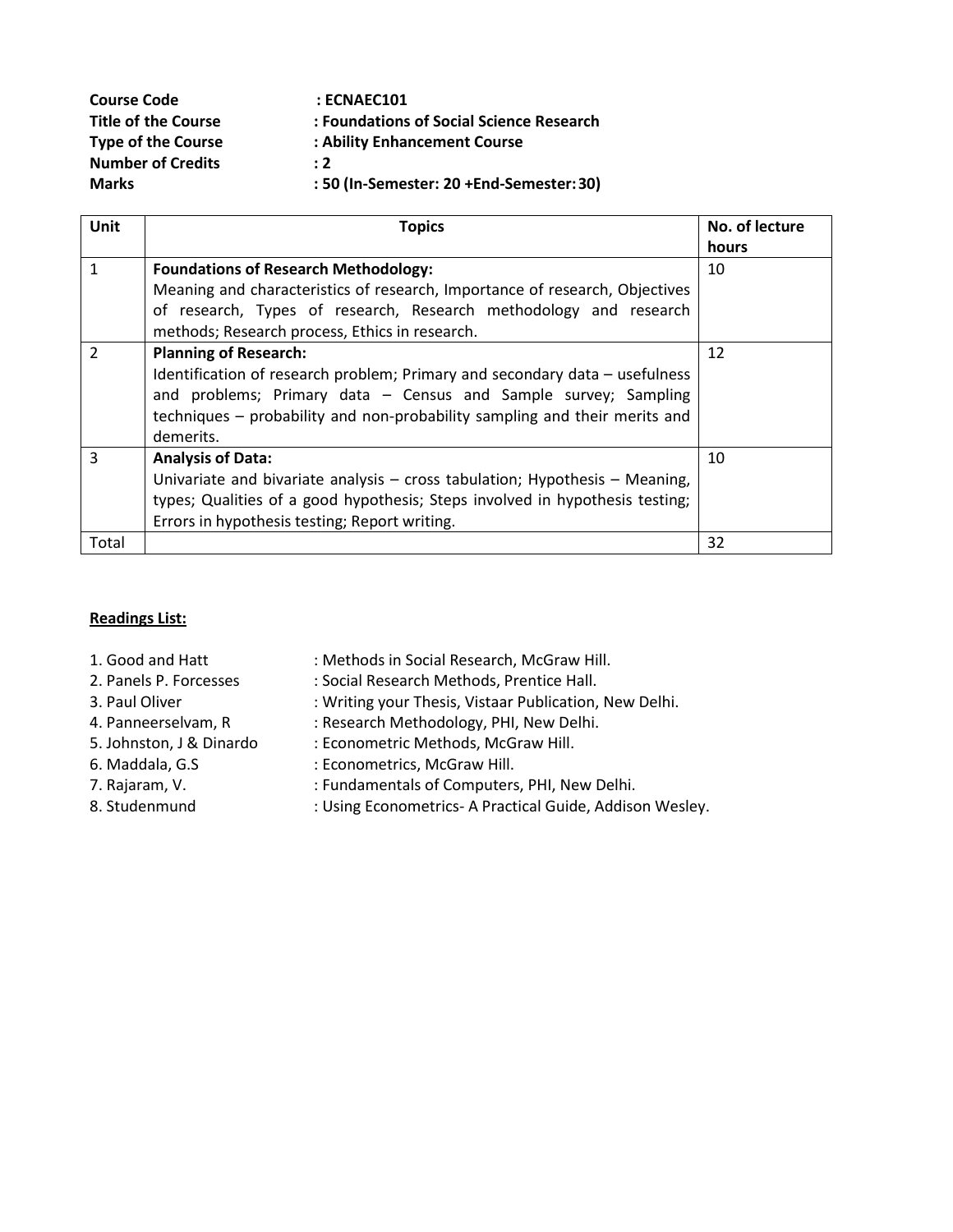## **SEMESTER II**

| <b>Course Code</b>         | : ECNCC201                                |
|----------------------------|-------------------------------------------|
| <b>Title of the Course</b> | : Microeconomic Analysis – II             |
| <b>Type of the Course</b>  | : Core Course                             |
| <b>Number of Credits</b>   | : 4                                       |
| <b>Marks</b>               | : 100 (In-Semester: 40 +End-Semester: 60) |

| Unit           | <b>Topics</b>                                                                                                                                                                                                                                                                                                                                                                                                                                                                                                                                                                                          | No. of Lecture |
|----------------|--------------------------------------------------------------------------------------------------------------------------------------------------------------------------------------------------------------------------------------------------------------------------------------------------------------------------------------------------------------------------------------------------------------------------------------------------------------------------------------------------------------------------------------------------------------------------------------------------------|----------------|
|                |                                                                                                                                                                                                                                                                                                                                                                                                                                                                                                                                                                                                        | <b>Hours</b>   |
| $\mathbf{I}$   | <b>Theories of Firm:</b><br>Traditional Vs. Modern Theories of Firm, Managerial Theory of Firm: Baumol's<br>Model of Sales Revenue Maximization - Williamson's Model of Managerial<br>Discretion - Marris Model of Managerial Enterprise. Theory of Limit Pricing:<br>Models of Bain, Sylos-Labini, Modigliani and Bhagawati - Baumol's Contested<br>Market Model<br>Inter-temporal Choice:<br>Discounting and Present Values; Choice of Investment Projects - Inter-temporal<br>Consumption Decisions - Inter-temporal Production Decisions - Determination of<br>the Rate of Interest; Applications. | 16             |
| $\mathbf{II}$  | The Economics of Information:                                                                                                                                                                                                                                                                                                                                                                                                                                                                                                                                                                          | 16             |
|                | Markets with Asymmetric Information; Quality Uncertainty and the Market for<br>Lemons. Adverse Selection; Social Insurance; Signaling and Screening; Moral<br>Hazard; The Principal-Agent Problem. Asymmetric Information in Labour Markets:<br>Efficiency Wage Theory.                                                                                                                                                                                                                                                                                                                                |                |
| $\mathbf{III}$ | <b>General Equilibrium Analysis:</b>                                                                                                                                                                                                                                                                                                                                                                                                                                                                                                                                                                   | 16             |
|                | Partial vs. General Equilibrium Analysis; the Walrasian Model: Problem of<br>Existence, Stability and Uniqueness of an Equilibrium; Tatonnement; Pareto<br>Criterion: Efficiency in Exchange, Efficiency in Production and Efficiency in<br>Product-Mix;<br>Non-Walrasian Equilibrium: Non-tatonnement process, Rationing equlibria,<br>Effective demand, Micro foundations of macro economics                                                                                                                                                                                                         |                |
| IV             | <b>Welfare economics:</b>                                                                                                                                                                                                                                                                                                                                                                                                                                                                                                                                                                              | 16             |
|                | Kaldor-Hicks Compensation Criterion; Social Welfare Function; Maximization of<br>Social Welfare; Determination of Welfare Maximizing Output-Mix, Commodity<br>Distribution, and Resource Allocation; Welfare Maximization and Perfect<br>Competition. Social Choice: Contributions of Arrow and Sen; Market Failure;<br><b>Externalities and Public Goods.</b>                                                                                                                                                                                                                                         |                |
| Total          |                                                                                                                                                                                                                                                                                                                                                                                                                                                                                                                                                                                                        | 64             |

- 1. Maddala, G.S. and Miller, E.: "*Microeconomics - Theory and Applications"*; Tata McGraw-Hill Publishing Company Limited, New Delhi.
- 2. Pindyck, R.S., Rubinfeld, D.L. & Mehta, P.L.: "*Micro Economics*"; Pearson Education, Delhi.
- 3. Henderson, J.M. & Quandt, and R.E.: "*Micro Economic Theory: A Mathematical Approach"*; McGraw-Hill Book Company.
- 4. Hall varian: '*Micro Economic Analysis*,' Viva
- 5. Snyder and Nicholson: *'Micro Economics- Basic principles and Extensions'* Cengage learning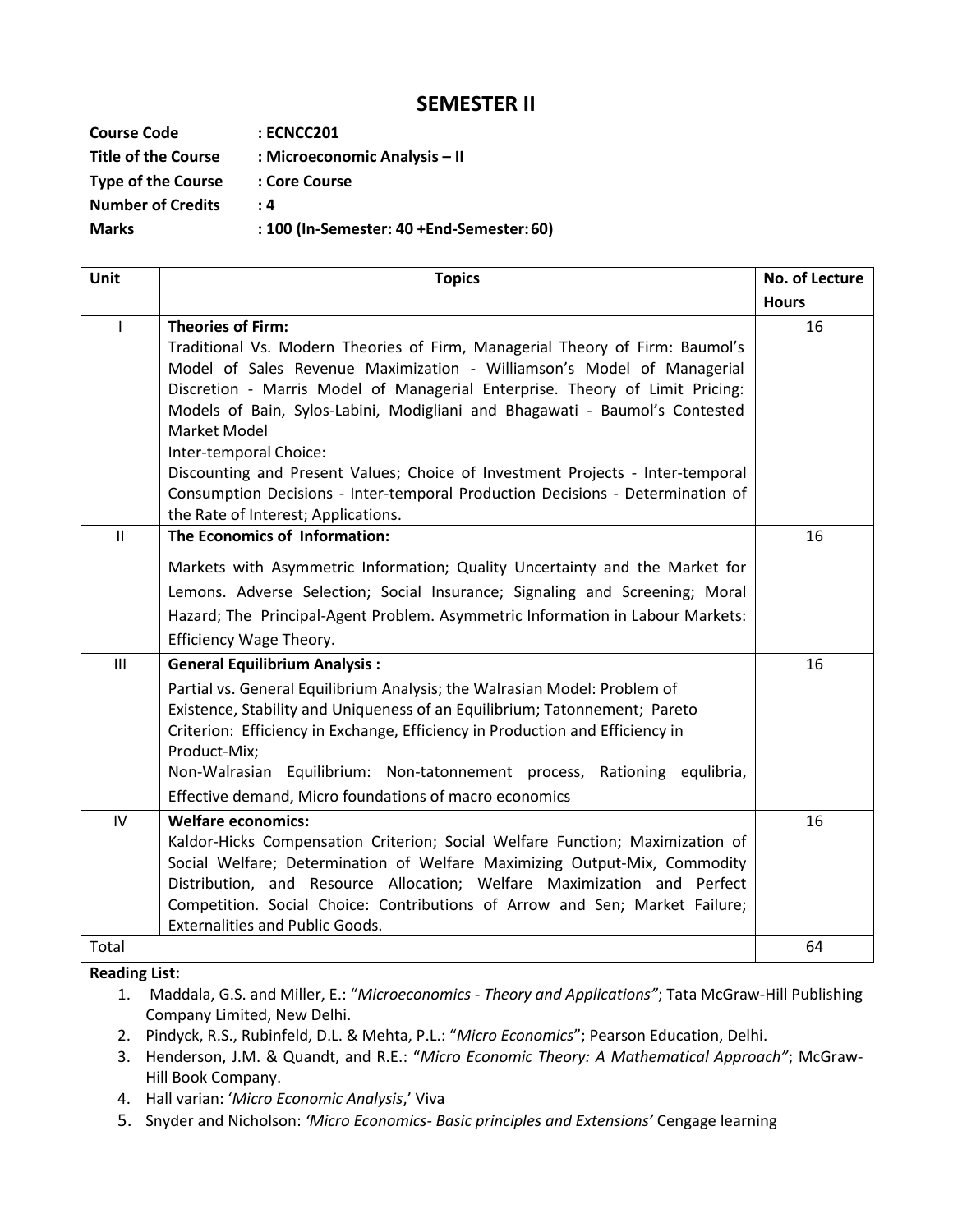| <b>Course Code</b>         | : ECNCC202                                |
|----------------------------|-------------------------------------------|
| <b>Title of the Course</b> | : Monetary Theories and Policy            |
| <b>Type of the Course</b>  | : Core Course                             |
| <b>Number of Credits</b>   | . 4                                       |
| <b>Marks</b>               | : 100 (In-Semester: 40 +End-Semester: 60) |

| <b>Unit</b>   | <b>Topics</b>                                                                                                                                                                                                                                                                                                                                                                                                         | No. of        |
|---------------|-----------------------------------------------------------------------------------------------------------------------------------------------------------------------------------------------------------------------------------------------------------------------------------------------------------------------------------------------------------------------------------------------------------------------|---------------|
|               |                                                                                                                                                                                                                                                                                                                                                                                                                       | lecture hours |
|               | Money and the economy:<br>Demand for money - Classical approach, Keynesian approach, Baumol's theory,                                                                                                                                                                                                                                                                                                                 | 16            |
|               | Tobin's theory, Friedman's theory; Money in the utility function; Neutrality of                                                                                                                                                                                                                                                                                                                                       |               |
|               | money, Dichotomy between the real and monetary sectors, Pigou effect, Real<br>balance effect.                                                                                                                                                                                                                                                                                                                         |               |
| $\mathbf{II}$ | Money, inflation and unemployment:<br>Measuring inflation – price indices and deflators, High inflation and hyper inflation;<br>Laffer curve and the inflation tax, Monetary transmission mechanism; Inflation and<br>unemployment - Phillips Curve, Inflationary expectations - Monetarists view, New<br>Classical Economics, New Keynesian counter critique; Economic cost of<br>unemployment, inflation targeting. | 16            |
| III           | <b>Business Cycle:</b><br>Characteristics of business cycles, Theories of business cycles - Multiplier-accelerator<br>theories of Samuelson and Hicks, Schumpeter's theory, Cobweb theory, Real<br>business cycle theory, Political business cycle theory.                                                                                                                                                            | 16            |
| IV            | <b>Monetary Policy:</b><br>Components of money supply, Money multiplier, Monetary policy goals and<br>instruments, Targets in monetary policy, Tradeoff between Money Supply and<br>interest rate targeting, Policy lags, Effectiveness of monetary policy and fiscal policy,<br>Role of monetary policy and fiscal policy in open economy - Mundell-Fleming Model.                                                   | 16            |
| Total         |                                                                                                                                                                                                                                                                                                                                                                                                                       | 64            |

- 1. Keith Bain and Peter Howells : *Monetary Economics – Policy and its Theoretical Basis*, Palgrave Macmillan
- 2. Jagdish Handa: *Monetary Economics* , Routledge
- 3. R.E. Hall and D.H. Papell: *Macroeconomics*, W.W. Norton and company.
- 4. C. R. McConnel and S. L. Brue: *Macroeconomics – Principles, Problems and Policies*, McGraw-Hill Irwin
- 5. Richard T. Froyen: *Macroeconomics*, Pearson
- 6. Soumyen Sikdar: *Principles of Macroeconomics*, Oxford.
- 7. Dorndusch, Fischer and Startz: Macroeconomics, Tata McGraw Hill.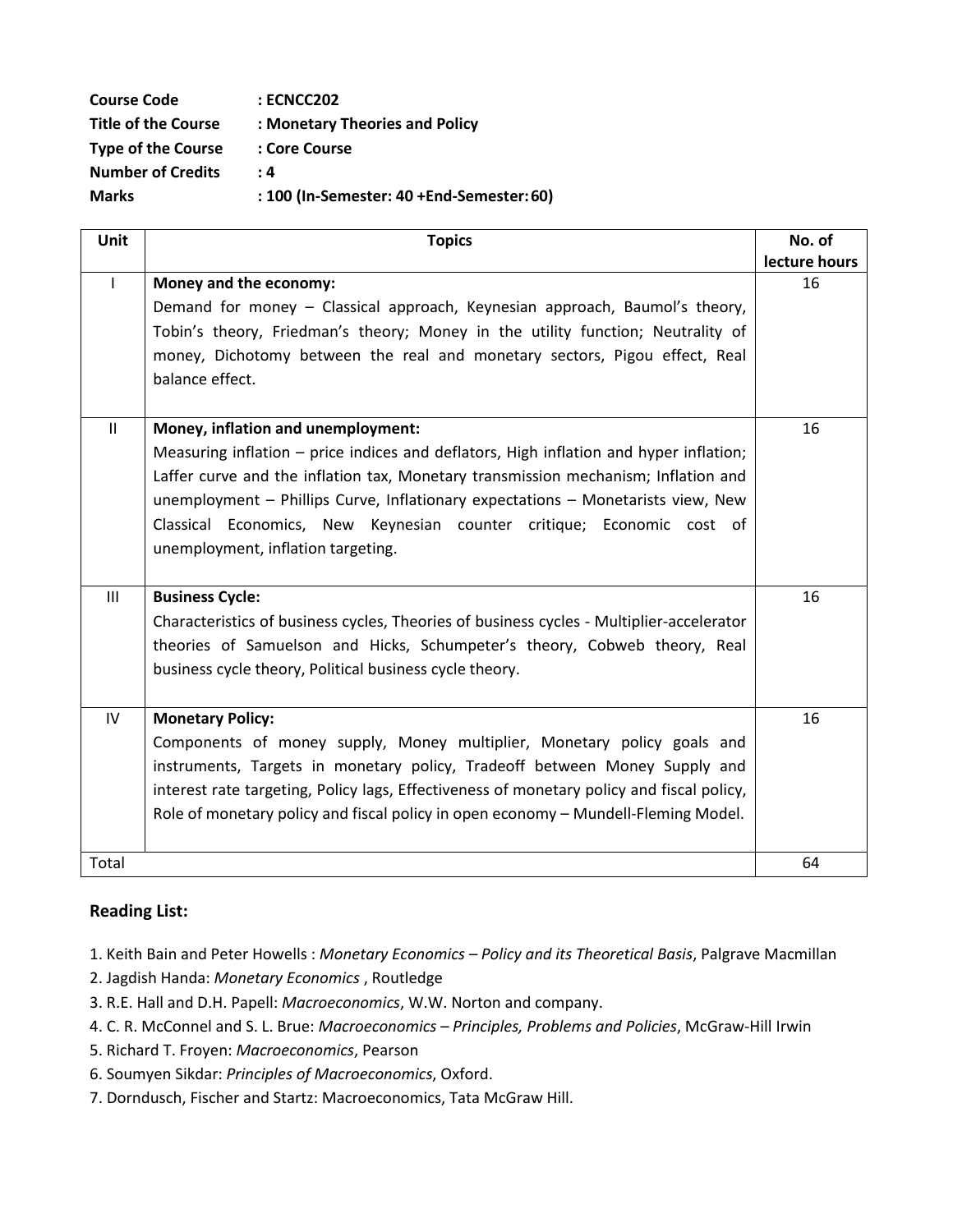| <b>Course Code</b>         | : ECNCC203                                |
|----------------------------|-------------------------------------------|
| <b>Title of the Course</b> | : Statistical Foundations of Econometrics |
| <b>Type of the Course</b>  | : Core Course                             |
| <b>Number of Credits</b>   | : 4                                       |
| <b>Marks</b>               | : 100 (In-Semester: 40 +End-Semester: 60) |

| Unit         | <b>Topics</b>                                                                      | <b>No. of Lecture</b> |
|--------------|------------------------------------------------------------------------------------|-----------------------|
|              |                                                                                    | <b>Hours</b>          |
| $\mathbf{I}$ | Probability and Distribution - Random Variables- Discrete and Continuous,          | 9                     |
|              | Probability Mass Function and Probability Density Function, Rules of               |                       |
|              | probability, Mathematical Expectation, Discrete and Continuous distributions-      |                       |
|              | Binomial distribution, Poisson distribution and Normal distribution.               |                       |
| $\mathbf{H}$ | Sampling distribution and Statistical Inference - Statistic and Parameter,         | 9                     |
|              | Estimator & Estimate, Characteristic of a good estimator, Sampling distribution of |                       |
|              | an estimator, Point estimation, Interval estimation, Testing of hypothesis: Type I |                       |
|              | and type II errors, one-tailed and two-tailed tests; Level of Significance and     |                       |
|              | Degrees of Freedom; $\chi^2$ and F distributions.                                  |                       |
| III          | Linear Regression Model - Principles of least squares - Two-Variable Linear        | 12                    |
|              | Regression Model, BLUE - The Gauss-Markov Theorem - Extension to Multi-            |                       |
|              | Variable Linear regression Model, $R^2$ and Adjusted $R^2$ .                       |                       |
|              | Prediction & Forecasting; Introduction to Maximum likelihood estimation, Dummy     |                       |
|              | Variable.                                                                          |                       |
| IV           | Single Equation Problems - I: Auto-Correlation, Heteroscedasticity - Problem,      | 12                    |
|              | Detection and Alternative Methods of Estimation - Generalised Least Square         |                       |
|              | Method, Properties of GLS Estimators                                               |                       |
| $\vee$       | Single Equation Problems - II: Multicollinearity, Errors in Variable and           | 12                    |
|              | Specification Errors - Problems, Detection and Alternative Methods of Estimation.  |                       |
|              |                                                                                    |                       |
| VI           | Qualitative Response Model - Models with binary dependent variables-LPM,           | 10                    |
|              | Introduction to Logit and Probit.                                                  |                       |
| Total        |                                                                                    | 64                    |
|              |                                                                                    |                       |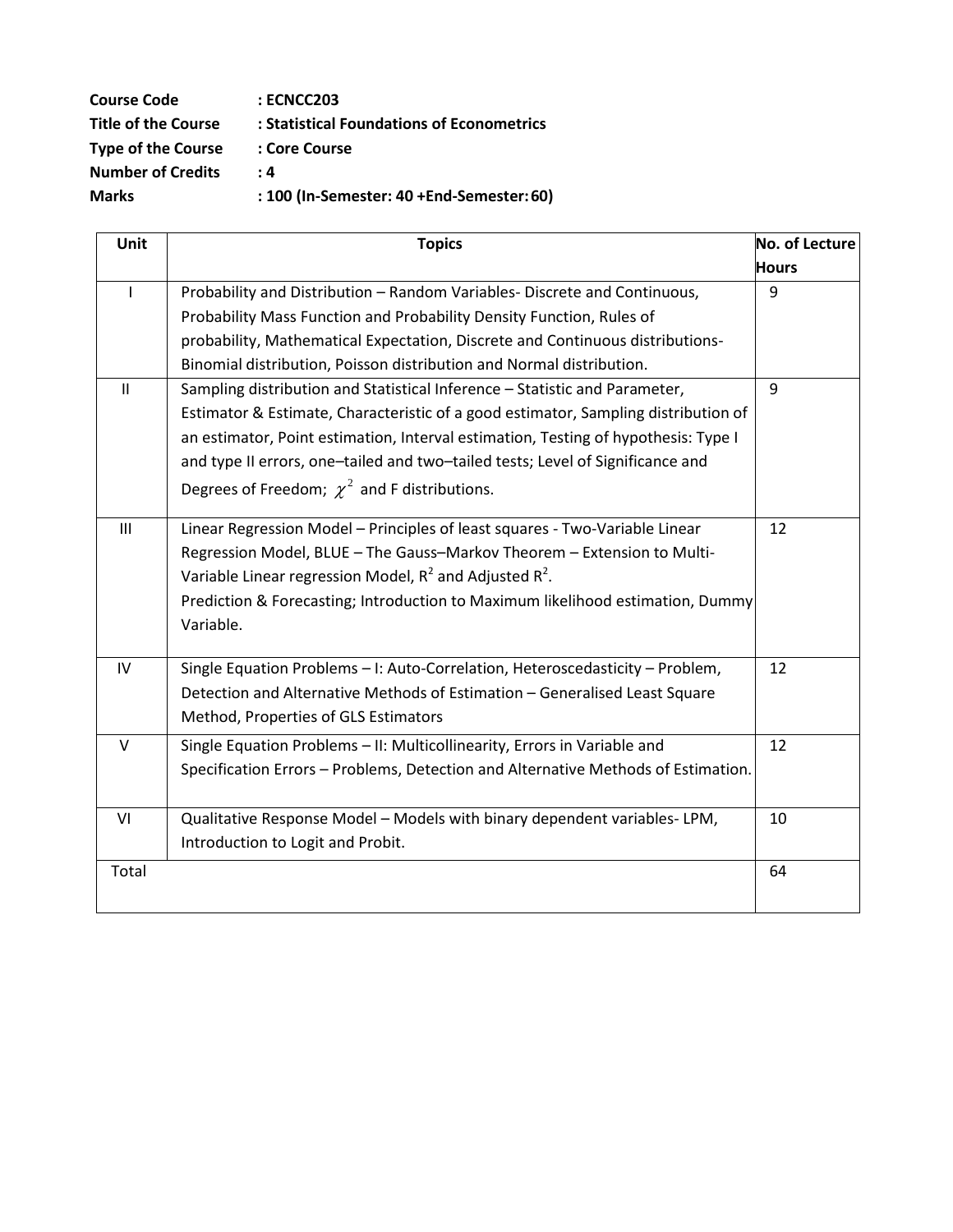- 1. Lind, D.: *Statistical Techniques in Business and Economics*, McGraw-Hill
- 2. Wooldridge, J.M., *Introductory Econometrics: A Modern Approach*, SouthWestern Cengage Learning
- 3. Studenmund, A.H., *Using Econometrics: A Practical Guide*, Pearson
- 4. Gujarati, D.N., *Basic Econometrics*, Tata McGraw-Hill
- 5. Ramanathan, R., *Statistical Methods in Econometrics*, Academic Press Inc.
- 6. Pindyck, R.S., and Rubinfeld, D.L., *Econometric Models and Economic Forecasts*, McGraw-Hill
- 7. Johnston, J. and Dinardo, J., *Econometric Methods*, McGraw-Hill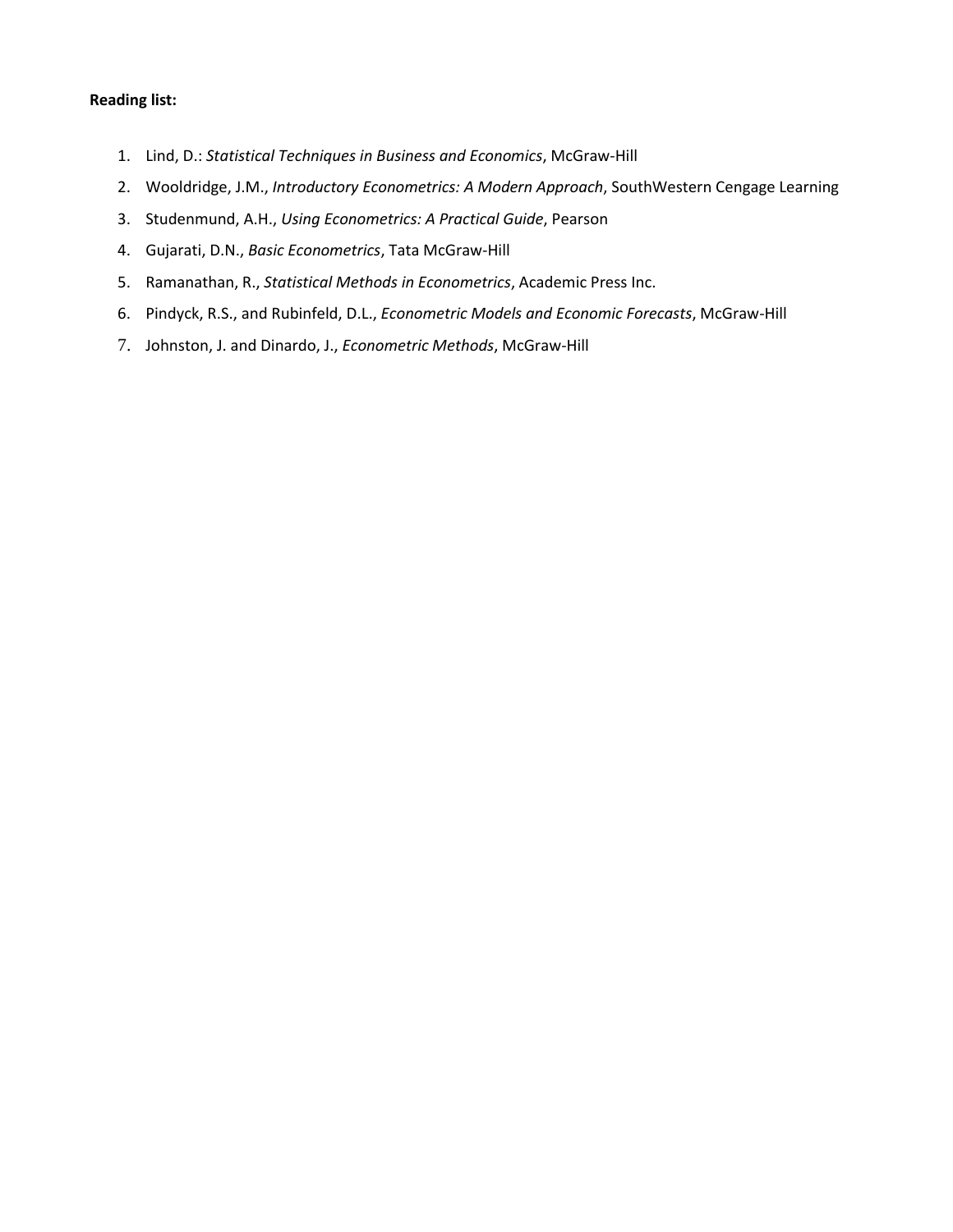| <b>Course Code</b>         | <b>: ECNDSE201</b>                        |
|----------------------------|-------------------------------------------|
| <b>Title of the Course</b> | : Demographic Analysis                    |
| <b>Type of the Course</b>  | : Discipline Specific Elective Course     |
| <b>Number of Credits</b>   | : 4                                       |
| <b>Marks</b>               | : 100 (In-Semester: 40 +End-Semester: 60) |
|                            |                                           |

| Unit           | <b>Topics</b>                                                                                                                                                          | No. of lecture |
|----------------|------------------------------------------------------------------------------------------------------------------------------------------------------------------------|----------------|
|                |                                                                                                                                                                        | hours          |
| $\mathbf{I}$   | Fertility:                                                                                                                                                             | 16             |
|                | Basic concepts of fertility, Intermediate variables, Proximate determinants of fertility,                                                                              |                |
|                | Socio-economic determinants of proximate variables; Importance of fertility studies;                                                                                   |                |
|                | Measures of fertility - Crude Birth Rate, General Fertility Rate, Age-specific Fertility                                                                               |                |
|                | Rate, Total Fertility Rate, Gross Reproduction Rate, Net Reproduction Rate, Order                                                                                      |                |
|                | Specific Fertility Rate, Marital Fertility Rate, Child Woman Ratio, Standardized Birth                                                                                 |                |
|                | Rate, Completed fertility rate; Coale's fertility indices.                                                                                                             |                |
| $\mathbf{II}$  | <b>Mortality:</b>                                                                                                                                                      | 16             |
|                | Mortality - Basic concepts, Need and importance of mortality study; Measures of                                                                                        |                |
|                | mortality - Crude Death Rate, Age-specific Death Rate, Infant Mortality Rate, Neo                                                                                      |                |
|                | natal Mortality Rate, Post Neo Natal Mortality Rate, Cause Specific Death Rate,                                                                                        |                |
|                | Maternal Mortality Rate, Monthly Death Rate, Fetal wastage-Fetal death rate,                                                                                           |                |
|                | Perinatal Mortality Rate; Standardized death rate - Direct and indirect                                                                                                |                |
|                | standardization; Life table - types of life tables, uses of life table and its construction.                                                                           |                |
| $\mathbf{III}$ | <b>Migration and Urbanization:</b>                                                                                                                                     | 16             |
|                | Basic concepts, Problems of measuring migration, Factors affecting migration, Push-                                                                                    |                |
|                | pull hypothesis, Consequences of migration on both places; Migration rates and                                                                                         |                |
|                | ratios; Estimation of migration – Direct estimation of migration, Indirect measures of                                                                                 |                |
|                | migration - Vital statistics method, National growth rate method, Survival ratio                                                                                       |                |
|                | method; Urbanization - Definition of an urban area, Measures of urbanization,                                                                                          |                |
| IV             | Concentration and dispersion in urban area.<br><b>Quality of demographic data</b>                                                                                      | 16             |
|                |                                                                                                                                                                        |                |
|                | Sources of demographic data; Errors and omissions in demographic data, Sources of<br>errors, Post-enumeration surveys, Dual Record System, Techniques of evaluation of |                |
|                | age data - Whipple's index, Myers' Blended index, Digit preference Quotients for birth                                                                                 |                |
|                | intervals, UN Joint Score or Accuracy index.                                                                                                                           |                |
| Total          |                                                                                                                                                                        | 64             |
|                |                                                                                                                                                                        |                |

- 1. Thompson, W.S. and Lewis, D.T.: Population Problems, McGraw Hill Book, New York
- 2. Thomlinson, R.: Population Dynamics, Random House, New York
- 3. Srinivasan, K. : Basic Demographic Techniques and Application, Sage Publications, New Delhi
- 4. Bhende, A.A. and Kanitkar, T.: Principles of Population Studies, Himalaya Publishing House, Bombay
- 5. Sinha, V.C. and Zacharia, E.: Elements of Demography, Allied Publishers Private Limited, New Delhi
- 6. Shryock, H.S. et. al : Methods and Materials of Demography, Academic Press, New York
- 7. Hinde, Andrew: Demographic Methods, Routledge
- 8. Preston, S. H., Heuvenile, P. & Guillot, M.: Demography, Wiley
- 9. Cox, P. R.: Demography, Cambridge University Press
- 10. Jay Weinstein & V. K. Pillai: Demography The Science of Population, Pearson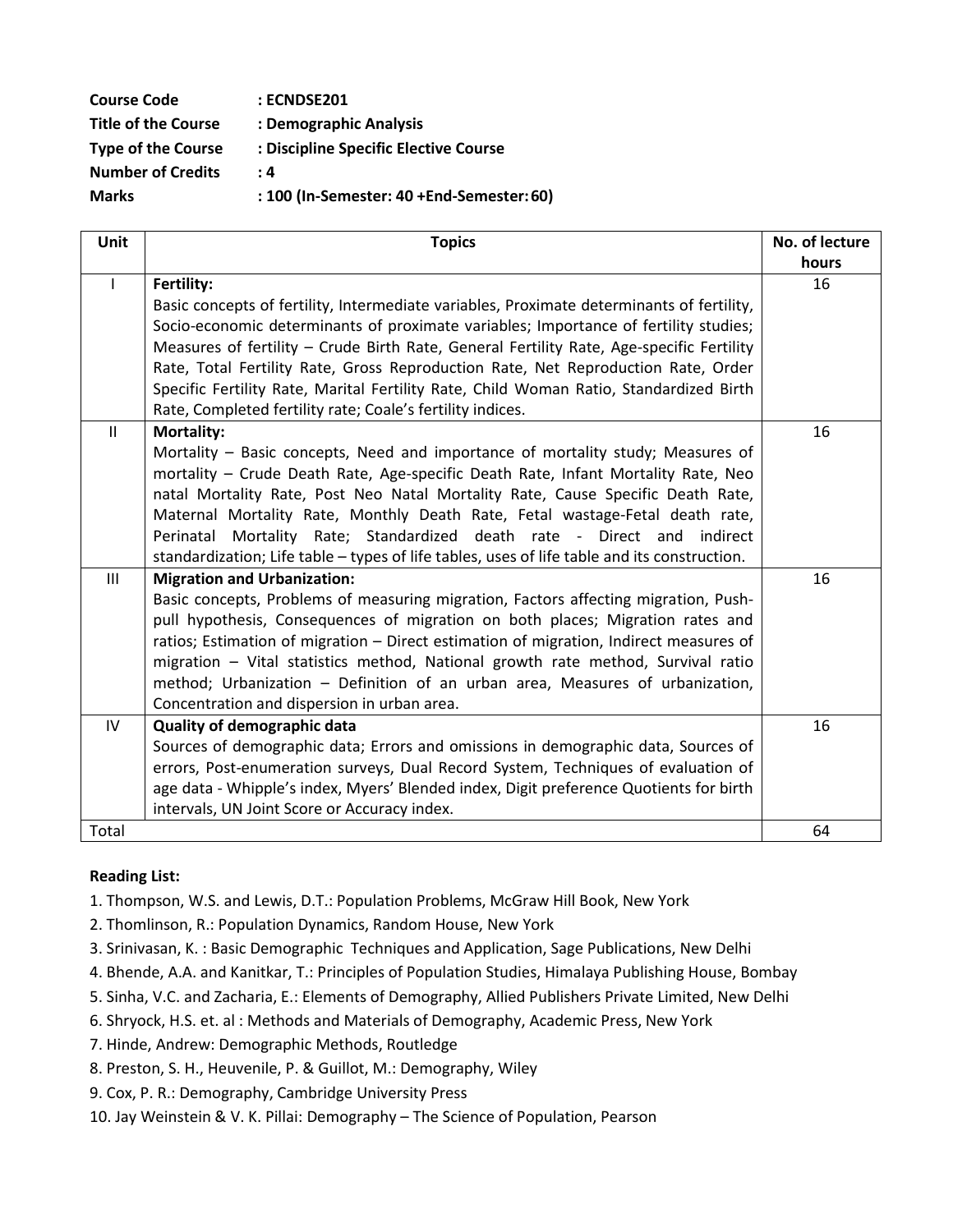| <b>Course Code</b>         | : ECNDSE202                               |
|----------------------------|-------------------------------------------|
| <b>Title of the Course</b> | : Operations Research                     |
| <b>Type of the Course</b>  | : Discipline Specific Elective Course     |
| <b>Number of Credits</b>   | : 4                                       |
| <b>Marks</b>               | : 100 (In-Semester: 40 +End-Semester: 60) |

| Unit          | <b>Topics</b>                                                                  | No. lecture |
|---------------|--------------------------------------------------------------------------------|-------------|
|               |                                                                                | hours       |
|               | <b>Linear Programming:</b>                                                     | 14          |
|               | Definition, significance, scope and limitations of Operations Research; Linear |             |
|               | Programming: Assumptions, formulation and solution by graphic method and       |             |
|               | simplex methods; Duality in LP programming and its economic                    |             |
|               | interpretation, difference between primal and dual, dual simplex method;       |             |
|               | Sensitivity analysis; Some special cases: unbounded solution, infeasibility,   |             |
|               | multiple optimal solution.                                                     |             |
| $\mathbf{II}$ | <b>Transportation problem and Assignment problem:</b>                          | 12          |
|               | Transportation problem, mathematical model of transportation problem, the      |             |
|               | transportation method. Methods for finding initial solution Tests for          |             |
|               | optimality; Assignment problem: Different approaches to finding solution.      |             |
| III           | <b>Non-Linear programming:</b>                                                 | 14          |
|               | Non-Linear programming, Mathematical formulation; Concepts of global           |             |
|               | minima and local minima; Lagrange multipliers and Kuhn-Tucker conditions;      |             |
|               | Duality in non-linear programming; Integer programming: Algorithms for         |             |
|               | integer programming                                                            |             |
| IV            | <b>Game Theory:</b>                                                            | 12          |
|               | Competitive games, Pure strategy, by Dominance, Mixed strategy (2x2, mx2       |             |
|               | and 2xm), Two persons zero sum games, 'n' persons zero sum games, Solution     |             |
|               | of Game problems with Linear Programming: Graphical methods and Simplex        |             |
|               | method.                                                                        |             |
| V             | <b>Queuing Models, PERT and CPM:</b>                                           | 12          |
|               | Basic nature and characteristics; Queuing system and problems; Queue           |             |
|               | models and solutions: Probabilistic queuing model, Deterministic queuing       |             |
|               | model and Mixed queuing model.                                                 |             |
|               | Program evaluation and Review technique: PERT and CPM                          |             |
| Total         |                                                                                | 64          |

## **Recommended readings:**

- 1. Taha, Hamdy, A: *"Operations Research"* , seventh edition, Pearson education
- 2. Sharma J.K.: "*Operations Research*:*Theory and application",*S. Chand, second edition
- 3. Chiang, Alpha C. (2005): "*Fundamental Methods of Mathematical Economics*", 4th edition, McGraw-Hill.
- 4. Natarajan, Balasubramani and Tamilarasi: "*Operations research"* Pearson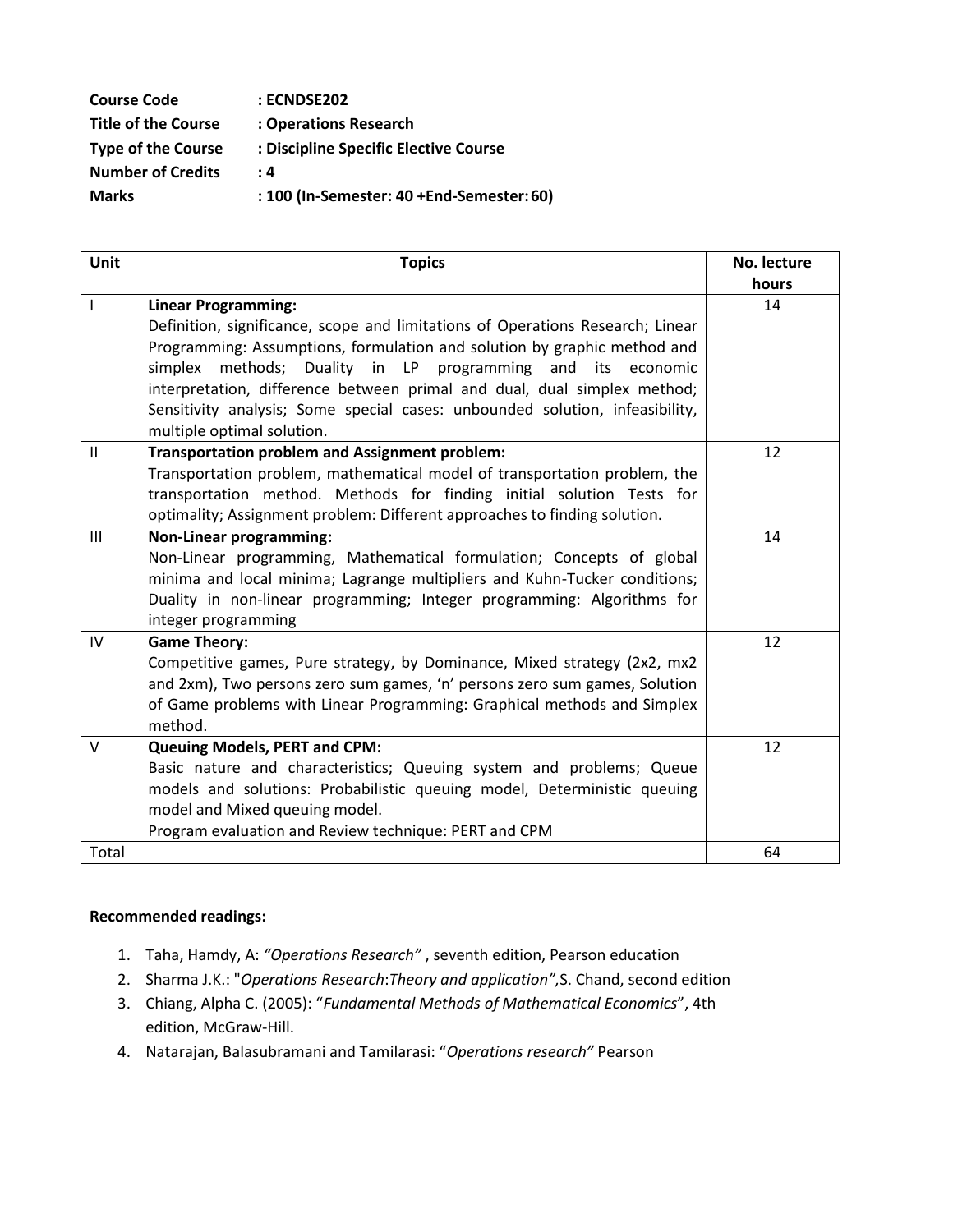| <b>Course Code</b>         | : ECNDSE203                               |
|----------------------------|-------------------------------------------|
| <b>Title of the Course</b> | : Gender Economics                        |
| <b>Type of the Course</b>  | : Discipline Specific Elective Course     |
| <b>Number of Credits</b>   | : 4                                       |
| <b>Marks</b>               | : 100 (In-Semester: 40 +End-Semester: 60) |

| <b>Unit</b>    | <b>Topics</b>                                                                           | No. of        |
|----------------|-----------------------------------------------------------------------------------------|---------------|
|                |                                                                                         | lecture hours |
|                | Introduction to Gender Economics: Meaning, Rationale, Scope                             | 16            |
|                | An Economic Approach to Marriage, Fertility and Family-Empirical Issues;                |               |
|                | Issues relating to Gender and Development: Economic growth and gender equality;         |               |
|                | Globalisation and gender status; Feminisation of poverty; Women's contribution to       |               |
|                | GDP; The Demographic Transition and Gender Impacts                                      |               |
|                |                                                                                         |               |
| $\mathbf{H}$   | <b>Gender factor in household economics:</b>                                            | 16            |
|                | Gender and time distribution: work in the labour market, work in the household, and     |               |
|                | leisure time. Demographic factors in time budget differences. Gender and Household      |               |
|                | Decision Making: Gender, Bargaining Power and Intra-Household Distributions             |               |
| $\mathbf{III}$ | <b>Labor Market Inequalities:</b>                                                       | 16            |
|                | Occupation Segregation, Gender division of work; Invisibility of women's work;          |               |
|                | Women's Labor Force Participation: Historical and Current Trends; The Gender Gap in     |               |
|                | Earnings: Theoretical Issues, Human Capital explanation for Gender Gap in earnings      |               |
|                | and Empirical Evidence.                                                                 |               |
| IV             | <b>Gender Analysis and Public Policy:</b>                                               | 16            |
|                | Gender Policy at national, regional and global level: History, Objectives, and Results; |               |
|                | Gender Budgeting; Gender and the Sustainable Development Goals.; Measuring              |               |
|                | Gender Gaps: GDI, GII, GGI, GEM.                                                        |               |
|                |                                                                                         |               |
| Total          |                                                                                         | 64            |

#### **Readings:**

- 1. Jacobsen, J .2007. *The Economics of Gender*. Cambridge: Wiley Blackwell.
- 2. Saul D. Hoffman and Susan L. Averett .2016.*Women and the Economy: Family, Work, and Pay*, 3rd ed. London: Palgrave,
- 3. Bettio, F. Verashchagina, A. (ed).2008. *Frontiers in the Economics of Gender.* New York: Routledge
- 4. Beneria, L 2003. *Gender, Development and Globalisation. Economics As If All People Mattered.* New York: Routledge
- 5. Rai, S. and G. Waylen (eds). 2014. *New Frontiers in Feminist Political Economy*. London. Routledge
- 6. Marcoux, A. The Feminization of Poverty , March 1998, Population and Development Review, Vol.24, Issue-1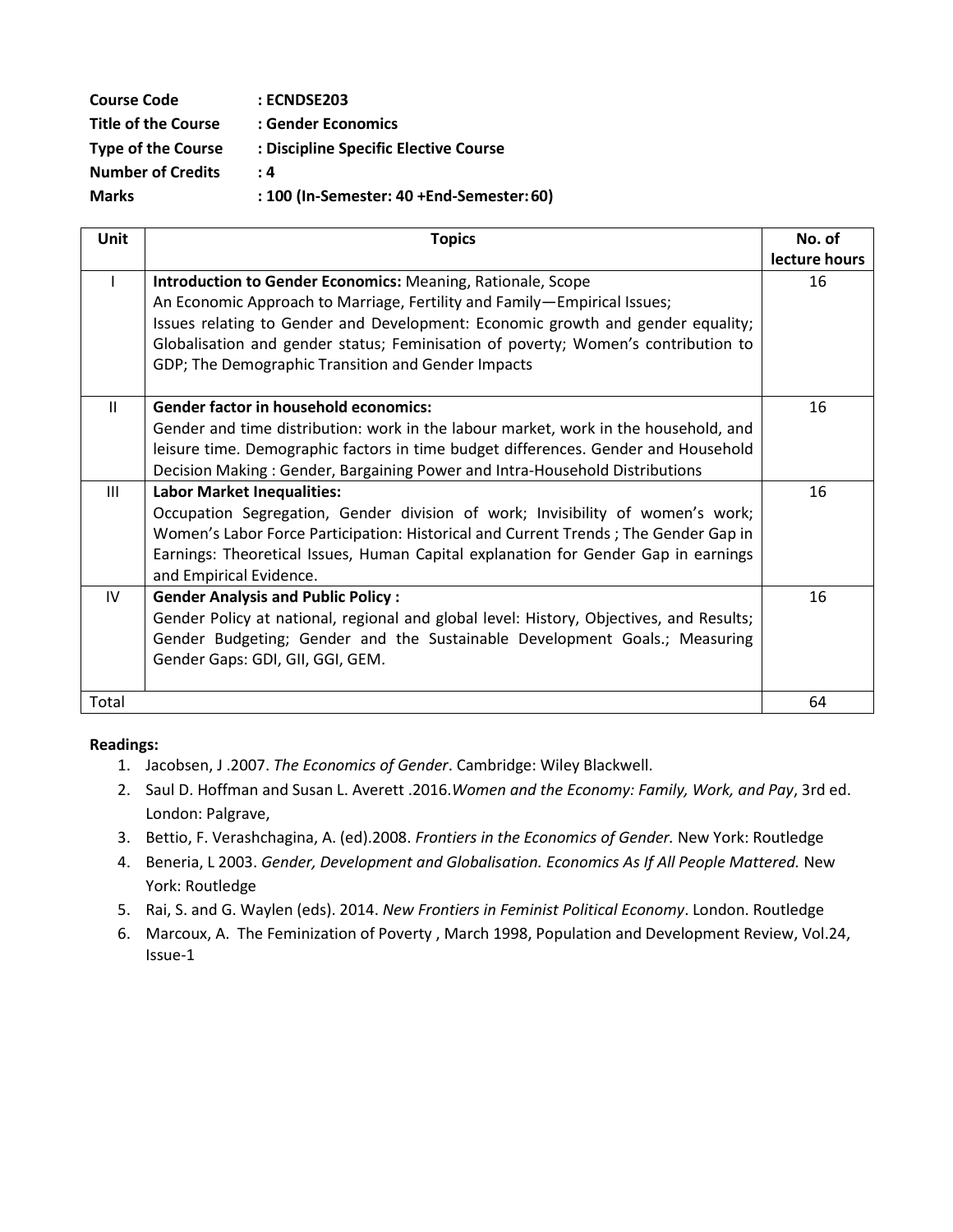| <b>Course Code</b>         | <b>: ECNGE201</b>                          |
|----------------------------|--------------------------------------------|
| <b>Title of the Course</b> | : Issues of Indian Economy                 |
| <b>Type of the Course</b>  | : Generic Elective Course                  |
| <b>Number of Credits</b>   | : 4                                        |
| <b>Marks</b>               | : 100 (In-Semester: 40 + End-Semester: 60) |

| <b>Unit</b>    | <b>Topics</b>                                                                             | No. of       |
|----------------|-------------------------------------------------------------------------------------------|--------------|
|                |                                                                                           | Lecture      |
|                |                                                                                           | <b>Hours</b> |
|                | <b>Development Strategy and Growth</b>                                                    | 12           |
|                | Development strategies since independence; Pre and Post Liberalisation period- an         |              |
|                | assessment of performance, Overview of Economic Reforms, major aspects of                 |              |
|                | transformation and recent developments.                                                   |              |
| $\mathbf{II}$  | <b>Agriculture Sector</b>                                                                 | 14           |
|                | The Problem of Food Security: Public Distribution System, Agricultural Subsidies,         |              |
|                | Agricultural prices and marketing, Diversification of Agriculture, Agriculture and        |              |
|                | environment, WTO and agriculture.                                                         |              |
| $\mathbf{III}$ | <b>Industry and Services Sector</b>                                                       | 14           |
|                | Strategy of Industrial development, Identification of industries having India's           |              |
|                | Comparative Advantage: IT Industry, MSME; Industrial sickness, privatization and          |              |
|                | disinvestments; Services sector: Importance of the Services Sector in India, Services led |              |
|                | growth-sustainability.                                                                    |              |
| IV             | <b>Public Finance</b>                                                                     | 10           |
|                | Fiscal Reforms, FRBM Act and its Implication, Finance Commission and Fiscal Federalism    |              |
| $\vee$         | <b>India's External Sector</b>                                                            | 14           |
|                | Recent changes in Foreign Trade Policy, Balance of Payments: Role of Private Transfer,    |              |
|                | Software Services and Foreign Capital in BOP, Current and Capital Account Convertibility; |              |
|                | WTO, TRIPS and GATS                                                                       |              |
|                |                                                                                           | 64           |

- 1. Bardhan, P., "The Political Economy of Development of India", OUP.
- 2. Brahmananda, P.R. and Panchamukhi, V.R., "The Development Process of Indian Economy", Himalaya.
- 3. Basu, Kaushik (Ed), "India's Emerging Economy" OUP.
- 4. Datt, R. and Sundharam, K.P.M.: *Indian Economy,* S. Chand.
- 5. Jalan, Bimal (Ed), "The Indian Economy Problems and Prospects", Viking.
- 6. Kapila, Uma (Ed), "India's Economic Reforms", Academic Foundation.
- 7. Kapila, U.: Indian Economy since Independence, Academic Foundation
- 8. Sen, A. and Dreeze, J., "Economic Development and Social Opportunities", OUP.
- 9. Wadhwa, C. (Ed), "Some Problems of India's Economic Policy", Tata McGraw Hill.
- 10. Fouseca, A.J. (Ed), "Challenge of Poverty in India", Vikas.
- 11. Rao, V.K.R.V., "India's National Income, 1950-1980", Sage.
- 12. Joshi, Vijay and Little, IMD, "India's Economic Reforms 1991-2001", Oxford University Press.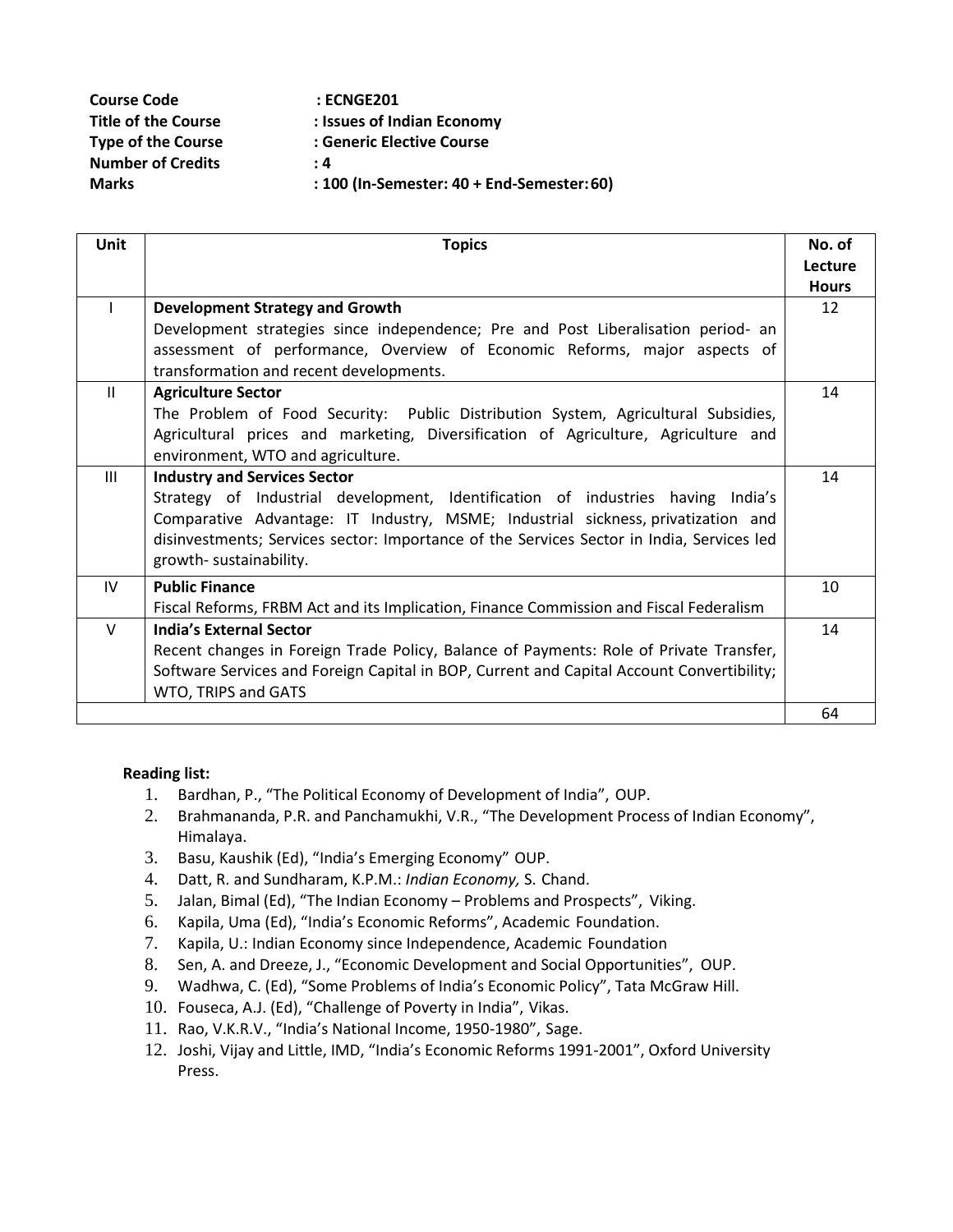## **SEMESTER III**

**Course Code : ECNCC301 Type of the Course : Core Course Number of Credits : 4**

- 
- **Title of the Course : International Economics**
	-
	-
- **Marks : 100 (In-Semester: 40 + End-Semester:60)**

| Unit  | <b>Topics</b>                                                                                                                                                                                                                                                                                                                                                                                                                                                                                                                                                                                 | No. of lecture |
|-------|-----------------------------------------------------------------------------------------------------------------------------------------------------------------------------------------------------------------------------------------------------------------------------------------------------------------------------------------------------------------------------------------------------------------------------------------------------------------------------------------------------------------------------------------------------------------------------------------------|----------------|
|       | Basis of trade and gains from trade:<br>Comparative advantage and trade, Heckscher-Ohlin, Stolper-Samuelson<br>theorem, Specific factors model, Leontief paradox; Technological gap model,<br>Product cycle theory, Overlapping demand theory, Vertical specialization-based<br>trade, the gravity model.                                                                                                                                                                                                                                                                                     | hours<br>16    |
| Ш     | Economic growth, trade and International factor movement:<br>Economic growth and terms of trade; Bhagwati's theory, Technological progress<br>and terms of trade, Factor growth and terms of trade; Reasons for international<br>capital movement, Foreign portfolio investment (FPI) and Foreign direct<br>investment (FDI), Determinants of FDI, Theory of FDI, Effects of international<br>capital movement, Benefits and costs of FDI to home and host countries;<br>Motives for labour migration, Economic effects of labour movements.                                                  | 16             |
| III   | <b>Trade policy:</b><br>Economic and non-economic arguments for protection, Partial equilibrium<br>effects of an import tariff, General equilibrium effects of an import tariff,<br>Optimum tariff; Non-tariff barriers, Effects of import quota, Quota versus tariff<br>for a large and small nation; Economic integration - theory of Customs Union,<br>Optimum currency area, WTO and international trade.                                                                                                                                                                                 | 16             |
| IV    | <b>Balance of Payments and Exchange Rate:</b><br>Balance of Payments - current and capital account; Exchange rate - equilibrium<br>exchange rate, spot and forward rates, Currency swaps, Foreign exchange risks,<br>Hedging and speculation, Interest arbitrage and foreign exchange markets,<br>Monetary approach to balance of payments and exchange rate, Asset market<br>model and exchange rate; Exchange rate and balance of payments; Exchange<br>rate, domestic prices and terms of trade; International monetary system -<br>Bretton Woods System, Operation of the present system. | 16             |
| Total |                                                                                                                                                                                                                                                                                                                                                                                                                                                                                                                                                                                               | 64             |

- 1. Salvatore, D.: International Economics, John Wiley and Sons, New York
- 2. Soderstein, B.: International Economics, MacMillan Press Ltd. London
- 3. Krugman, P. and Obstfeld, M.: International Economics, Pearson Education
- 4. Thomas A. Pugel: International Economics, Tata McGraw-Hill
- 5. Manur, H.G.: International Economics, Vikash Publishing House Pvt. Ltd., New Delhi
- 6. J.D. Daniels, L.H. Radebaugh & D.P. Sullivan: *International Business*, Pearson Education
- 7. Rana, K.P. and Verma, K.N.: International Economics, Vishal Publishing Company, Jalandhar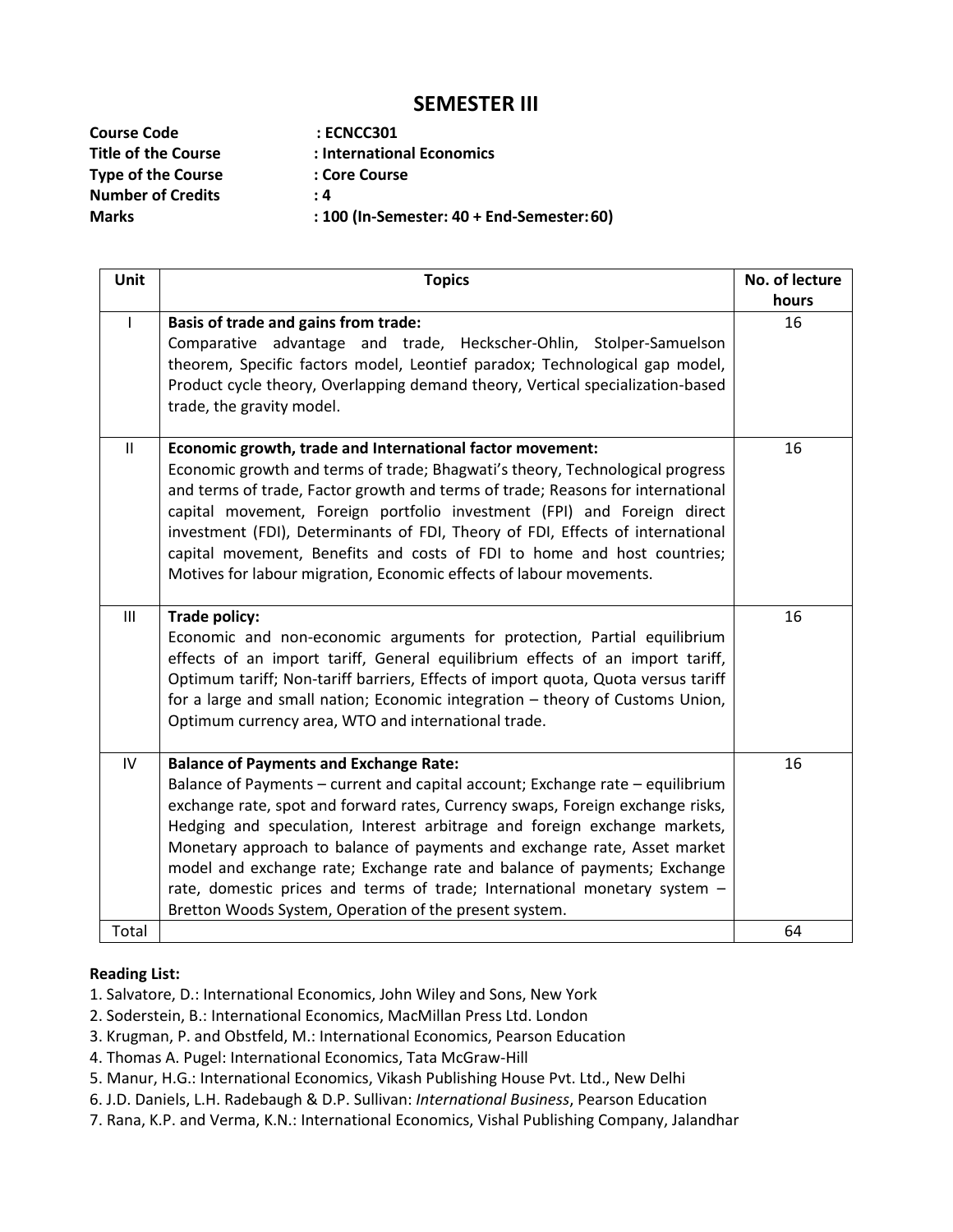| <b>Course Code</b>         | : ECNCC302                                 |
|----------------------------|--------------------------------------------|
| <b>Title of the Course</b> | : Economics of Growth and Development - I  |
| <b>Type of the Course</b>  | : Core Course                              |
| <b>Number of Credits</b>   | : 4                                        |
| <b>Marks</b>               | : 100 (In-Semester: 40 + End-Semester: 60) |

| Unit        | <b>Topics</b>                                                                                                                                             | No. of          |
|-------------|-----------------------------------------------------------------------------------------------------------------------------------------------------------|-----------------|
|             |                                                                                                                                                           | <b>Lectures</b> |
| $Unit - I$  | <b>Economic Development: An Overview</b>                                                                                                                  | 15              |
|             | Emergence of Development Economics as a Discipline; Development in                                                                                        |                 |
|             | historical perspective; Perpetuation of underdevelopment - Vicious circle of                                                                              |                 |
|             | poverty, structural view of underdevelopment; Proximate versus fundamental                                                                                |                 |
|             | causes of growth; Economic performance of the developing countries (Case                                                                                  |                 |
|             | study of India, Brazil, East Asian countries, and China); Overview of the World                                                                           |                 |
|             | Economy: Indicators of development, international comparisons of countries.                                                                               |                 |
| $Unit - II$ | <b>Measuring Development:</b>                                                                                                                             | 12              |
|             | Measurement of development: Conventional, HDI, GDI, MPI and other quality<br>of life indices.                                                             |                 |
|             | Broadening of development economics: Basic needs, capabilities and human                                                                                  |                 |
|             | development.                                                                                                                                              |                 |
|             | Capabilities and Development: From economic development to human                                                                                          |                 |
|             | development, growth-development divergence, development as freedom.                                                                                       |                 |
| Unit-III    | <b>Economic Growth:</b>                                                                                                                                   | 15              |
|             | Basic features of modern economic Growth; Growth models- Harrod-Domar                                                                                     |                 |
|             | model, Solow-Swan model; Absolute and Conditional Convergence; Golden                                                                                     |                 |
|             | Rule of Accumulation; Total Factor Productivity; Augmented Solow Model.                                                                                   |                 |
|             | <b>Models of Endogenous Growth:</b>                                                                                                                       |                 |
|             | AK model, Endogenous Technical Change; Romer Model, Models of                                                                                             |                 |
|             | Schumpeterian Growth.                                                                                                                                     |                 |
| $Unit - IV$ | Alternative theories of Development: Dependencia Theories of Development;                                                                                 | 10              |
|             | The Neoclassical Counterrevolution; Dualism, Centre- periphery models and                                                                                 |                 |
|             | the process of cumulative causation.                                                                                                                      |                 |
| $Unit - V$  | <b>Population Growth and the Constraint of Natural Resources:</b>                                                                                         | 12              |
|             | World Population Growth through History, Demographic Transition; Economic                                                                                 |                 |
|             | theories of population growth (Malthus model, Optimum theory of population                                                                                |                 |
|             | and the microeconomic theory of household); theories of resource constraint<br>on Economic growth: Malthus to the Club of Rome, the Ricardo model and the |                 |
|             | dual economy model; Ways to break the natural resource constraints: Harris                                                                                |                 |
|             | Todaro Model of Urban Migration; Interrelation between population,                                                                                        |                 |
|             | development and environment, sustainable development; population as                                                                                       |                 |
|             | 'Limits to Growth' and as 'Ultimate Source'.                                                                                                              |                 |
|             | Total                                                                                                                                                     | 64              |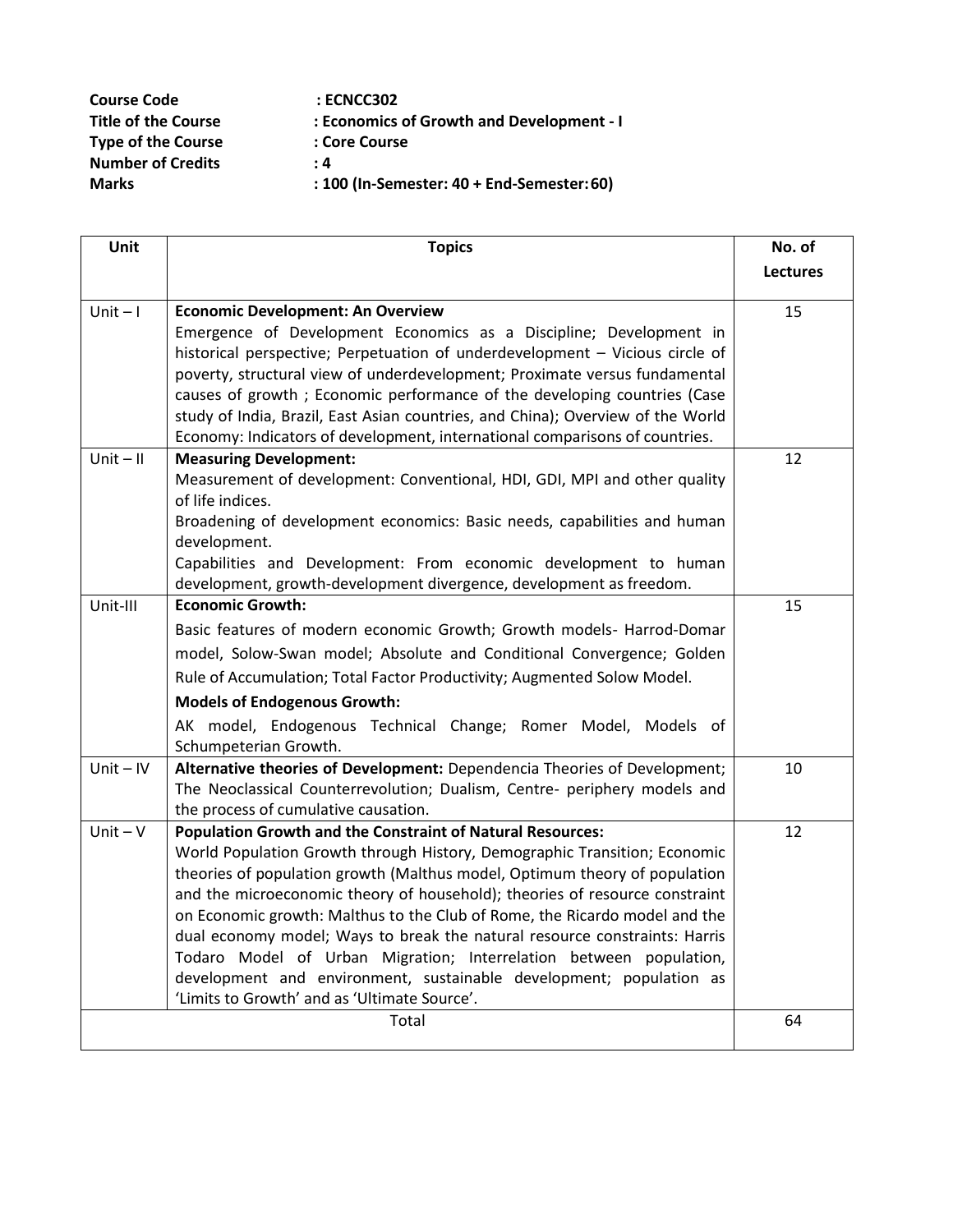- 1. Daron Acemoglu (2009): *Introduction to Modern Economic Growth*, Princeton University
- 2. Debraj Ray (1998): Development Economics: *Development Economics*: Princeton University Press
- Michael P Todaro & Stephen C Smith (2017): *Economic Development*: Pearson Education
- 3. Charles Jones (2013): *Introduction to Economic Growth*, Viva Books
- 4. Robert J Barro & Xavier Sala-i-Martin (1995): *Economic Growth*, McGraw Hill Publication
- 5. A P Thirwall (2011): *Economics of Development,* Palgrave
- 6. Hayami and Godo (2005): *Development Economics,* Oxford University Press
- 7. Kaushik Basu: *Analytical Development Economics*, Oxford University Press
- 8. Philippe Aghion and Peter Howitt (2010): *The Economics of Growth*, Prentice Hall of India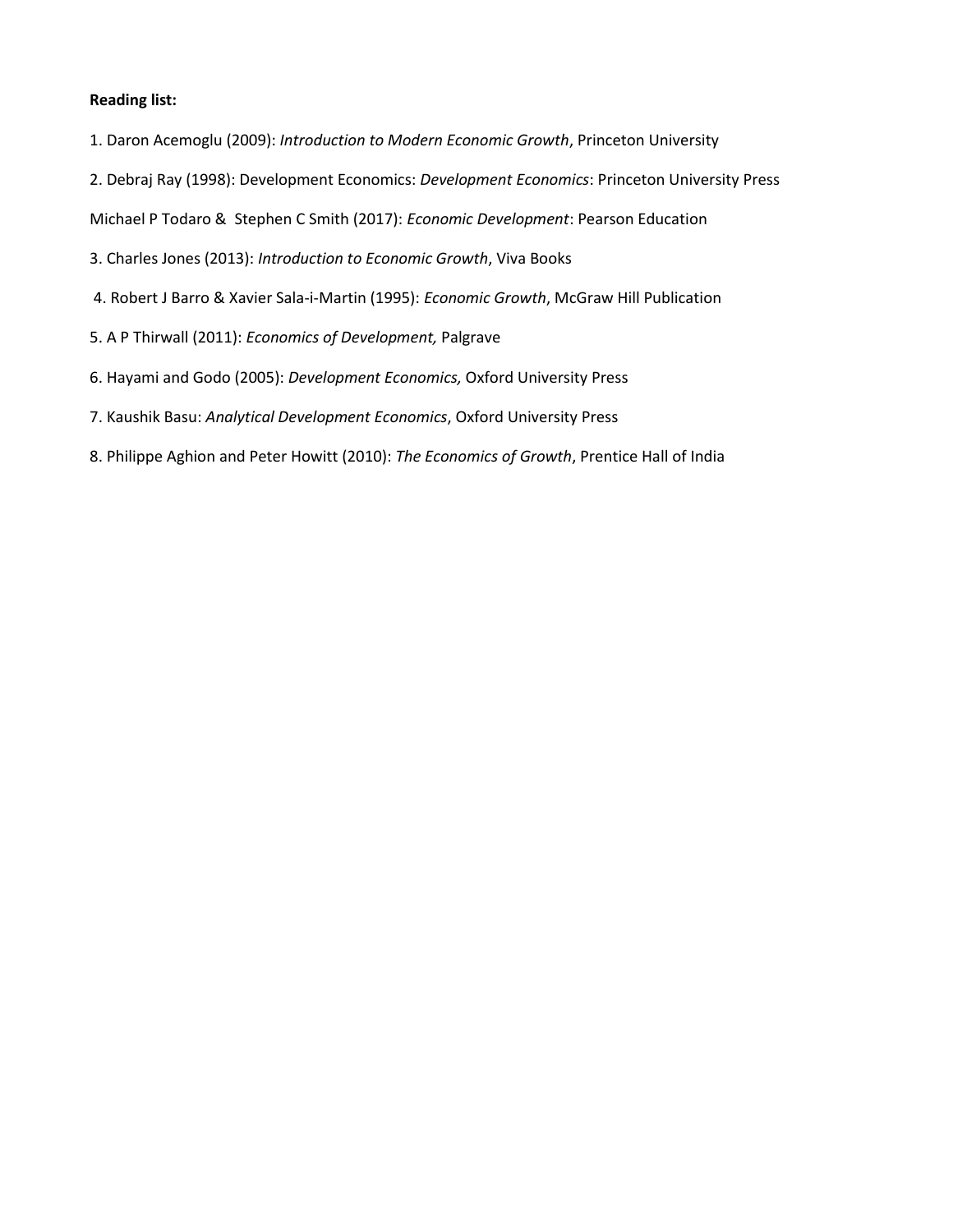| <b>Course Code</b>         | : ECNCC303                                 |
|----------------------------|--------------------------------------------|
| <b>Title of the Course</b> | : Public Finance                           |
| <b>Type of the Course</b>  | : Core Course                              |
| <b>Number of Credits</b>   | : 4                                        |
| <b>Marks</b>               | : 100 (In-Semester: 40 + End-Semester: 60) |

| <b>Unit</b>  | <b>Topics</b>                                                                                                                                                            | No. of Lecture |
|--------------|--------------------------------------------------------------------------------------------------------------------------------------------------------------------------|----------------|
|              |                                                                                                                                                                          | <b>Hours</b>   |
| $\mathbf{I}$ | <b>Government and the Economy</b>                                                                                                                                        | 6              |
|              | Major Economic Functions of the Government: Establishing the legal framework for                                                                                         |                |
|              | the market economy, the allocation function, the distribution function, the                                                                                              |                |
|              | stabilization function.                                                                                                                                                  |                |
|              | Public-Choice Theory: Meaning, outcomes of collective choice, the choice process -<br>unanimity, majority rule, cyclical voting and the voting paradox, Arrow's theorem. |                |
|              |                                                                                                                                                                          |                |
| $\mathbf{H}$ | <b>Public Goods and Externalities</b>                                                                                                                                    | 6              |
|              | Private versus public goods, club goods, local public goods; externalities and                                                                                           |                |
|              | inefficiency of externalities, remedies for externalities.                                                                                                               |                |
|              |                                                                                                                                                                          |                |
| III          | <b>Taxation</b>                                                                                                                                                          | 11             |
|              | Tax Incidence: Partial equilibrium view of product and factor taxes, incidence in                                                                                        |                |
|              | general equilibrium, modern views on incidence, measure of incidence.                                                                                                    |                |
|              | Excess Burden of Tax: Meaning and types, demand supply elasticity and excess                                                                                             |                |
|              | burden, neutrality, efficiency and equity of taxation, the Laffer curve.                                                                                                 |                |
| IV           | Optimal Taxation: Commodity tax and income tax.<br><b>Public Expenditure and Public Debt</b>                                                                             | 15             |
|              | Public Expenditure : The classical theory of minimum expenditure, principle of                                                                                           |                |
|              | maximum social advantage, Lindahl's model of voluntary exchange, Samuelson's                                                                                             |                |
|              | theory of public expenditure, the Tiebout hypothesis.                                                                                                                    |                |
|              | Public Debt : Burden of public debt, debt burden and future generation - capital                                                                                         |                |
|              | stock transfer theory, welfare attitude theory, intergeneration equity theory; Safe                                                                                      |                |
|              | limits of public debt, public debt management, public debt as a means of regulating                                                                                      |                |
|              | the economy, public debt and economic growth.                                                                                                                            |                |
| V            | <b>Budget System and Policy</b>                                                                                                                                          | 11             |
|              | Classical and modern theories of government budgeting, budget framing, incremental                                                                                       |                |
|              | budgeting and zero base budgeting, programme and performance budgeting, budget                                                                                           |                |
|              | as an instrument of economic policy,                                                                                                                                     |                |
|              | Budgetary policy in India - study of Union Budgets.                                                                                                                      |                |
| VI           | <b>Fiscal Policy and Fiscal Federalism</b>                                                                                                                               | 15             |
|              | Fiscal Policy : Classical, Neo-classical and modern views on fiscal policy; contra-                                                                                      |                |
|              | cyclical and compensatory fiscal policy, limitations of fiscal policy; integration of                                                                                    |                |
|              | monetary and fiscal policies.                                                                                                                                            |                |
|              | Fiscal reform measures in the context of India's New Economic Policy.                                                                                                    |                |
|              | Fiscal Federalism: Principles of federal finance, inter-government resource transfer,                                                                                    |                |
|              | advantages and limitations of decentralization.                                                                                                                          |                |
|              | Centre-State Financial Relations - the Indian experience: An overview.                                                                                                   |                |
|              | Total                                                                                                                                                                    | 64             |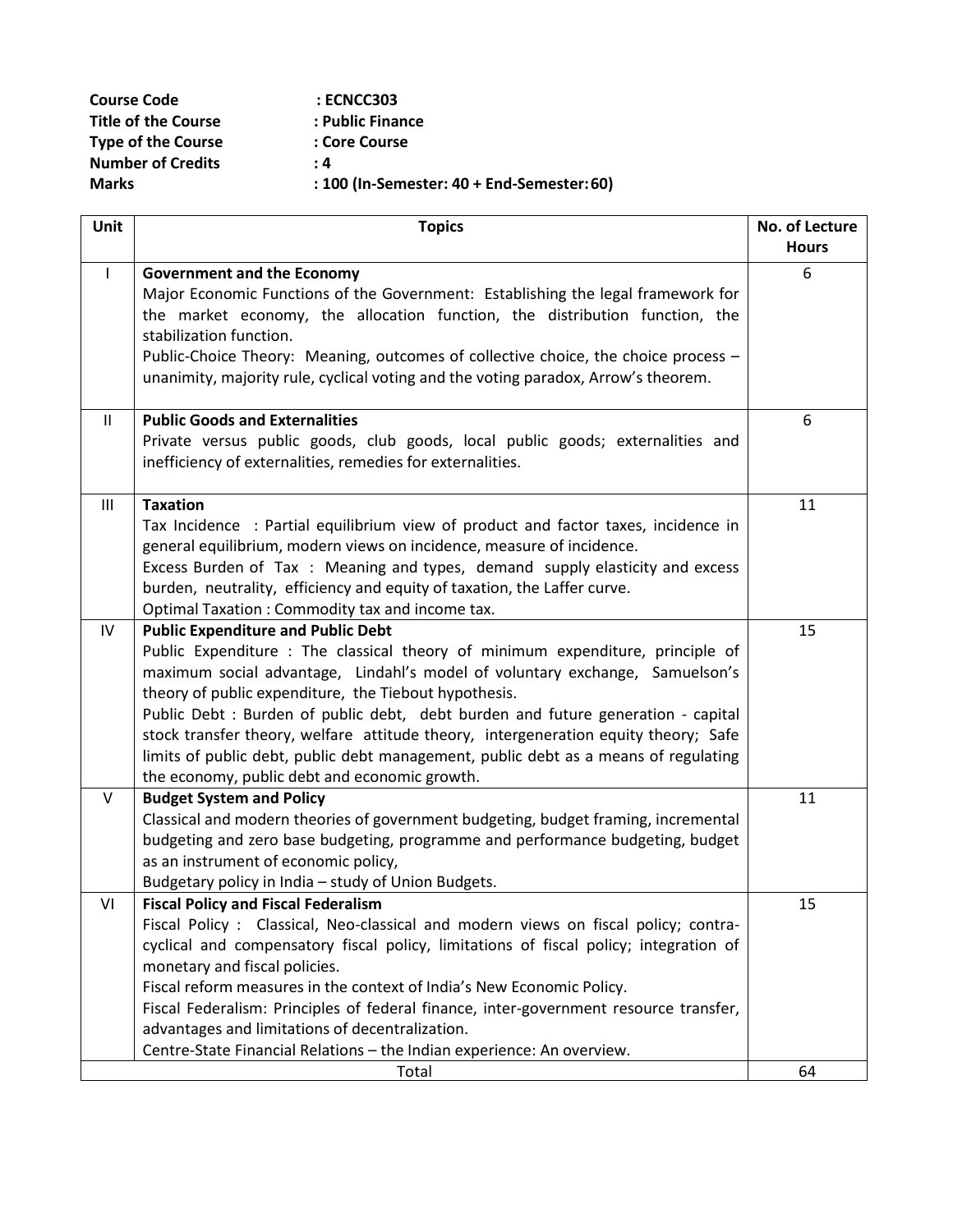- 1. Musgrave, R. A. and Musgrave, P. B. (1989), *Public Finance in Theory and Practice*, 5th Edition, McGraw Hill Book Co.
- 2. Hindriks, J. and Myles, G. (2007), *Intermediate Public Economics*, Prentice Hall of India.
- 3. Samuelson, P.A.and Nordhaus, W.D.(1992), *Economics,* 14th Edition,.McGraw Hill Book Co.,
- 4. Samuelson, P.A. (1955), "Diagrammatic Exposition of a Theory of Public Expenditure"*, Review of Economics and Statistics, Vol. 37.*
- 5. Prest, A. R..(1971), *Public Finance in Theory and Practice*, Vikash Publications Ltd.
- 6. Choudhry, R. K. (2004), *Public Finance and Fiscal Policy*, Kalyani Publishers
- 7. Rao, M. G. (2005), "Changing Contours of Federal Fiscal Arrangements in India", in Amaresh Bagchi (ed.), *Readings in Public Finance*, Oxford University Press.
- 8. Rao, M. G. (2011), "Goods and Services Tax : A Gorilla, Chimpanzee or a Genius like Primates ?", *Economic and Political Weekly*, February 12-18.
- 9. *Economic Survey*, Government of India (Latest}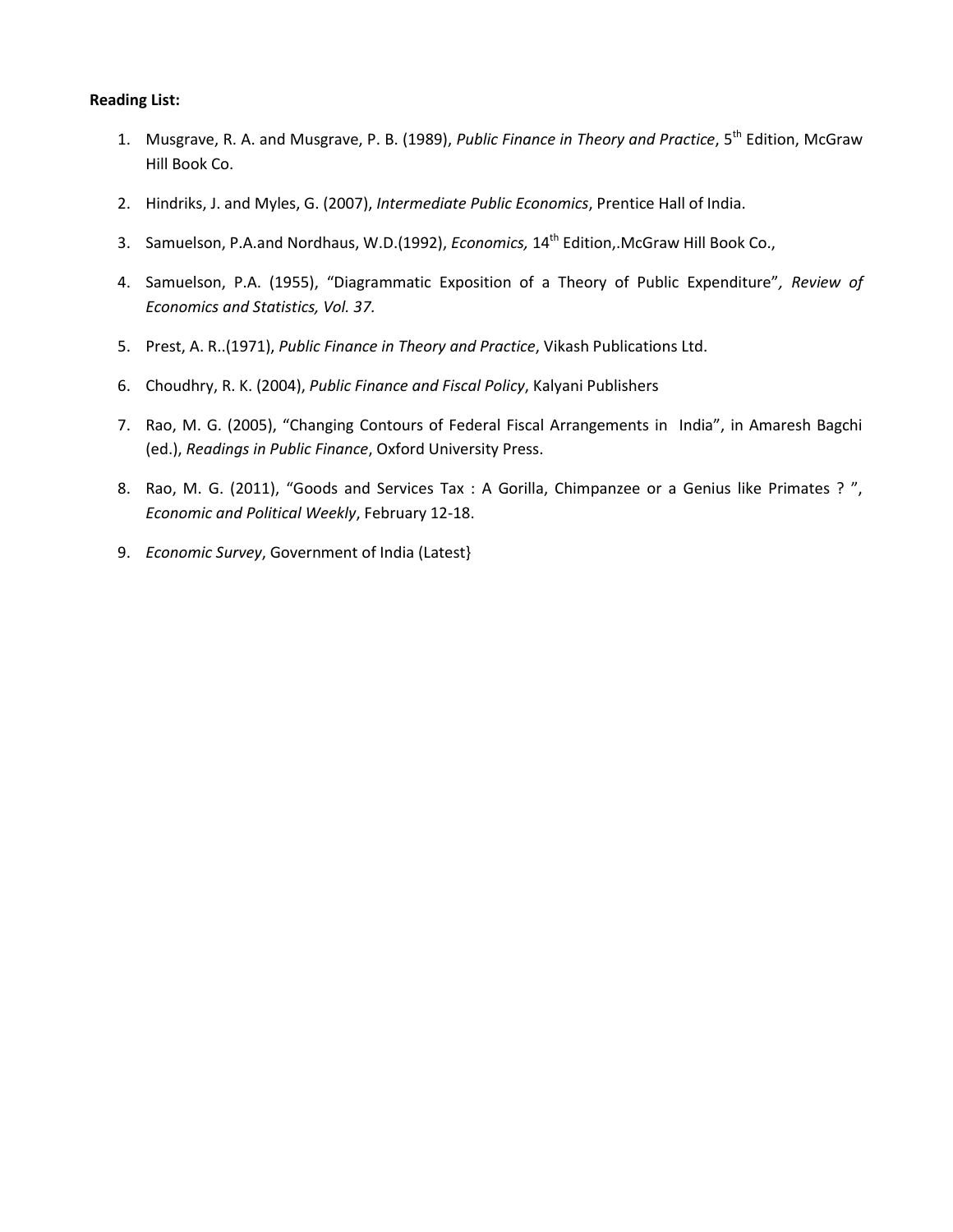| <b>Course Code</b>         | : ECNDSE301                                |
|----------------------------|--------------------------------------------|
| <b>Title of the Course</b> | : Econometric Methods                      |
| <b>Type of the Course</b>  | : Discipline Specific Elective Course      |
| <b>Number of Credits</b>   | : 4                                        |
| <b>Marks</b>               | : 100 (In-Semester: 40 + End-Semester: 60) |
|                            |                                            |

| <b>Units</b>   | <b>Topics</b>                                                                                                                                                                                                                                                                                                                                                                                                                                                                                                                                                                                                                                                                              | No. of                  | No. of                           |
|----------------|--------------------------------------------------------------------------------------------------------------------------------------------------------------------------------------------------------------------------------------------------------------------------------------------------------------------------------------------------------------------------------------------------------------------------------------------------------------------------------------------------------------------------------------------------------------------------------------------------------------------------------------------------------------------------------------------|-------------------------|----------------------------------|
|                |                                                                                                                                                                                                                                                                                                                                                                                                                                                                                                                                                                                                                                                                                            | Lecture<br><b>Hours</b> | <b>Practical</b><br><b>Hours</b> |
| $\mathbf{1}$   | Regression model in multivariable framework-<br>The<br>General<br>Linear<br>Assumptions; Least squares estimators; Gauss-Markov theorem; Significance<br>tests and confidence intervals; Concepts of simple R-square, Adj. R-square and<br>modified R-square; predictions; Maximum likelihood estimators.<br>Model selection criteria.                                                                                                                                                                                                                                                                                                                                                     | 13                      |                                  |
| $\overline{2}$ | <b>Qualitative and Limited Dependent Variable Models</b><br>Models with Binary Dependent Variables - The LPM, The Probit model, The<br>Logit Model for binary variable; Maximum Likelihood estimation of Logit<br>model; Multinomial Logit models; Conditional Logit models; Ordered Choice<br>models; Models for count data; Limited Dependent Variable models -<br>Censored regression and Truncated regression.                                                                                                                                                                                                                                                                         | 13                      | 8                                |
| $\overline{3}$ | <b>Time Series Analysis</b><br>Importance of time series analysis - Stationary and Non-stationary time series<br>- Univariate time series processes: AR, MA, ARMA and ARIMA - Estimation of<br>AR, MA and ARMA models. Estimation and testing of ARIMA model -<br>Economic forecasting - Box-Jenkins approach.<br>Multivariate time series techniques: Vector Auto Regression - Problems with<br>VAR - Exogeneity and Causality analysis; Random Walk Model - Problem of<br>UNIT Root - UNIT Root Test - Co-integration - Test for co-integration. Vector<br>Auto Regression and Cointegration - Cointegration and Error Correction<br>model - Estimation of Vector Error Correction Model | 13                      | 8                                |
| $\overline{4}$ | <b>Simultaneous Equation models</b><br>Seemingly unrelated regressions; Simultaneous equation model and Recursive<br>model; Problem of Identification: Structural form approach and reduced form<br>approach; Conditions for identification; Method of estimation in simultaneous<br>equation model: Indirect Least Square, 2-Stage Least Squares; three stage<br>least squares; Full Information Maximum Likelihood methods.<br>Panel data models: Panel Data and it importance - Types of Panel data -<br>Panel Regression: Fixed effect model; Random effect model.                                                                                                                     | 13                      | 8                                |
|                | Total                                                                                                                                                                                                                                                                                                                                                                                                                                                                                                                                                                                                                                                                                      | 52                      | 24                               |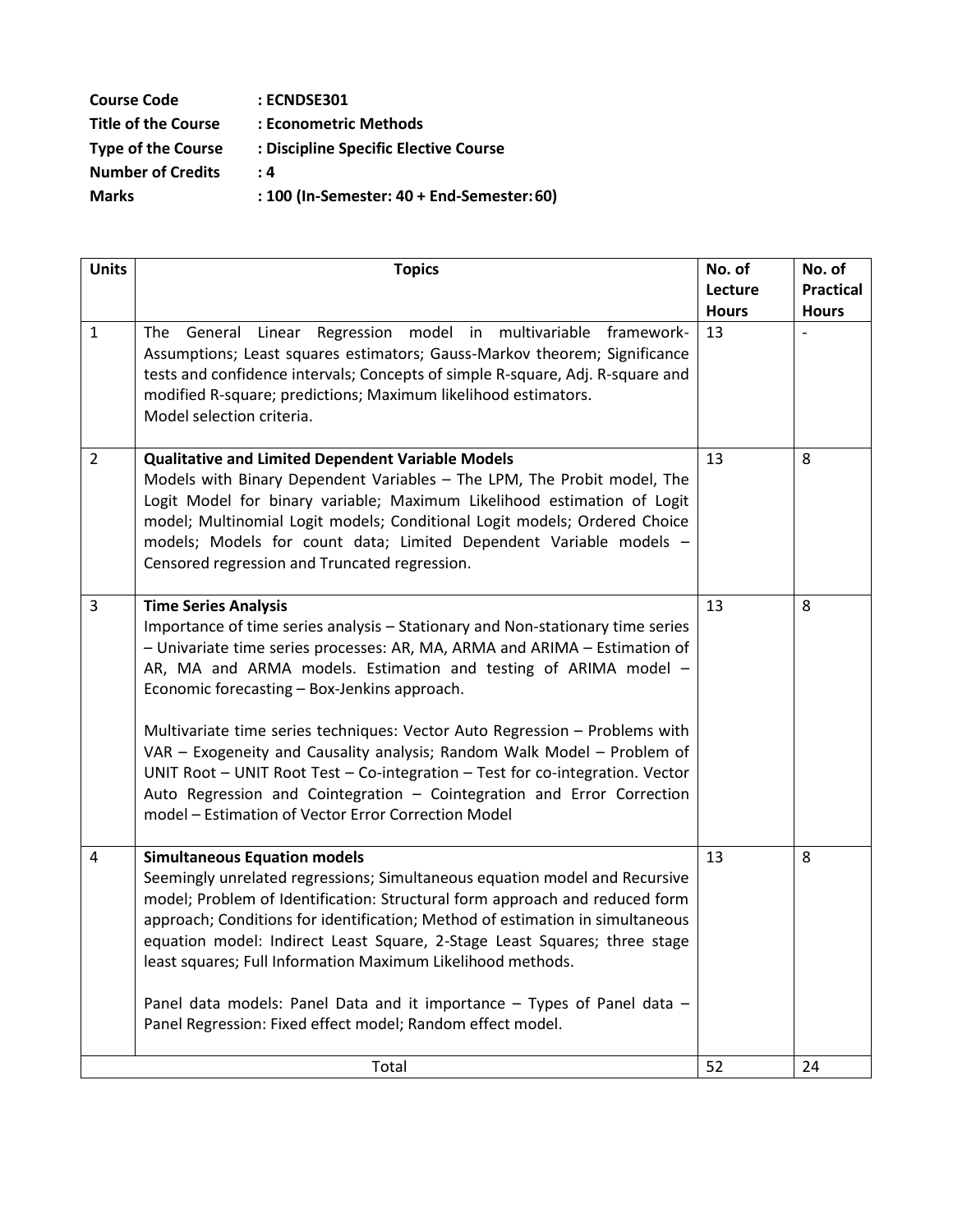- 1. William Greene: Econometric Analysis, Pearson
- 2. Hill, Griffiths and Lim: Principles of Econometrics, Wiley
- 3. Gujarathi: Basic Economerics, McGraw Hill
- 4. J. Johnston and j. DiNardo: Econometric Methods, McGraw Hill
- 5. Pyndick and Rubinfeld: Econometric Models and Economic Forecasts, McGraw Hill
- 6. Walter Enders: Applied Time Series Econometrics, Wiley
- 7. C. Dougherty: Introduction to Econometrics, Wiley

#### Additional Readings:

- 1. Ramu Ramanathan: Introductory Econometrics with Applications, The Dryden Press
- 2. Peter Kennedy: A Guide to Econometrics, Wiley
- 3. J. Wooldridge: Introductory Econometrics, Cengage Learning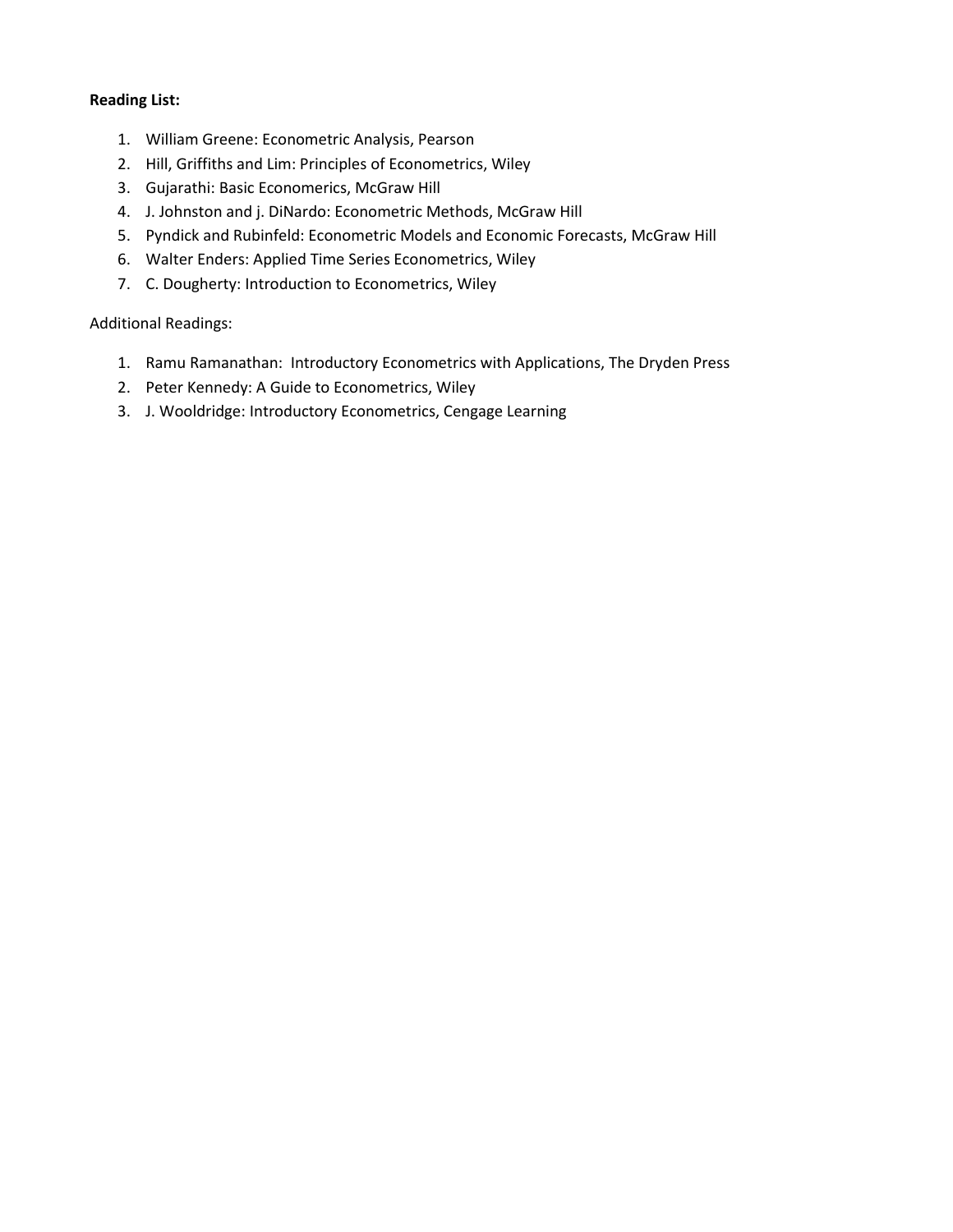| <b>Course Code</b>         | : ECNDSE302                               |
|----------------------------|-------------------------------------------|
| <b>Title of the Course</b> | : Environmental Economics                 |
| <b>Type of the Course</b>  | : Discipline Specific Elective Course     |
| <b>Number of Credits</b>   | : 4                                       |
| <b>Marks</b>               | : 100 (In-Semester: 40 +End-Semester: 60) |

| Unit         | <b>Topics</b>                                                                                                                              | No. of lecture |
|--------------|--------------------------------------------------------------------------------------------------------------------------------------------|----------------|
|              |                                                                                                                                            | hours          |
| $\mathbf{I}$ | <b>Basic Environmental Issues</b>                                                                                                          | 12             |
|              | Ecology, Environment and Economy; Economy and Environment interlinkages;                                                                   |                |
|              | The first two laws of thermodynamics; Environmental Economics: Definition                                                                  |                |
|              | and Development of the subject as a separate branch of study; Resource                                                                     |                |
|              | Economics Vs. Environmental Economics, Environment-Development trade                                                                       |                |
|              | off; Population and Environment - Poverty and Environment nexus: Exogenous                                                                 |                |
|              | and Endogenous poverty, Policy prescription.                                                                                               |                |
|              | Concept of market failure - Environment Degradation as Market Failure;                                                                     |                |
|              | Environmental Quality as Public Goods; Externality: Environmental damage as                                                                |                |
|              | negative externality, Solution of Market Failure: Pigouvian Tax, Coase Theorem                                                             |                |
|              | - Property Rights and Transaction Costs.                                                                                                   |                |
| Ш            | <b>Economics of Resources</b>                                                                                                              | 10             |
|              | Renewable Resources: Optimal management, Common Property and Open<br>Access-Tragedy of Commons, Non-renewable Resources - Economic Issues  |                |
|              | relating to use of Non-renewable Resources: Management - Backstop-                                                                         |                |
|              | Exploration and Technological progress.                                                                                                    |                |
| Ш            | <b>Valuation of Environmental goods</b>                                                                                                    | 12             |
|              | Use and Nonuse Values, Valuation Methods: Direct methods or Stated                                                                         |                |
|              | Preference Methods - Estimation of WTP/WTA by Contingent Valuation,                                                                        |                |
|              | Indirect or Revealed Preference Methods: Hedonic Pricing Method and Travel                                                                 |                |
|              | Cost Method.                                                                                                                               |                |
| IV           | <b>Sustainable Development</b>                                                                                                             | 10             |
|              | Sustainable Development - Concept, Notions and Different approaches to                                                                     |                |
|              | sustainability; Measurement of sustainability; Sustainable Accounting - United                                                             |                |
|              | Nations' System of Environmental and Economy Accounting; Environmental                                                                     |                |
|              | Impact Assessment; Micro planning for Eco-preservation - Watershed and Joint                                                               |                |
|              | Forest Management.                                                                                                                         |                |
| V            | <b>Instruments of Environmental Protection</b>                                                                                             | 10             |
|              | Conventional Methods: Command and Control Measures;<br>Economic                                                                            |                |
|              | Incentives: Price Rationing - Charges and Subsidies, Quantity Rationing -                                                                  |                |
|              | Tradable Pollution Permits, Liability Rules - Non-compliance fees,                                                                         |                |
|              | Performance bonds and Deposit refunds; Mixed instruments; Bases for                                                                        |                |
|              | judging among instruments;                                                                                                                 |                |
|              | Issues related to Monitoring and Enforcement of environmental policies;                                                                    |                |
|              | Porter Hypothesis.                                                                                                                         |                |
| VI           | <b>Global Environmental Issues and Indian Experience:</b><br>Trade and Environment: Price differential and Arbitrage, Pollution Havens and | 10             |
|              | Empirical evidence;                                                                                                                        |                |
|              | Climate change, Loss of biodiversity, Ozone depletion, International                                                                       |                |
|              | Conventions and Protocols, Domestic environmental policies in India.                                                                       |                |
| Total        |                                                                                                                                            | 64             |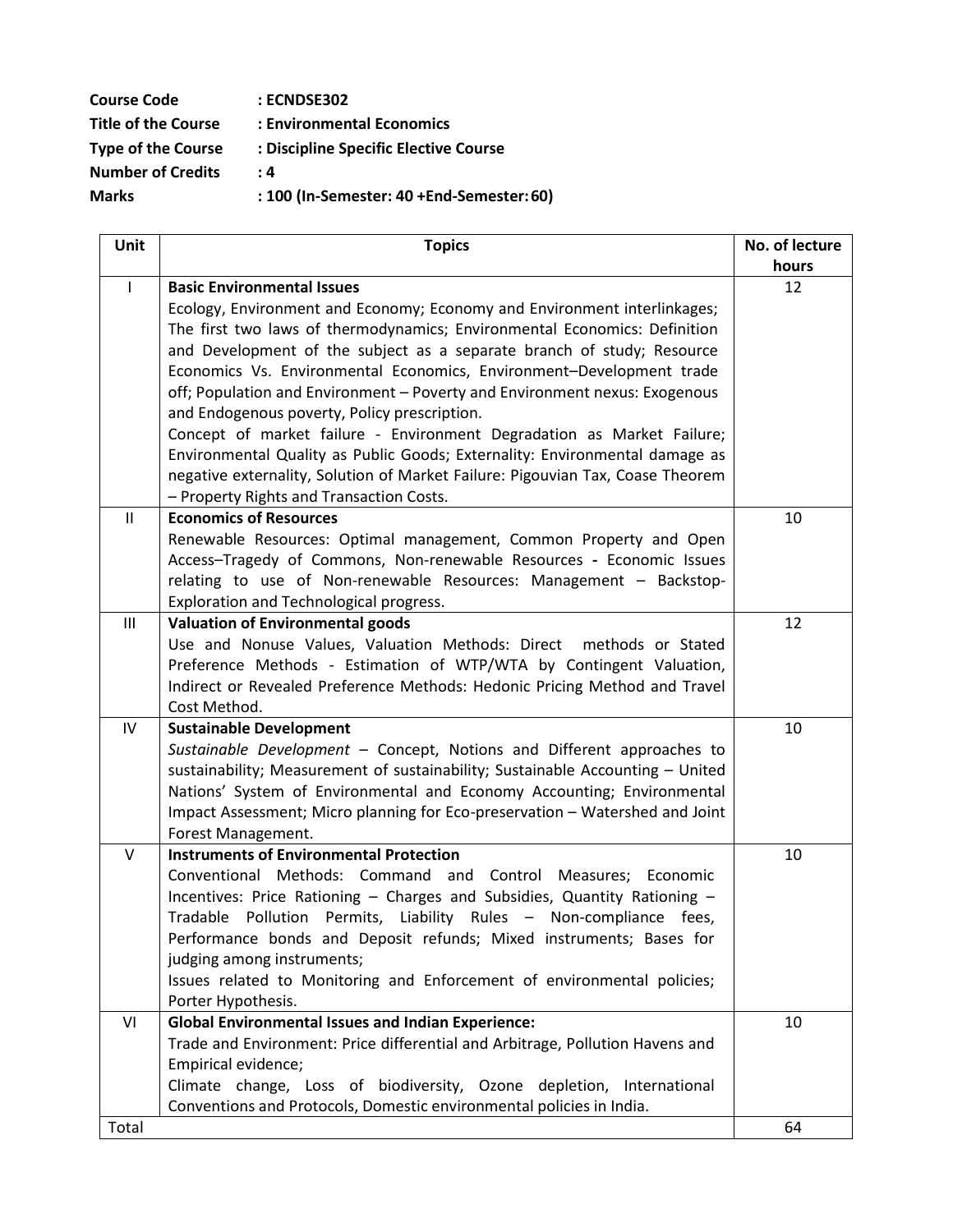#### **Recommended Readings:**

- 1. Baumol, W.J. and Oates, W.E., "The Theory of Environmental Policy", Cambridge university Press
- 2. Fisher, A.C., "Resource and Environmental Economics", Cambridge university Press
- 3. Kolstad, Charles D., "Environmental Economics", Oxford University Press
- 4. Hanley, Shogren and White, "Environmental Economics in Theory and Practice", Macmillan
- 5. Perman, R., Ma, Y., McGilvray, J. and Common, M., "Natural Resource and Environmental Economics", Pearson
- 6. Shanker, U, "Environmental Economics", Oxford University Press
- 7. Bhattarcharya, R. (Ed), "Environmental Economics: An Indian Perspective", Oxford University Press
- 8. Tietenberg, T., "Environmental Economics and Policy", Harper Collins
- 9. Conrad, J.M., "Resource Economics", Cambridge university Press
- 10. Prato,T., "Natural Resource and Environmental Economics", Iowa State University Press, Ames

#### Additional Readings:

- 1. Ostrom, E., "Governing the Commons The evolution of Institutions for Collective Action", Cambridge university Press
- 2. World Development Report 1992: Development and Environment, World Bank
- 3. "Report of the NOAA Panel on Contingent Valuation", Federal Register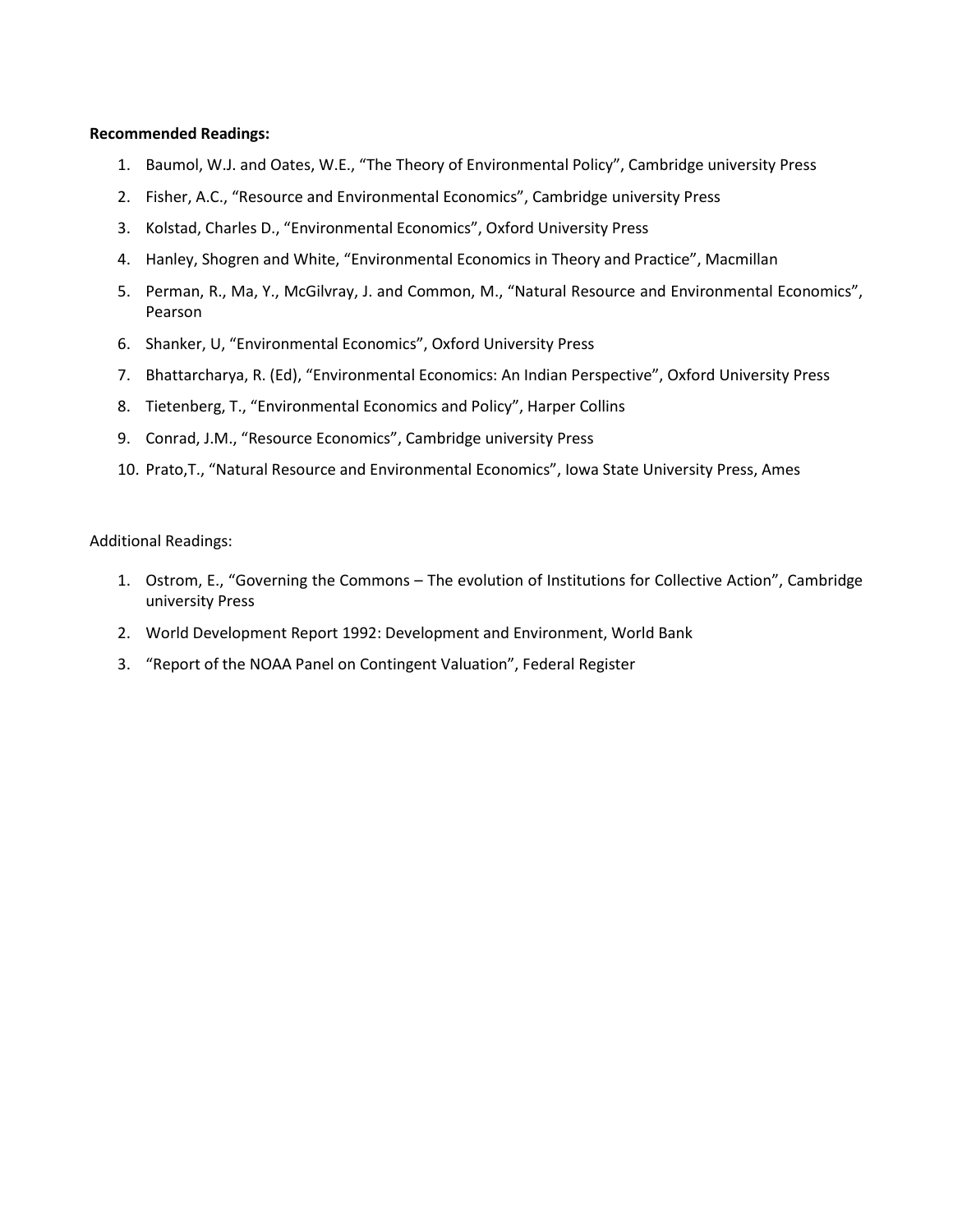| <b>Course Code</b>         | : ECNDSE303                               |
|----------------------------|-------------------------------------------|
| <b>Title of the Course</b> | : Industrial Economics                    |
| <b>Type of the Course</b>  | : Discipline Specific Elective Course     |
| <b>Number of Credits</b>   | : 4                                       |
| <b>Marks</b>               | : 100 (In-Semester: 40 +End-Semester: 60) |
|                            |                                           |

| Unit           | <b>Topics</b>                                                                          | No. of Lecture |
|----------------|----------------------------------------------------------------------------------------|----------------|
|                |                                                                                        | <b>Hours</b>   |
| $\mathbf{I}$   | Introduction to Industrial Economics:                                                  | 10             |
|                | Meaning, scope, need and significance of the study on Industrial Economics, A          |                |
|                | revision of the concepts of Firm, Industry, Market, Market structure, Market power,    |                |
|                | Market conduct and Market performance, Market concentration and Monopoly               |                |
|                | Power                                                                                  |                |
| Ш              | Industrial Organisation and Industrial Expansion                                       | 12             |
|                | The organizational form and alternative motives of the firm $-$ Types of               |                |
|                | organizational form - private, joint and public sector, choice of organizational form, |                |
|                | Business motives - profit maximization, sales maximization, maximization of growth,    |                |
|                | maximization of value, managerial motivations.                                         |                |
|                | Industrial Expansion - Diversification, Vertical Integration and Merger -              |                |
|                | Meaning - Types - Motives for Diversification, Vertical Integration and Merger,        |                |
|                | Measurement approaches                                                                 |                |
| $\mathbf{III}$ | Pricing and Investment Decision:                                                       | 12             |
|                | Theoretical considerations; Pricing in Practice - Cost-plus pricing, Variable cost     |                |
|                | pricing, Target rate of return pricing, Acceptance pricing, Going rate pricing, Group  |                |
|                | pricing, Menu pricing, Bundling; Pricing in Public Enterprises                         |                |
|                | Nature and Type of Investment Decisions - Methods of Project Evaluation -Pay back      |                |
|                | method, NPV and IRR, Social cost-benefit analysis, Risk and Uncertainty in Project     |                |
|                | Appraisal, Replacement decision, Inventory Investment, Market Investment               |                |
| IV             | Industrial Finance and Accounting:                                                     | 10             |
|                | Need for finance, Types of Finance – short term and long term, sources of finance –    |                |
|                | internal and external, Commercial and Development Bank, choice of funding -            |                |
|                | internal vs external sources                                                           |                |
|                | Accounting - Need for accounting, Basic accounting procedure - balance sheet,          |                |
|                | profit and loss account - cost of capital - depreciation accounting - cost accounting  |                |
| V              | Industrial Location Analysis and Industrial Efficiency:                                | 10             |
|                | Factors affecting Industrial Location, Approaches to industrial location analysis -    |                |
|                | Central place theory - Renners' theory - Rawstron's principles, Economic theories      |                |
|                | of Industrial Location - Weber's theory - Market area theory - Central place           |                |
|                | theory, Operational approaches to industrial location                                  |                |
|                | Industrial Efficiency - Productive efficiency and Economic efficiency                  |                |
| VI             | Indian Industrial Sector:                                                              | 10             |
|                | Evolution of Indian industries, Industrial policy in India, Globalization, Small scale |                |
|                | industries, Industrial sickness, Empirical evidences on mergers and acquisitions and   |                |
|                | diversification, Industrial locational trends in India, Regional imbalance, Patent     |                |
|                | policy in India                                                                        |                |
| <b>Total</b>   |                                                                                        | 64             |
|                |                                                                                        |                |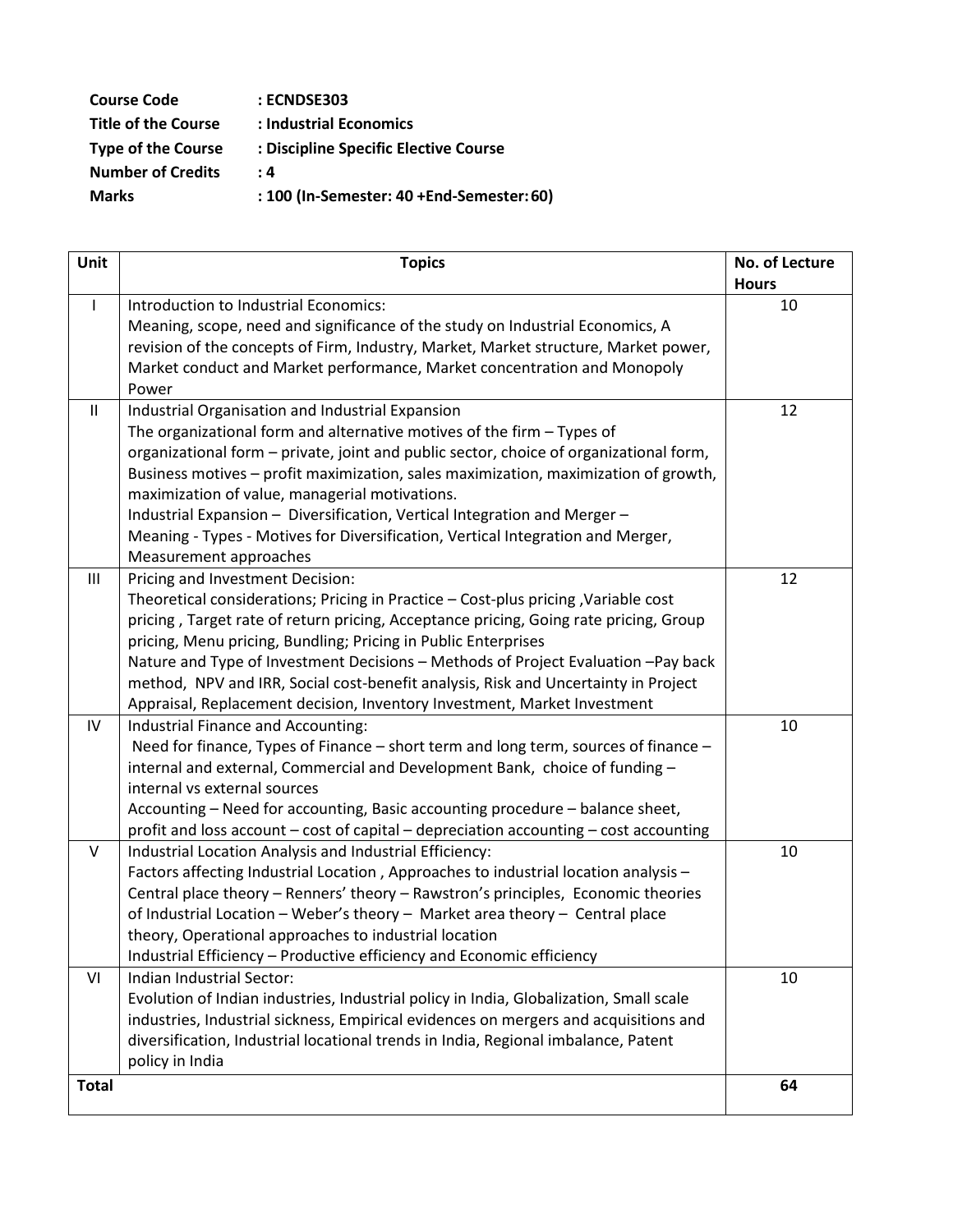## **Readings:**

- 1. Barthwal, R. "Industrial Economics", Wiley Eastern.
- 2. Bain, J., "Industrial Organization", John Wiley.
- 3. Panagariya, A., "India The Emerging Giant"
- 4. Sen, A., "Industrial Organisation", Oxford
- 5. Ahluwalia, I.J. (1985), Industrial Growth in India, Oxford University Press, New Delhi

6. Divine, P.J. and R.M. Jones et. al. (1976), An Introduction to Industrial Economics, George Allen and Unwin Ltd., London

7. Cherunilam, F. (1994), Industrial Economics: Indian Perspective (3rd Edition), Himalaya Publishing House, Mumbai

- 8. Harndeen, J.B. (1975), The Economics of Corporate Economy, Dunellen Publishers, New York
- 9. P. Bellaflame and M. Peitz: Industrial Organization and Market Structure
- 10. Government of India, Economic Survey (Annual)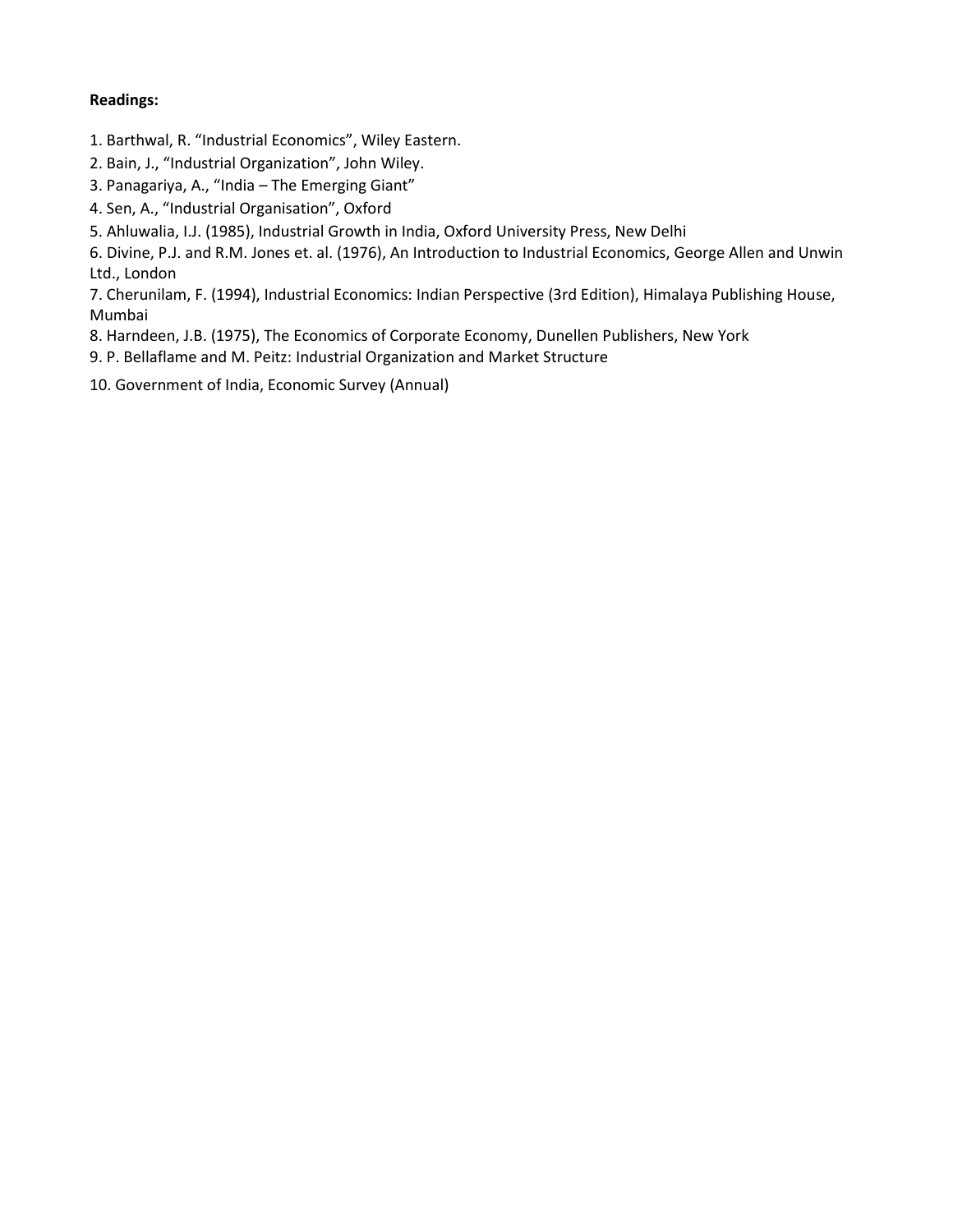| <b>Course Code</b>         | : ECNGE301                                |
|----------------------------|-------------------------------------------|
| <b>Title of the Course</b> | : Basic Econometrics                      |
| <b>Type of the Course</b>  | : Generic Elective Course                 |
| <b>Number of Credits</b>   | $\cdot$ 4                                 |
| <b>Marks</b>               | : 100 (In-Semester: 40 +End-Semester: 60) |

| <b>Unit</b>  | <b>Topics</b>                                                                 | No. of lecture |
|--------------|-------------------------------------------------------------------------------|----------------|
|              |                                                                               | hours          |
|              | <b>Basic Statistical prerequisites</b>                                        | 16             |
|              | Measures of central tendency: mean, median and mode, relation between         |                |
|              | mean, median and mode, properties of mean; Measures of dispersion:            |                |
|              | standard deviation and variance; Random variable, Co-Variance &               |                |
|              | Correlation                                                                   |                |
| $\mathbf{H}$ | Statistical Inference: Statistic and Parameter, Estimator & Estimate,         | 16             |
|              | Characteristic of a good estimator; Testing of hypothesis: Type I and type II |                |
|              | errors, one-tailed and two-tailed tests; Level of Significance and Degrees of |                |
|              | Freedom.                                                                      |                |
|              | Sampling distribution- $\chi^2$ , t and F distribution;                       |                |
| III          | Linear Regression Model: Principles of least squares - Two-Variable Linear    | 16             |
|              | Regression Model, BLUE - The Gauss-Markov Theorem - Goodness of fit,          |                |
|              | Dummy variable.                                                               |                |
| IV           | Single Equation Problems:                                                     | 16             |
|              | Auto-Correlation, Heteroscedasticity, Multicollinearity - Concept Problem,    |                |
|              | Detection                                                                     |                |
|              |                                                                               |                |
| Total        |                                                                               | 64             |

- 1. Gupta, S.P., *Statistical Methods*, Sultan Chand and Sons, New Delhi
- 2. Gupta, S.C., *Fundamentals of Statistics*, Himalaya Publishing House, Mumbai
- 3. Gujarati, D.N., *Basic Econometrics*, Tata McGraw-Hill
- 4. Ramanathan, R., *Statistical Methods in Econometrics*, Academic Press Inc.
- 5. Wooldridge, J.M., *Introductory Econometrics: A Modern Approach*, SouthWestern Cengage Learning
- 6. Studenmund, A.H., *Using Econometrics: A Practical Guide*, Pearson
- 7. Dougherty, C., *Introduction to Econometrics*, Oxford University Press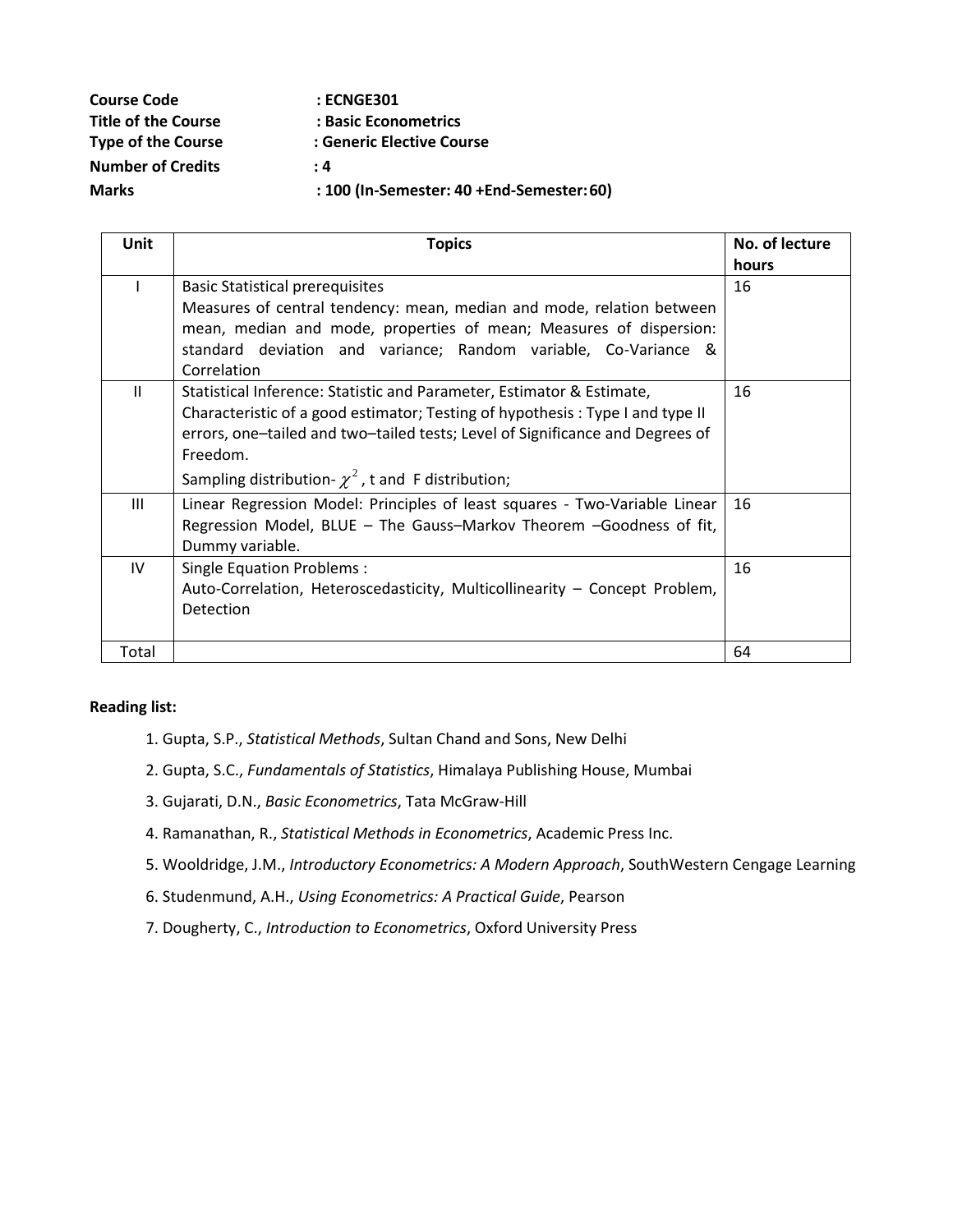| <b>Course Code</b>         | : ECNAEC301                                                |
|----------------------------|------------------------------------------------------------|
| <b>Title of the Course</b> | : Data Collection and Analysis for Social Science Research |
| <b>Type of the Course</b>  | : Ability Enhancement Course                               |
| <b>Number of Credits</b>   | $\div 2$                                                   |
| <b>Marks</b>               | : 50 (In-Semester: 20 +End-Semester: 30)                   |

| <b>Unit</b> | <b>Topics</b>                                                   | No. of Lecture Hours |
|-------------|-----------------------------------------------------------------|----------------------|
| Unit-I      | <b>Methods of Data Collection:</b>                              | 12                   |
|             | Primary and Secondary Data: Meanings; Collection of Primary     |                      |
|             | data: Observation Method, Interview Method, Questionnaire,      |                      |
|             | Schedules; Characteristics of Secondary Data; Census and        |                      |
|             | Sampling                                                        |                      |
| Unit-II     | <b>Data Analysis:</b>                                           | 12                   |
|             | Reliability and validity; Graphs and Diagrams - One             |                      |
|             | dimensional -single, subdivided, multiple deviation; Two        |                      |
|             | dimensional- histogram, pie diagram; Three dimensional-         |                      |
|             | rectangular, cube; Pictograms and cartograms, scatter, line and |                      |
|             | radar diagrams; Tabular Presentation -Single; Double, Multiple; |                      |
|             | <b>Quantitative tools</b>                                       |                      |
| Unit-III    | Case Study:                                                     | 8                    |
|             | Students shall have to prepare case study report.               |                      |
| Total       |                                                                 | 32                   |

- 
- 
- 
- 
- 
- 
- 
- 
- 1. Good and Hatt : Methods in Social Research, McGraw Hill.
- 2. Panels P. Forcesses : Social Research Methods, Prentice Hall.
- 3. Paul Oliver : Writing your Thesis, Vistaar Publication, New Delhi.
- 4. Panneerselvam, R : Research Methodology, PHI, New Delhi.
- 5. Johnston, J & Dinardo : Econometric Methods, McGraw Hill.
- 6. Maddala, G.S : Econometrics, McGraw Hill.
- 7. Rajaram, V. The Muslim Computers, PHI, New Delhi.
- 8. Studenmund : Using Econometrics- A Practical Guide, Addison Wesley.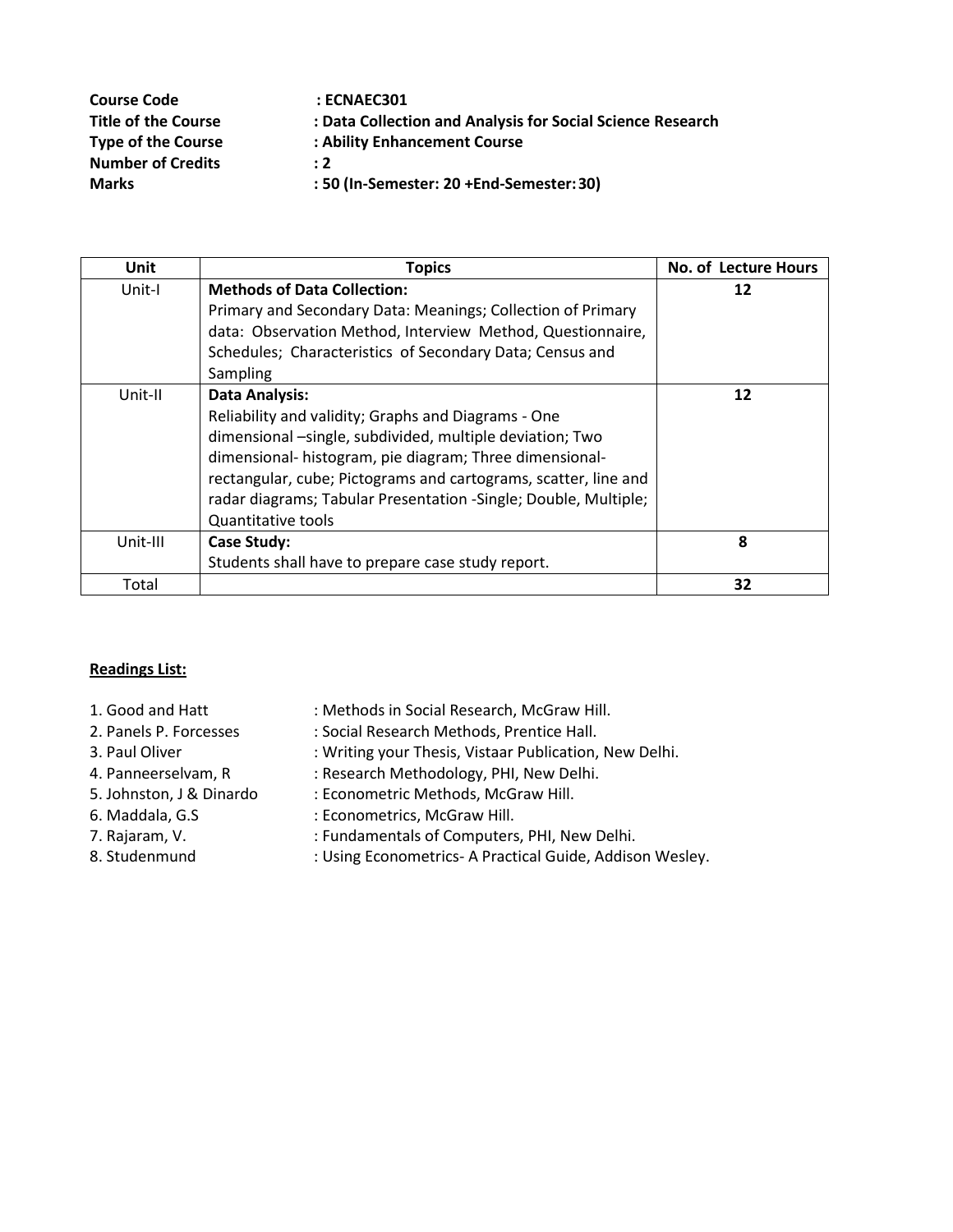# **SEMESTER IV**

| <b>Course Code</b>         | $:$ ECNCC401                                |
|----------------------------|---------------------------------------------|
| <b>Title of the Course</b> | : Indian Economy                            |
| <b>Type of the Course</b>  | : Core Course                               |
| <b>Number of Credits</b>   | : 4                                         |
| <b>Marks</b>               | : 100 (In- Semester: 40, End- Semester: 60) |

| <b>Unit</b>   | <b>Topics</b>                                                                                | No. of       |
|---------------|----------------------------------------------------------------------------------------------|--------------|
|               |                                                                                              | Lecture      |
|               |                                                                                              | <b>Hours</b> |
| $\mathsf{l}$  | <b>Development Strategy and Growth</b>                                                       | 8            |
|               | Development strategies since independence; Pre and Post Liberalisation period- an            |              |
|               | assessment of performance, major aspects of transformation and recent developments.          |              |
| $\mathbf{II}$ | <b>Population and Economic Development</b>                                                   | 8            |
|               | Population as a factor of economic development, Age and Sex Composition, the quality         |              |
|               | of population, Demographic Dividend; Occupational Structure- Symptoms of change; The         |              |
|               | problem of poverty and unemployment.                                                         |              |
| III           | <b>Agriculture Sector</b>                                                                    | 14           |
|               | Land relations and land reforms, Green revolution, Modern farm inputs, The Problem of        |              |
|               | Food Security: Public Distribution System, Agricultural Subsidies, Agricultural prices and   |              |
|               | marketing, Diversification of Agriculture, Agricultural and rural credit, Agriculture and    |              |
|               | environment, WTO and agriculture.                                                            |              |
| IV            | <b>Industry and Services Sector</b>                                                          | 14           |
|               | Strategy of Industrial development: Industrial Policy Reforms; Reservation Policy relating   |              |
|               | to small scale industries, Competition policy, Sources of industrial finance, Identification |              |
|               | of industries having India's Comparative Advantage: IT Industry, MSME; Industrial            |              |
|               | sickness, privatization and disinvestments; Services sector: Importance of the Services      |              |
|               | Sector in India, Performance of the Services sector, Services led growth- sustainability.    |              |
| $\vee$        | <b>Economic Reforms</b>                                                                      | 10           |
|               | Reform in Capital Market: Inflow of FDI and FPI and its Implication for the Domestic         |              |
|               | Economy; Financial Sector Reform; Fiscal Reform: FRBM Act and its Implication.               |              |
| VI            | <b>India's External Sector</b>                                                               | 10           |
|               | Reforms in External sector, Direction of Foreign Trade, Composition of Foreign Trade,        |              |
|               | Recent changes in Foreign Trade Policy, Balance of Payments: Role of Private Transfer,       |              |
|               | Software Services and Foreign Capital in BOP, Current and Capital Account Convertibility;    |              |
|               | WTO, TRIPS and GATS                                                                          |              |
|               | Total                                                                                        | 64           |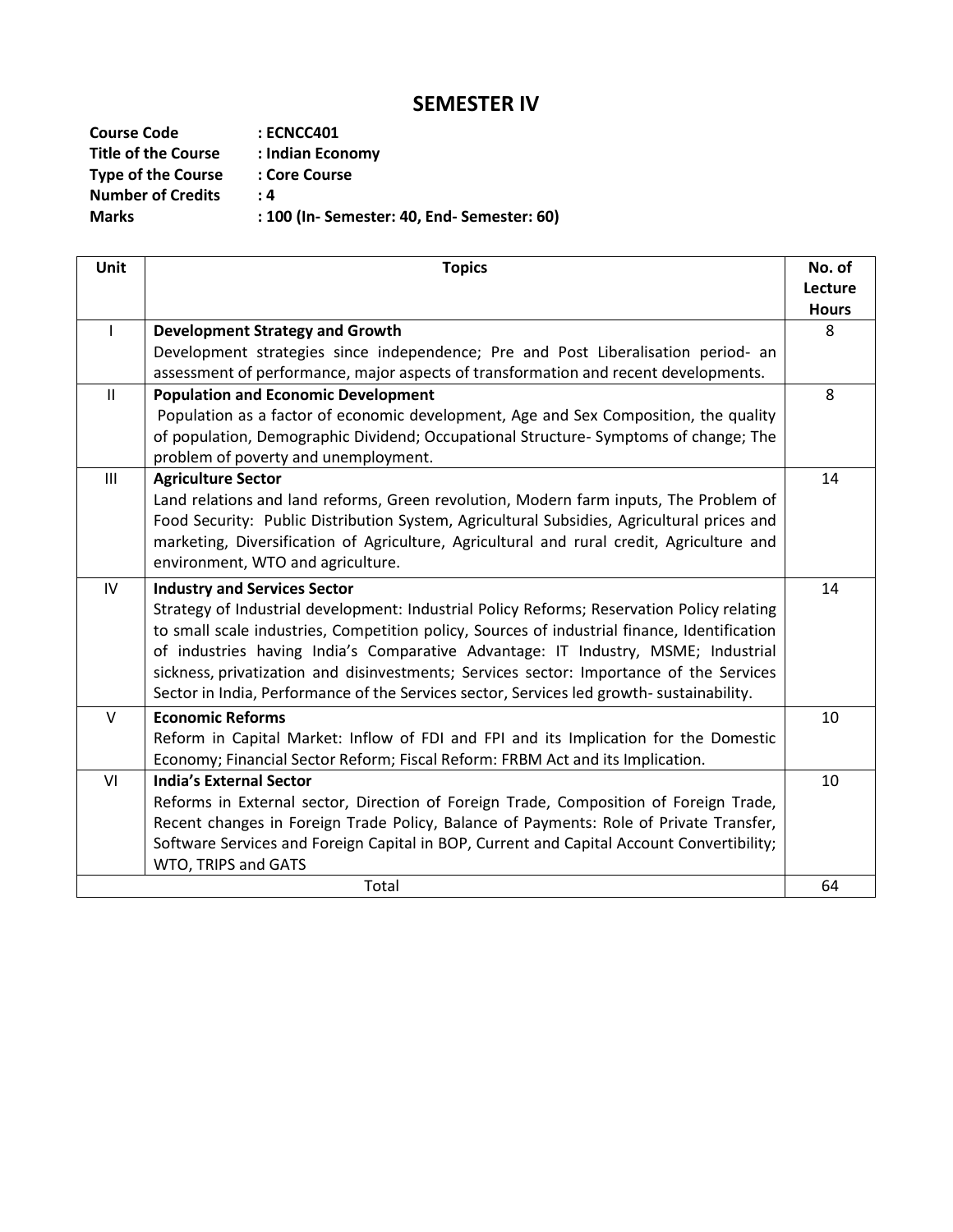- 1. Bardhan, P., "The Political Economy of Development of India", OUP.
- 2. Brahmananda, P.R. and Panchamukhi, V.R., "The Development Process of Indian Economy", Himalaya.
- 3. Basu, Kaushik (Ed), "India's Emerging Economy" OUP.
- 4. Datt, R. and Sundharam, K.P.M.: *Indian Economy,* S. Chand.
- 5. Jalan, Bimal (Ed), "The Indian Economy Problems and Prospects", Viking.
- 6. Kapila, Uma (Ed), "India's Economic Reforms", Academic Foundation.
- 7. Kapila, U.: Indian Economy since Independence, Academic Foundation
- 8. Sen, A. and Dreeze, J., "Economic Development and Social Opportunities", OUP.
- 9. Wadhwa, C. (Ed), "Some Problems of India's Economic Policy", Tata McGraw Hill.
- 10. Fouseca, A.J. (Ed), "Challenge of Poverty in India", Vikas.
- 11. Rao, V.K.R.V., "India's National Income, 1950-1980", Sage.
- 12. Joshi, Vijay and Little, IMD, "India's Economic Reforms 1991-2001", Oxford University Press.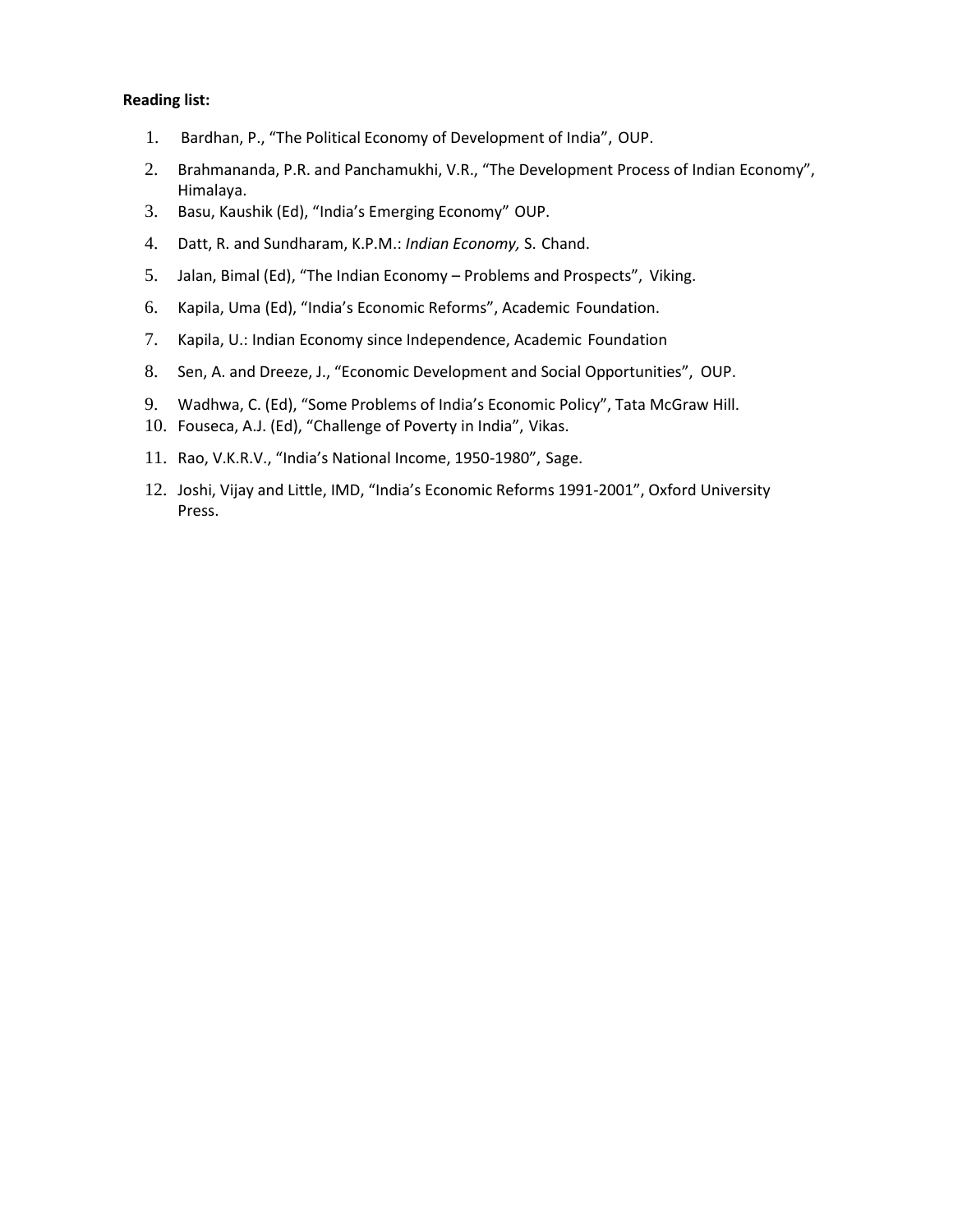| <b>Course Code</b>         | : ECNCC402                                  |
|----------------------------|---------------------------------------------|
| <b>Title of the Course</b> | : Economics of Growth and Development - II  |
| <b>Type of the Course</b>  | : Core Course                               |
| <b>Number of Credits</b>   | : 4                                         |
| <b>Marks</b>               | : 100 (In- Semester: 40, End- Semester: 60) |

| Unit         | <b>Topics</b>                                                                                                                                                                                                                                                                                                                                                                                                                                                        | No. of Lecture |
|--------------|----------------------------------------------------------------------------------------------------------------------------------------------------------------------------------------------------------------------------------------------------------------------------------------------------------------------------------------------------------------------------------------------------------------------------------------------------------------------|----------------|
|              |                                                                                                                                                                                                                                                                                                                                                                                                                                                                      | hours          |
| $Unit - I$   | Institutions, Political Economy and Growth: Institutions- Role of institutions in<br>economic development; Geography, History and Culture and their affect on<br>economic performance through institutions; Inclusive and Extractive institutions,                                                                                                                                                                                                                   | 14             |
|              | Inefficient institutions; Approaches to political economy of development-                                                                                                                                                                                                                                                                                                                                                                                            |                |
|              | Radical, Mainstream and Institutional; Political aspect of development-                                                                                                                                                                                                                                                                                                                                                                                              |                |
|              | and economic development, Democracy<br>Governance<br>and<br>economic<br>development; political institutions and economic growth.                                                                                                                                                                                                                                                                                                                                     |                |
| $Unit - II$  | Market, State and the Community:                                                                                                                                                                                                                                                                                                                                                                                                                                     | 12             |
|              |                                                                                                                                                                                                                                                                                                                                                                                                                                                                      |                |
|              | The economic functions of the market and the state- efficiency of the<br>competitive market, market failure, Role of the state; Government failure;<br>Choice of economic system; rise and fall of Developmentalist Models; Success<br>and failure of the new developmental market economies; Resurgence of market<br>liberalism and its consequences; From the Washington Consensus to the Post<br>Washington consensus; Role of Community in economic development. |                |
| $Unit - III$ | <b>Factors in The Development Process:</b>                                                                                                                                                                                                                                                                                                                                                                                                                           | 14             |
|              | Importance of agriculture and industry in economic development; Technical                                                                                                                                                                                                                                                                                                                                                                                            |                |
|              | Progress; Choice of techniques and appropriate technology; Investment criteria -                                                                                                                                                                                                                                                                                                                                                                                     |                |
|              | Elementary idea of cost - benefit analysis; Trade and Economic development-                                                                                                                                                                                                                                                                                                                                                                                          |                |
|              | Foreign Aid; Globalization and LDC's; Objectives and role of monetary and fiscal<br>policies in economic development.                                                                                                                                                                                                                                                                                                                                                |                |
| $Unit - IV$  | <b>Concepts and Measurement of Poverty:</b>                                                                                                                                                                                                                                                                                                                                                                                                                          | 12             |
|              | Measures of poverty-Head-count; Foster -Greer-Thorbecke, Sen; Critique of the                                                                                                                                                                                                                                                                                                                                                                                        |                |
|              | poverty line approach; Absolute vs. Relative Poverty; Millennium Development                                                                                                                                                                                                                                                                                                                                                                                         |                |
|              | Goals and Poverty; Poverty traps, Multi-dimensional measures of Poverty: MPI;                                                                                                                                                                                                                                                                                                                                                                                        |                |
|              | Poverty as capability failure; Poverty and under nutrition; poverty and                                                                                                                                                                                                                                                                                                                                                                                              |                |
|              | environment; Policies to tackle Poverty: Macro vs. Micro Interventions; Targeting                                                                                                                                                                                                                                                                                                                                                                                    |                |
|              | vs. Universalism; Micro-credit.                                                                                                                                                                                                                                                                                                                                                                                                                                      |                |
| $Unit - V$   | Inequality:                                                                                                                                                                                                                                                                                                                                                                                                                                                          | 12             |
|              | Causes and measures of income inequality, Lorenz curve, Gini Co-efficient,                                                                                                                                                                                                                                                                                                                                                                                           |                |
|              | Concentration ratio, Entropy; Growth-Inequality and Poverty debate, Patterns                                                                                                                                                                                                                                                                                                                                                                                         |                |
|              | and Changes in inequality and poverty- the inverted U hypothesis, Inequality and<br>capitalism in the twenty-first century, the rise of global middle class and global                                                                                                                                                                                                                                                                                               |                |
|              | plutocracy; Inequality within and among countries; Measures to reduce                                                                                                                                                                                                                                                                                                                                                                                                |                |
|              | inequality; Inclusive Growth                                                                                                                                                                                                                                                                                                                                                                                                                                         |                |
|              | Total                                                                                                                                                                                                                                                                                                                                                                                                                                                                | 64             |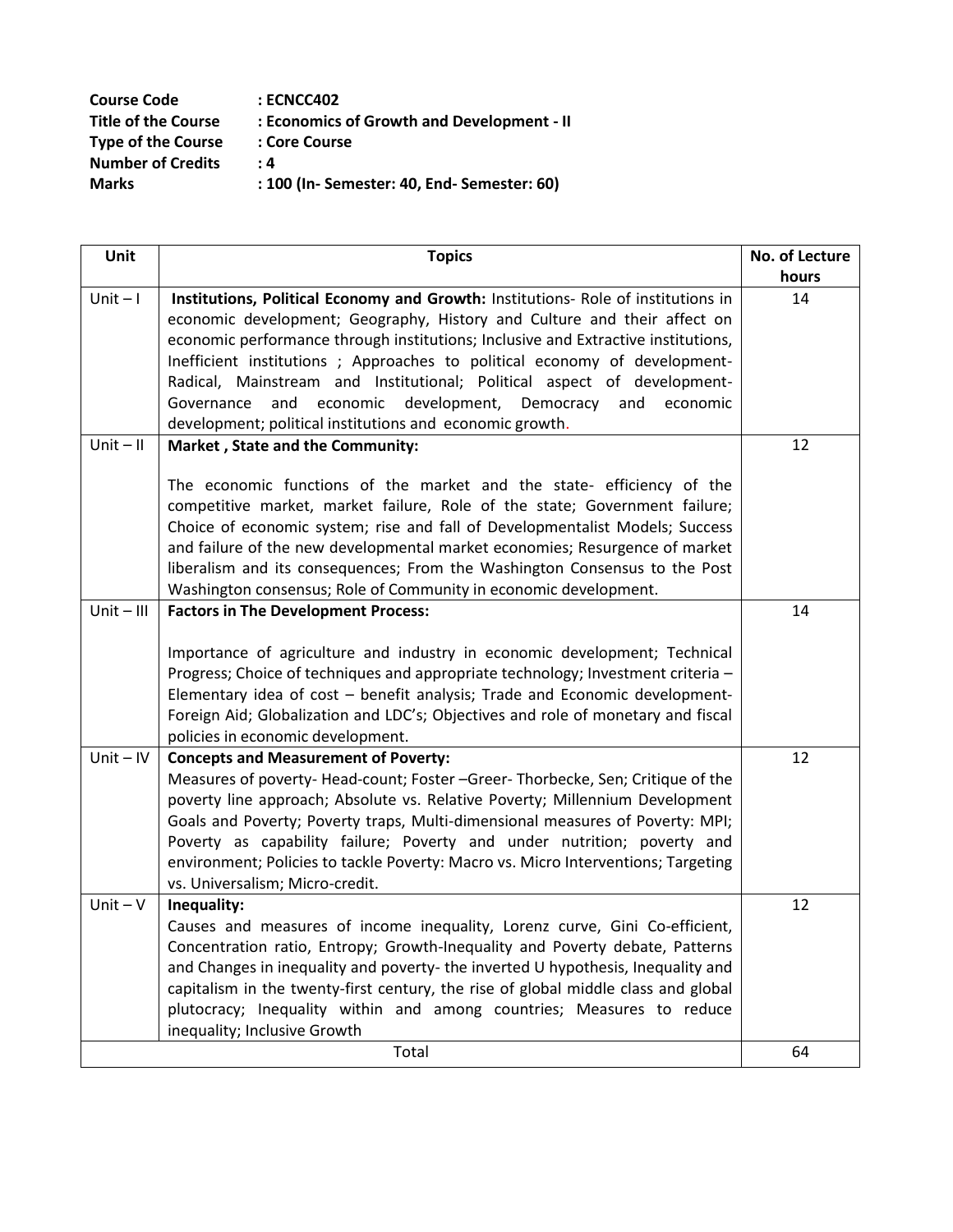1. Debraj Ray (1998): Development Economics: *Development Economics*: Princeton University Press

2. Michael P Todaro & Stephen C Smith (2017): *Economic Development*: Pearson Education

3. A P Thirwall (2011): *Economics of Development,* Palgrave

4. Hayami and Godo (2005): *Development Economic: From the poverty to the Wealth of Nations,* Oxford University Press

5. Kaushik Basu: *Analytical Development Economics*, Oxford University Press

6. James A .Robinson and Daron Acemoglu (2005): *Economic Origins of Dictatorship and Democracy: Economic and Political origins,* Cambridge Univesity Press

7. Murali Patibandla (2006): Evolution of Markets and Institutions, Rutledge

8. Daron Acemoglu : *WHY NATIONS FAIL; The origins of Power, Prosperity and Poverty*, Profile Books ,2013

9. Branko Milanovic (2016): *Global Inequality-A new approach for the age of Globalisation*, Harvard University Press

10. Abhijit V Banerji and Esther Duflo (2013): *Poor Economics*, RHI

11. Thomas Piketty (2017): *Capital in the Twenty First Century*, Harvard University Press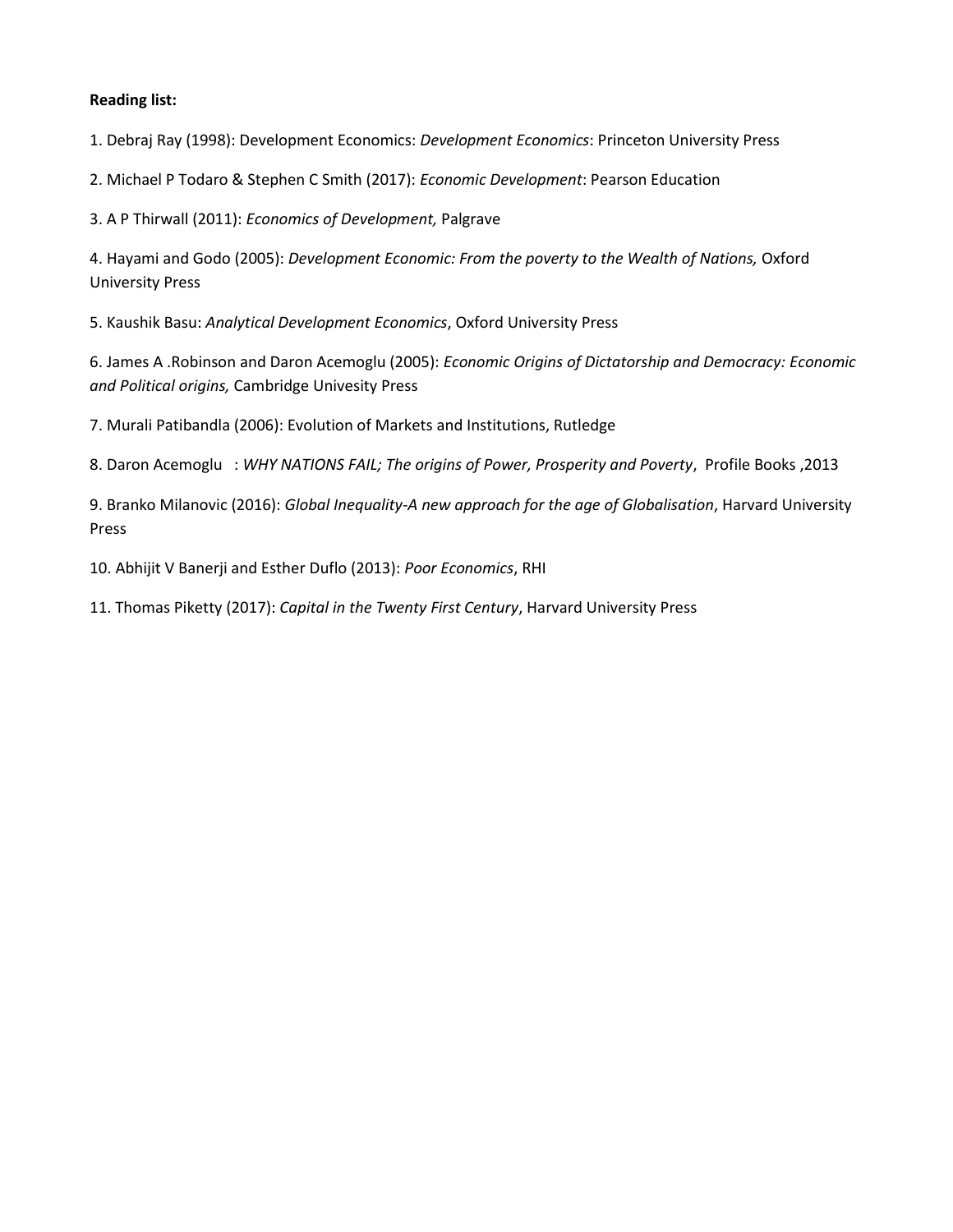| <b>Course Code</b>         | : ECNCC 403                               |
|----------------------------|-------------------------------------------|
| <b>Title of the Course</b> | : Regional Economics                      |
| <b>Type of the Course</b>  | : Core Course                             |
| <b>Number of Credits</b>   | : 4                                       |
| <b>Marks</b>               | : 100 (In-Semester: 40 +End-Semester: 60) |

| <b>Unit</b>   | <b>Topics</b>                                                                             | No. of       |
|---------------|-------------------------------------------------------------------------------------------|--------------|
|               |                                                                                           | Lecture      |
|               |                                                                                           | <b>Hours</b> |
| $\mathbf{I}$  | Definition of a Region and Its types – Concept of Regional Economics – Its Content and    | 14           |
|               | Importance, Regional Growth Theories - Export Base Model, Concept of Regional             |              |
|               | Multiplier, Neoclassical Model, Input-Output Model, Location Theories: Weber's Theory of  |              |
|               | Location, Concept of Agglomeration Economies, Losch's theory of industrial location,      |              |
|               | Christaller's Central Place Theory; Regional Convergence: Theoretical Approaches, Growth  |              |
|               | Pole Theory, Myrdal's Backwash Theory.                                                    |              |
| $\mathbf{II}$ | Regional Planning: Definition, Scope and Needs of Regional Planning - Regional vs.        | 10           |
|               | National Planning, Role of Decentralized Planning in Regional Development.                |              |
| III           | Regional Economic Development: Strategy of Balanced Regional Development,                 | 12           |
|               | Urbanization and Regional Development; Regional Disparities in India - Evaluation of      |              |
|               | balanced regional development efforts since independence in India.                        |              |
| IV            | North East India as a Region - Economic Characteristics of N.E. Region - Centre Periphery | 14           |
|               | Theory in the Context of North East Region - Resource Base of the Region: Mineral,        |              |
|               | Forest and Water Resources, Human resources: Present Status and Development:              |              |
|               | Population Composition, Growth Rate, Density and Occupational Distribution - Rural        |              |
|               | Urban Population - Urbanization - Migration of population.                                |              |
| $\vee$        | Sectoral Development of North East India: Agriculture - Trends<br>and<br>Pattern of       | 14           |
|               | Production, Land Use and Cropping Pattern, Shifting Cultivation; Productivity Level,      |              |
|               | Food Production and Food Security, Modernization of Agriculture;                          |              |
|               | Industry and Infrastructure: Structure of Industrial Production- Causes of Industrial     |              |
|               | Backwardness and their Remedies - NE Industrial Policy; State of Infrastructure;          |              |
|               | Emergence of the service sector, growth of banking and Financial Institutions -           |              |
|               | Performance of social sector; Special Agencies for Regional Development - NEC;            |              |
|               | Potential Areas - Tourism potential of the region, Border Trade and Act East Policy,      |              |
|               | Organic Farming.                                                                          |              |
|               | Total                                                                                     | 64           |

1. H.W. Richardson (Ed): Regional Economics: A. Reader, Allen & Irwin, London.

2. Nourse, Hugh O.: Regional Economics, Mc Graw-Hill.

3. [Manrique,](https://www.amazon.in/s/ref=dp_byline_sr_book_1?ie=UTF8&field-author=Olga+Manrique&search-alias=stripbooks) O., Salamanca[, A](https://www.amazon.in/s/ref=dp_byline_sr_book_2?ie=UTF8&field-author=Andres+Salamanca&search-alias=stripbooks).: "On the Agglomeration Economies : Microfoundations and some other aspects", LAP Lambert Academic Publishing.

- 4. Paul Krugman, "Space: The Final Frontier," Journal of Economic Perspectives, Spring 1998, pp. 161-174 (in packet)
- 5. Goswami, P.C.: Economic Development of Assam, Kalyani, Ludhiana.
- 6. B. Dutta Roy: Social and Economic Profile of N.E. India, Omsons, New Delhi.
- 7. NCEAR: Techno Economic Surveys of Assam, Arunachal Pradesh, Manipur and Nagaland
- 8. NEC: (a) Basic Statistics of N.E. Region, 1980-85 (b) Towards Regional Development: Plans and Perspective
- 9. Government of Assam: Economic Survey and Statistical Hand book (latest)
- 10. North Eastern Development Finance Corporation Ltd (NEDFI) database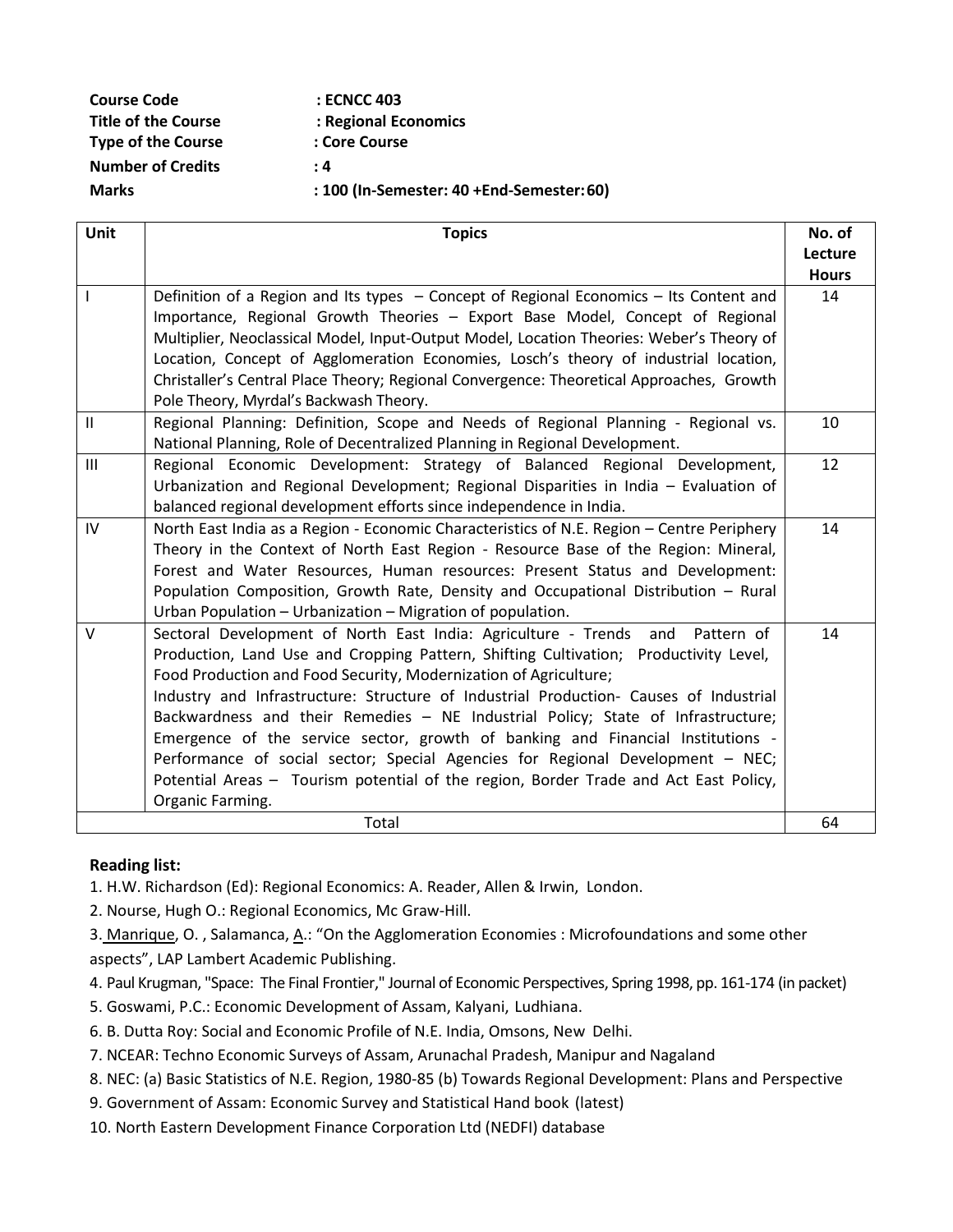| <b>Course Code</b>         | : ECNDSE401                               |
|----------------------------|-------------------------------------------|
| <b>Title of the Course</b> | : Financial Economics                     |
| <b>Type of the Course</b>  | : Discipline Specific Elective Course     |
| <b>Number of Credits</b>   | : 4                                       |
| <b>Marks</b>               | : 100 (In-Semester: 40 +End-Semester: 60) |
|                            |                                           |

| Unit          | <b>Topics</b>                                                                     | No. of Lecture |
|---------------|-----------------------------------------------------------------------------------|----------------|
|               |                                                                                   | <b>Hours</b>   |
| $\mathsf{I}$  | Financial System: Meaning and Functions;                                          | 16             |
|               | Financial Markets: Money Market and Capital Market;                               |                |
|               | Financial Assets: Debt, equity, derivatives;                                      |                |
|               | Financial Market Rates: Interest Rates, Rates of Return on Risky Assets, Market   |                |
|               | Indexes and Market Indexing,                                                      |                |
|               | Financial Intermediaries: Banking and Non Banking Intermediaries                  |                |
|               | Financial Infrastructure and Regulation.                                          |                |
| $\mathbf{II}$ | <b>Allocation of Resources over Time:</b>                                         | 10             |
|               | Present Value and Future Value of Single Cash Flow and Multiple Cash Flows and    |                |
|               | Investment Decisions; Annuities : PV and FV of Annuities, Perpetual Annuities,    |                |
|               | Investing in Preferred Stock, Loan Amortization, Exchange Rates and Time Value    |                |
|               | of Money, Inflation and Discounted Cash Flow Analysis, Inflation and Investment   |                |
|               | Decisions, Taxes and Investment Decisions                                         |                |
| III           | <b>Market Valuation of Assets:</b>                                                | 14             |
|               | Valuation of Debt Instruments: Pure Discount Bonds, Coupon Bonds: Current         |                |
|               | Yield and Yield to Maturity; Behaviour of Bond Prices over Time, Valuation of     |                |
|               | Shares of Stock: Valuation of a preferred stock, Valuation of Common Stocks-      |                |
|               | Discounted Dividend Model: Zero Growth, Constant Growth and Multiple Growth       |                |
|               | Models, Linkage between Share Price, Earnings and Dividends, The significance of  |                |
|               | Price-Earnings Ratio (P/E) The law of One Price and Arbitrage                     |                |
| IV            | Risk Transfer and Portfolio Theory: Risk Transfer: Hedging : Forward and Future   | 16             |
|               | Contracts, hedging foreign exchange risk with swap contracts; Insuring- Basic     |                |
|               | Features of Insurance Contracts, Options as Insurance, The Derivative Market:     |                |
|               | Traders in a Derivative Market; Hedgers, Speculators and Arbitrageurs.            |                |
|               | Diversifying; Portfolio Theory for Optimal Risk Management: Probability           |                |
|               | Distributions of Returns, Standard Deviation as a Measure of Risk, Trade-off      |                |
|               | Between Expected Risk and Return: Efficient Portfolio, Markowitz Mean-Variance    |                |
|               | Portfolio Theory; Capital Asset Pricing Model: Use of CAPM in Portfolio Selection |                |
| V             | Corporate Finance: Structure of the financial statements of the firm: Balance     | 8              |
|               | Sheet, Income Statement, Statement of Cash Flows, Financial Ratios, Internal Vs.  |                |
|               | External Financing, Equity Financing, Debt Financing, the Modigliani-Miller       |                |
|               | theorem.                                                                          |                |
| Total         |                                                                                   | 64             |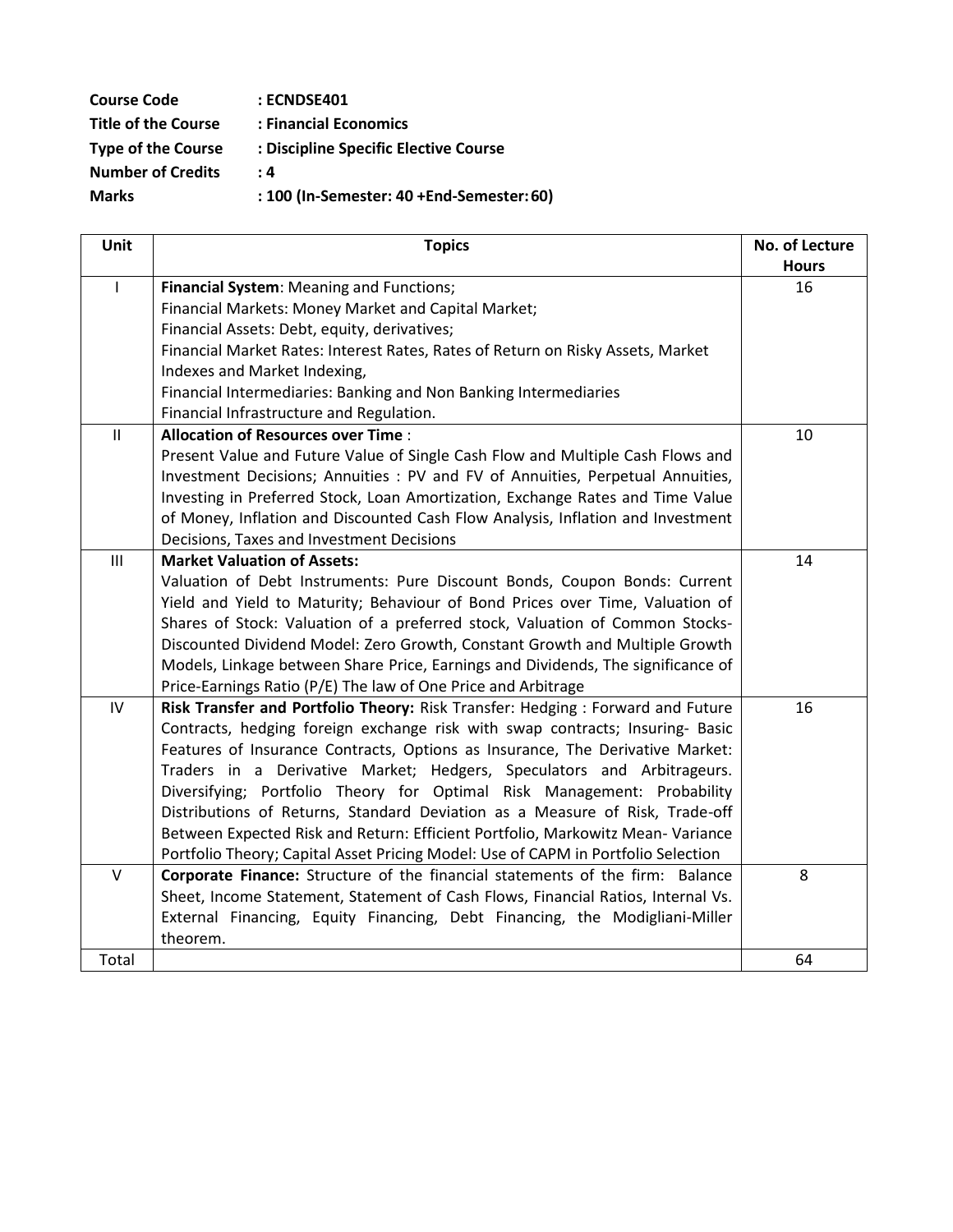- 1. Alexander G. J, Sharpe W. F. & Bailey J. V. (2001): Fundamentals of Investments. Pearson Education.
- 2. Bodie Z, Merton R. C. & Cleeton D. L. (2009) :Financial Economics. Pearson/ Prentice Hall.
- 3. Hull J. C. & Basu S. (2010): Options, Futures and Other Derivatives. Pearson.
- 4. Madura J. (2006): Financial Institutions and Markets. Thomson.
- 5. Copeland, T. E. and J. F. Weston(1992): Financial Theory and Corporate Policy, Addison Wesley.
- 6. Brealey, R. and S. Myers (1997): Principles of Corporate Finance, fifth edition, New York, McGraw Hill,
- 7. Elton, E.J and M.J. Gruber(1991): Modern Portfolio Theory & Investment Analysis, (fourth edition) John Wiley & Sons.
- 8. Houthakker, H.S. and P.J. Williamson(1996): Economics of Financial Markets, Oxford University Press.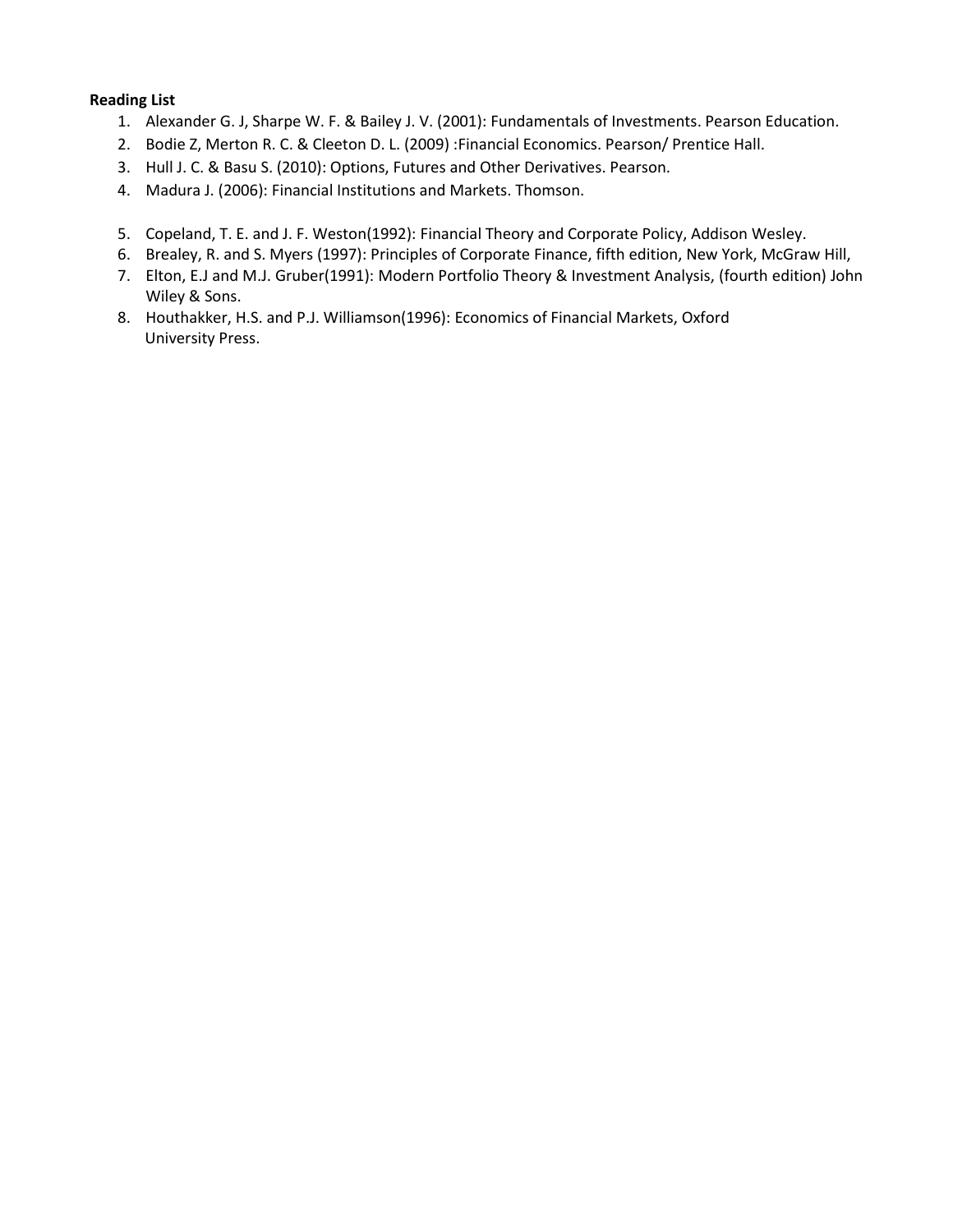| <b>Course Code</b>         | : ECNDSE402                               |
|----------------------------|-------------------------------------------|
| <b>Title of the Course</b> | : Labour Economics                        |
| <b>Type of the Course</b>  | : Discipline Specific Elective Course     |
| <b>Number of Credits</b>   | $\cdot$ 4                                 |
| <b>Marks</b>               | : 100 (In-Semester: 40 +End-Semester: 60) |

| <b>Unit</b>  | <b>Topics</b>                                                                                                                                                                                                                                                                                                                                                                | No. of Lecture |
|--------------|------------------------------------------------------------------------------------------------------------------------------------------------------------------------------------------------------------------------------------------------------------------------------------------------------------------------------------------------------------------------------|----------------|
|              |                                                                                                                                                                                                                                                                                                                                                                              | <b>Hours</b>   |
| $\mathbf{I}$ | <b>Introduction to labour Economics</b>                                                                                                                                                                                                                                                                                                                                      | 14             |
|              | Concept, Nature and scope of labour economics; Labour market- concept, Labour                                                                                                                                                                                                                                                                                                |                |
|              | supply, Labour demand, Equilibrium in the labour market; An overview of major                                                                                                                                                                                                                                                                                                |                |
|              | theories of labour market mismatch; Imperfections in the labour market- Job search                                                                                                                                                                                                                                                                                           |                |
|              | and Job matching, Imperfect information, labour market institutions of minimum                                                                                                                                                                                                                                                                                               |                |
|              | wage and trade unions; segmentation of labour market                                                                                                                                                                                                                                                                                                                         |                |
| $\mathbf{H}$ | <b>Employment and Unemployment</b>                                                                                                                                                                                                                                                                                                                                           | 13             |
|              | Concepts of labour force participation and underutilization; Employment/<br>Unemployment definitions applied in international and national context; Informal<br>employment; Decent work- Concept, Measurement and policy response; Conditions<br>of work; Theories of unemployment; Relation between employment and manpower<br>planning technique; Manpower techniques.     |                |
| III          | <b>Wage determination</b>                                                                                                                                                                                                                                                                                                                                                    | 14             |
|              | Theories of wage- Classical, neo classical and modern; Efficiency wage models; Wage<br>determination in organized and unorganized sector; Human capital theory of wage;<br>Wage differentials; Labour market discrimination; relation between wage and<br>employment; Labour productivity concept- Measurement, determinants and<br>measures to increase labour productivity |                |
| IV           | Labour migration and mobility                                                                                                                                                                                                                                                                                                                                                | 9              |
|              | Types of labour mobility, determinants and consequence of migration; Mobility,                                                                                                                                                                                                                                                                                               |                |
|              | Migration and efficiency; Labour turnover                                                                                                                                                                                                                                                                                                                                    |                |
| $\vee$       | <b>Issues in Indian labour market</b>                                                                                                                                                                                                                                                                                                                                        | 14             |
|              | Features of Indian labour market- Size and composition in the organized and                                                                                                                                                                                                                                                                                                  |                |
|              | unorganized labour; Major issues in the Indian labour market; Labour productivity in                                                                                                                                                                                                                                                                                         |                |
|              | India, Labour turnover and absenteeism in India; Women and Child labour in India;                                                                                                                                                                                                                                                                                            |                |
|              | Agricultural and rural labour; Employment and wage policy in India; Informal labour                                                                                                                                                                                                                                                                                          |                |
|              | and Social security measures; Globalization and labour market; sources of labour                                                                                                                                                                                                                                                                                             |                |
|              | statistics in India                                                                                                                                                                                                                                                                                                                                                          |                |
|              | Total                                                                                                                                                                                                                                                                                                                                                                        | 64             |

1. Michael Hopkins (2002): '*Labour market planning revisited'*, Palgrave Macmillan

2. Ashenfelter, Orley and Richard Layard, *The Handbook of labour Economics*. Vol.1 and 2. New York: North-Holland, 1986; Vol.3A, 3 B and 3C, 1999

3. George J. Borjas (2000): '*Labour Economics'* McGrawhill, New York

4. Mcconnel and Stanley Brue (2002): contemporary labour Economics, McGrawhill, New York